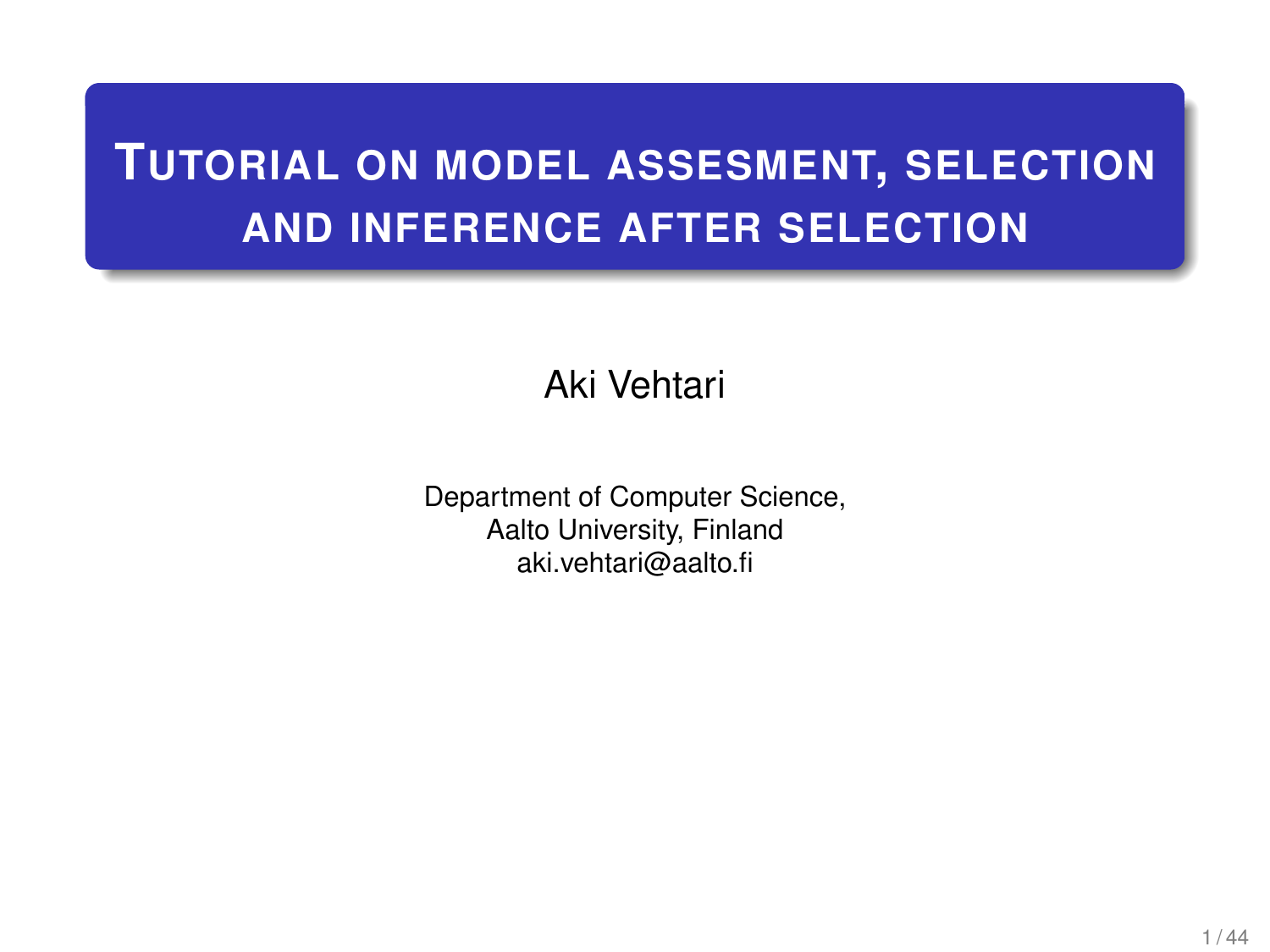#### Outline

Repo: [https://github.com/avehtari/modelselection](https://github.com/avehtari/modelselection_tutorial)\_tutorial

- Basics of predictive performance estimation
- When cross-validation is not needed
	- Simple model we trust
- When cross-validation is useful
	- We don't trust the model
	- Complex model with posterior dependencies
- On accuracy of cross-validation
- **Cross-validation and hierarchical models**
- When cross-validation is not enough
	- large number of models
- $\bullet$  loo 2.0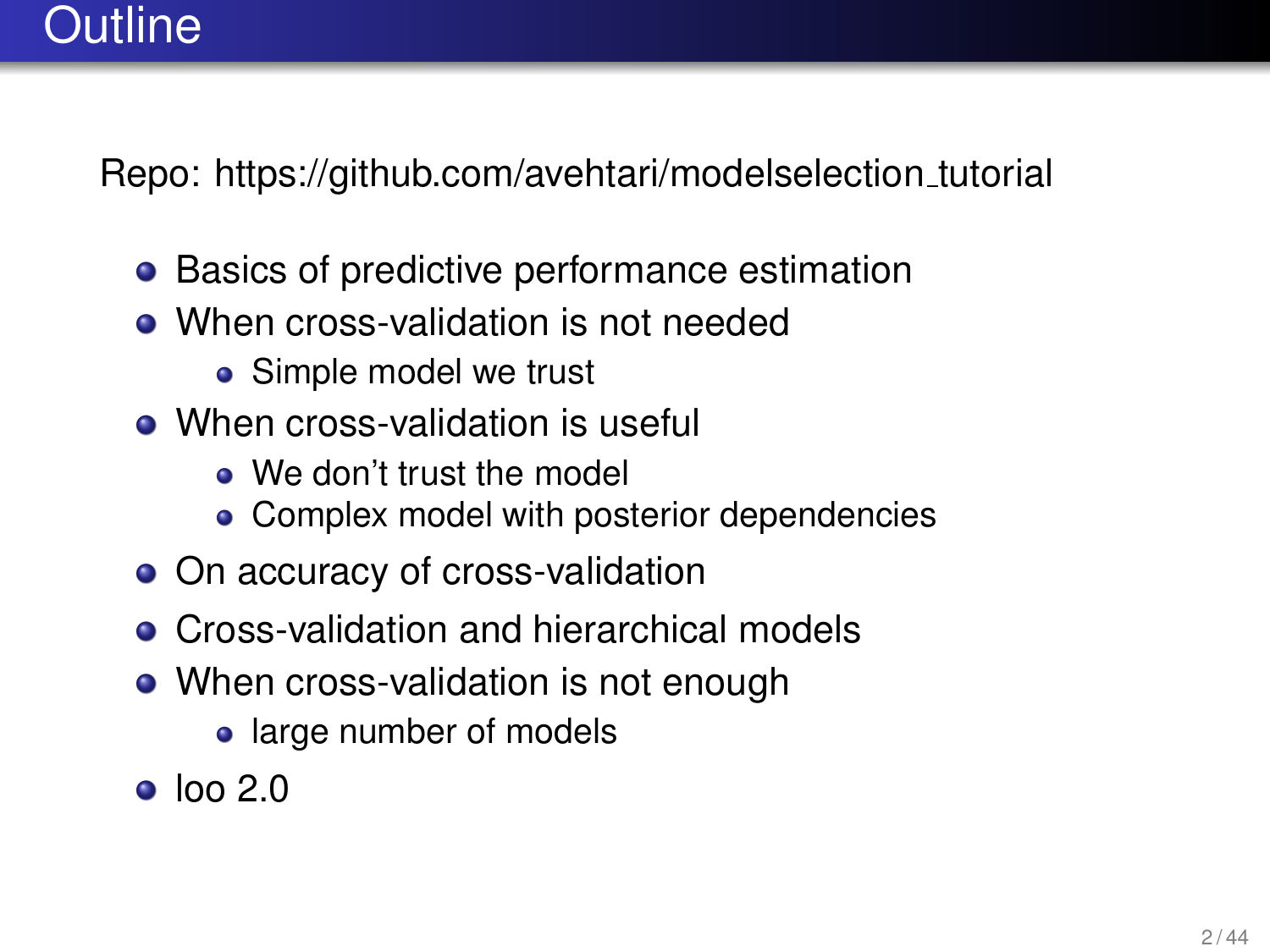# LOO vs. WAIC

- LOO and WAIC estimate the same predictive performance citerion and are asymptotically equal
	- some of the discussion holds for WAIC, too
	- WAIC doesn't have as good diagnostics and fails earlier than PSIS-LOO used in loo package.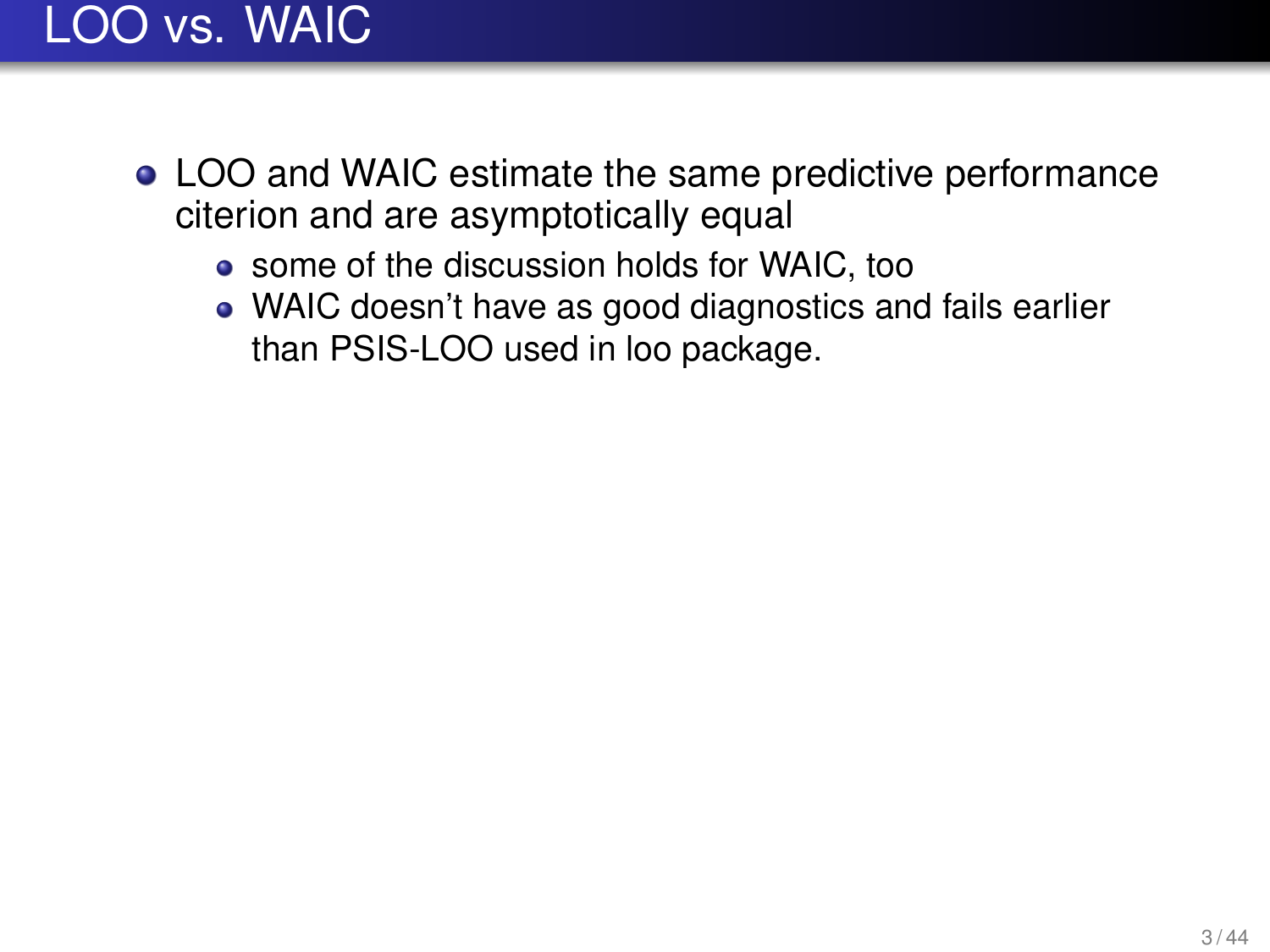# LOO vs. WAIC

- LOO and WAIC estimate the same predictive performance citerion and are asymptotically equal
	- some of the discussion holds for WAIC, too
	- WAIC doesn't have as good diagnostics and fails earlier than PSIS-LOO used in loo package.
- **•** See more in
	- Decision theoretic review and more methods in Vehtari, A., and Ojanen, J. (2012). A survey of Bayesian predictive methods for model assessment, selection and comparison. *Statistics Surveys* **6**, 142–228.
	- Gelman, A., Hwang, J., and Vehtari, A. (2014). Understanding predictive information criteria for Bayesian models. *Statistics and Computing*, 24(6):997–1016. Preprint [http://www.stat.columbia.edu/](http://www.stat.columbia.edu/~gelman/research/published/waic_understand3.pdf)∼gelman/research/ published/waic [understand3.pdf](http://www.stat.columbia.edu/~gelman/research/published/waic_understand3.pdf)
	- Vehtari, A., Gelman, A., and Gabry, J. (2016). Practical Bayesian model evaluation using leave-one-out cross-validation and WAIC. *Statistics and Computing*, 27(5):1413–1432. arXiv preprint arXiv:1507.04544. <http://arxiv.org/abs/1507.04544>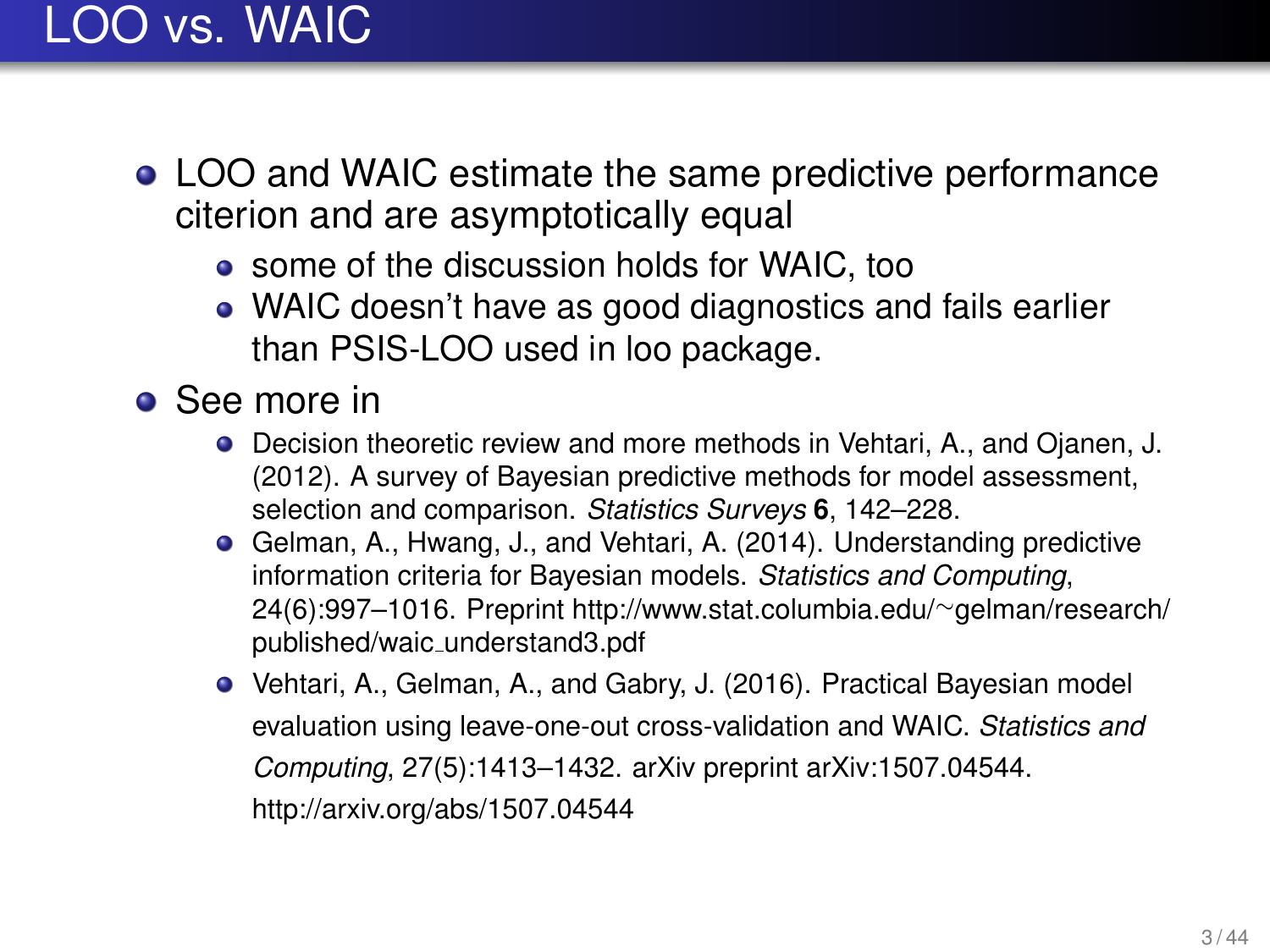• Ideal predictive performance with log score

$$
\text{elpd} = \int p_t(\widetilde{\textbf{\textit{y}}}) \log p(\widetilde{\textbf{\textit{y}}}|D, \textbf{\textit{M}}_k) d\widetilde{\textbf{\textit{y}}},
$$

where  $p_t(\tilde{y})$  is unknown true future distribution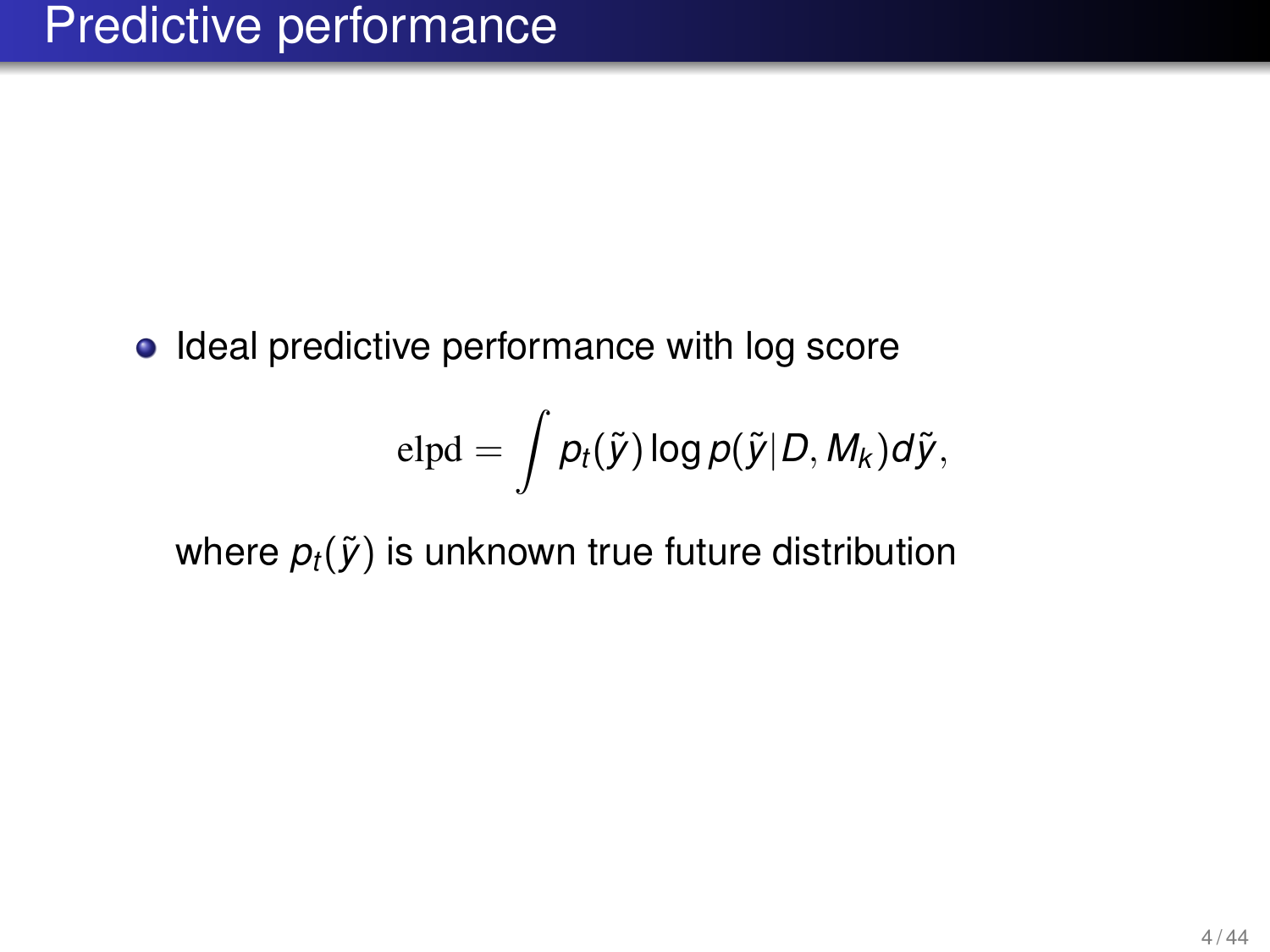- Following Bernardo & Smith (1994), there are three different approaches for dealing with the unknown *p<sup>t</sup>*
	- $\bullet$  *M*-open
	- M-closed
	- $\bullet$  *M*-completed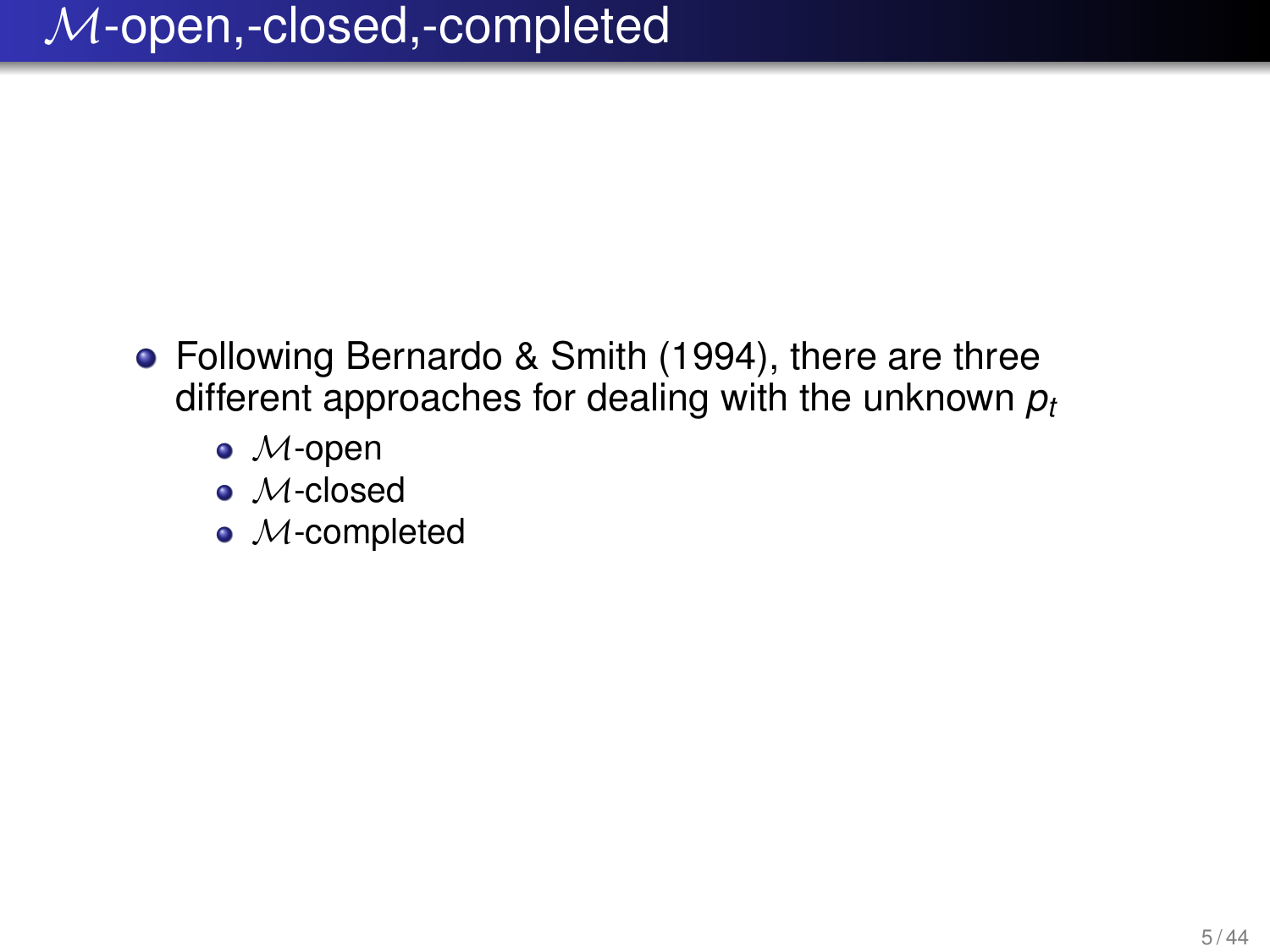

**•** Explicit specification of  $p_t(\tilde{y})$  in

$$
\int p_t(\tilde{\mathsf{y}})\log p(\tilde{\mathsf{y}}|D, M_k)d\tilde{\mathsf{y}},
$$

is avoided by re-using the observed data *D* as a pseudo Monte Carlo samples from the distribution of future data

Bayesian leave-one-out cross-validation

$$
\widehat{\mathrm{elpd}}_{\mathrm{LOO}} = \frac{1}{n} \sum_{i=1}^{n} \log p(y_i | x_i, D_{-i}, M_k)
$$

• almost unbiased estimate for a single model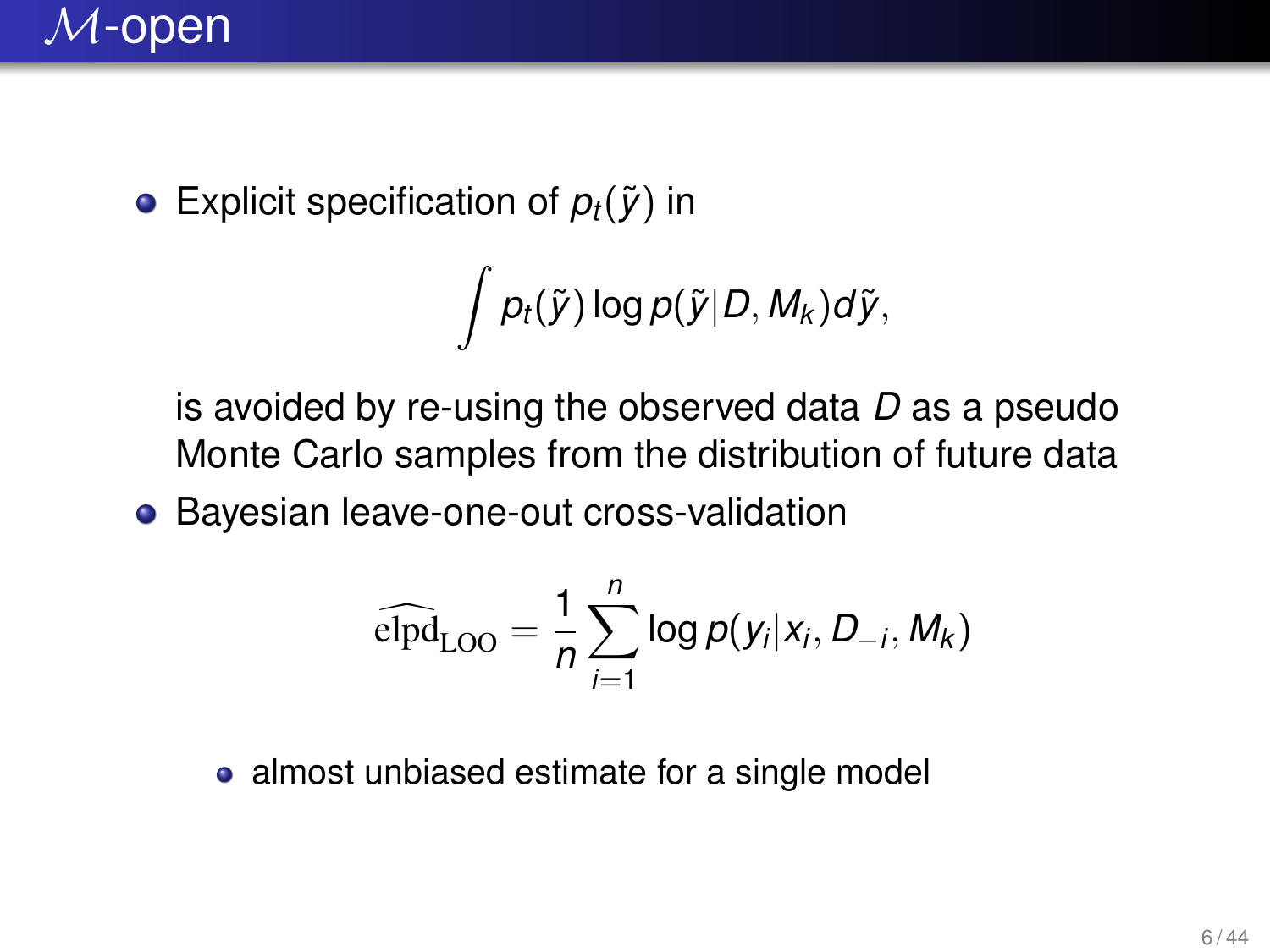- Naïve computation requires computation of *n* posteriors
- **•** Less computation with
	- analytic solutions and approximations available for some models
	- importance sampling using the full posterior as the proposal (easy to use with Stan)
	- *K*-fold cross-validation
		- most robust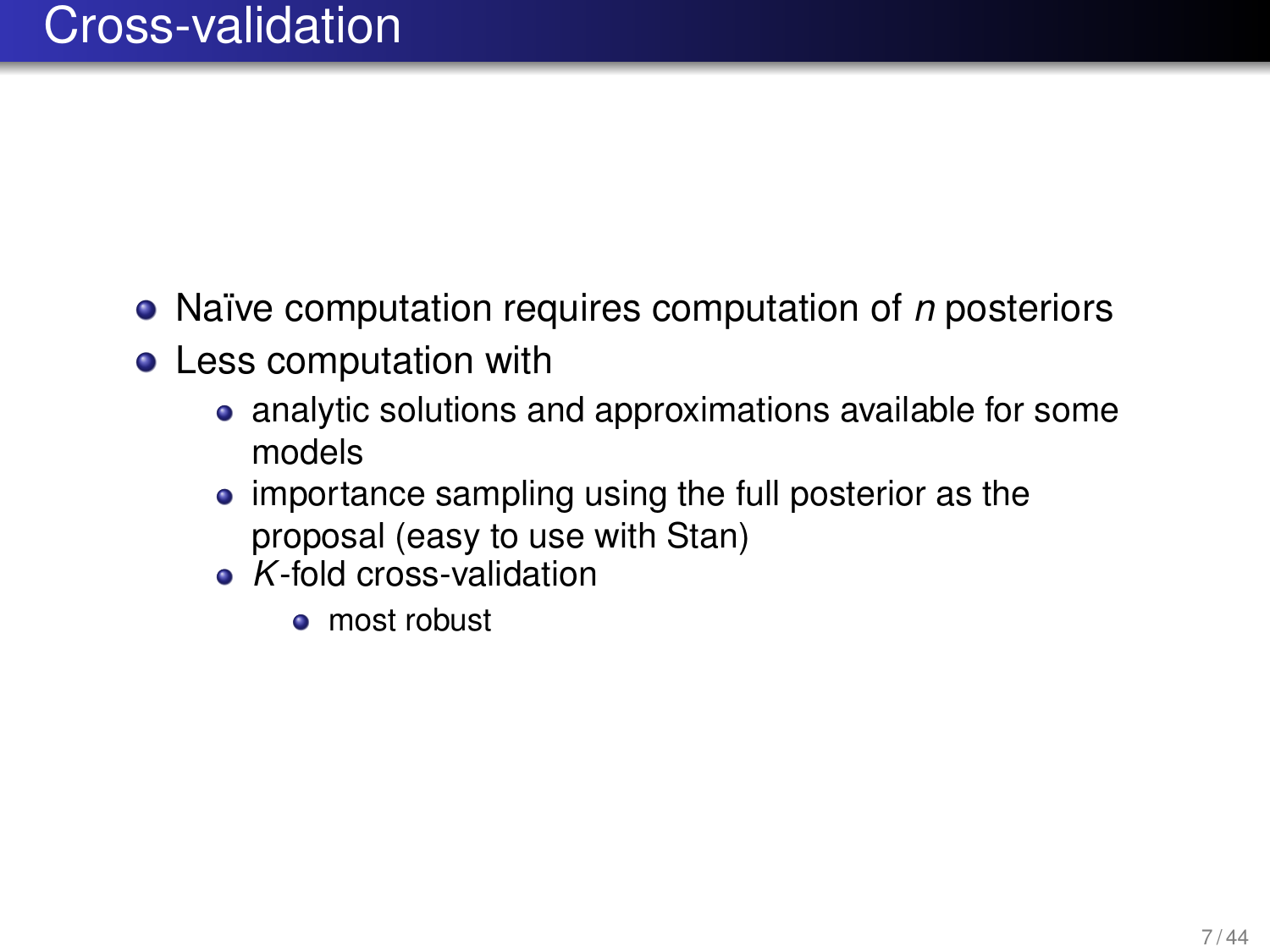#### Leave-one-out cross-validation

- Special case is if we leave only one data point out (LOO-CV)
- LOO predictive density evaluated at **y***<sup>i</sup>*

$$
p(y_i|x_i,D_{-i})=\int p(y_i|x_i,\theta)p(\theta|D_{-i})d\theta,
$$

where *D*−*<sup>i</sup>* is all the data except (*y<sup>i</sup>* , *xi*)

- leave-one-out posterior *p*(θ|*D*<sup>−</sup>*i*) is close to full posterior  $p(\theta|D)$ , but we still avoid the double use of data
- naïve implementation requires to do the posterior inference *n* times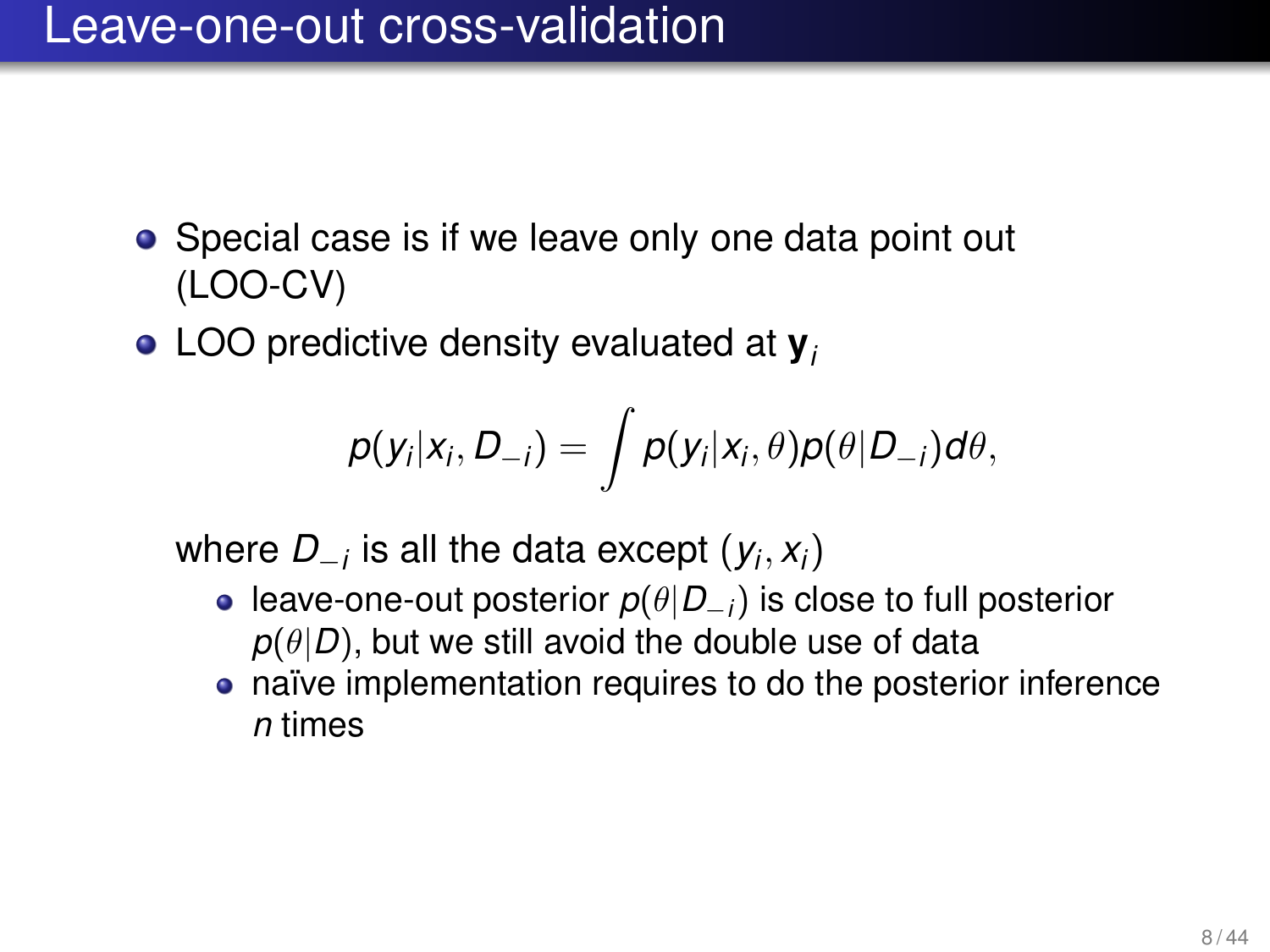Having samples  $\theta^s$  from  $p(\theta^s|D)$ 

$$
p(\tilde{y}_i|x_i, D_{-i}) \approx \frac{\sum_{s=1}^S p(\tilde{y}_i|\theta^s)w_i^s}{\sum_{s=1}^S w_i^s},
$$

where  $w_i^s$  are importance weights and

$$
w_i^s = \frac{p(\theta^s | x_i, D_{-i})}{p(\theta^s | D)} \propto \frac{1}{p(y_i | \theta^s)}.
$$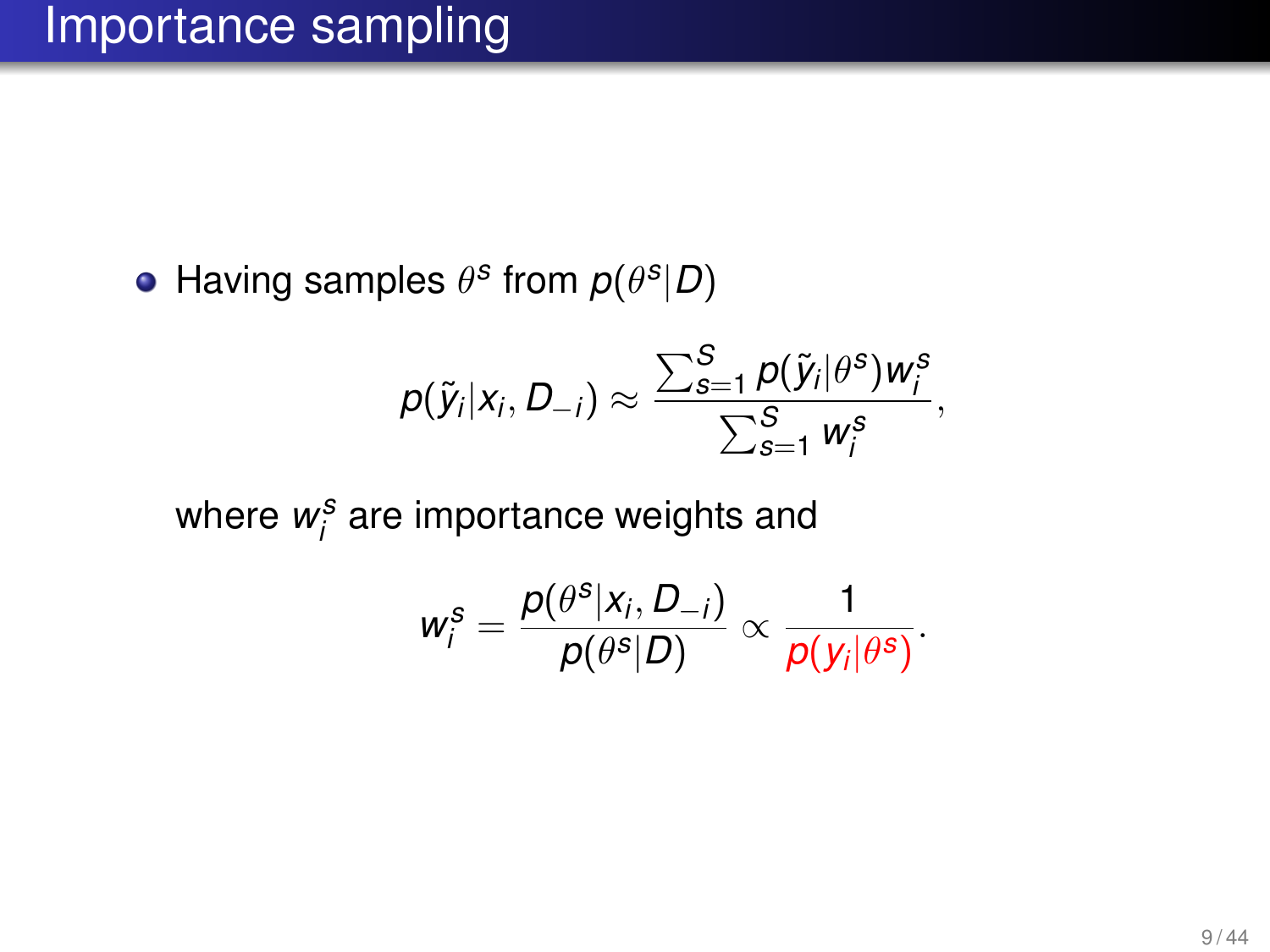```
...
model {
  vector[N] eta;
  eta <- beta0 + z*beta;
  beta ˜ normal(0, phi);
  phi ˜ double_exponential(0, 10);
  y ˜ bernoulli_logit(eta);
}
generated quantities {
  vector[N] log_lik;
  vector[N] eta;
  eta <- beta0 + z*beta;
  for (n in 1:N)
    log_lik[n] <- bernoulli_logit_lpdf(y[n],eta[n]);
}
```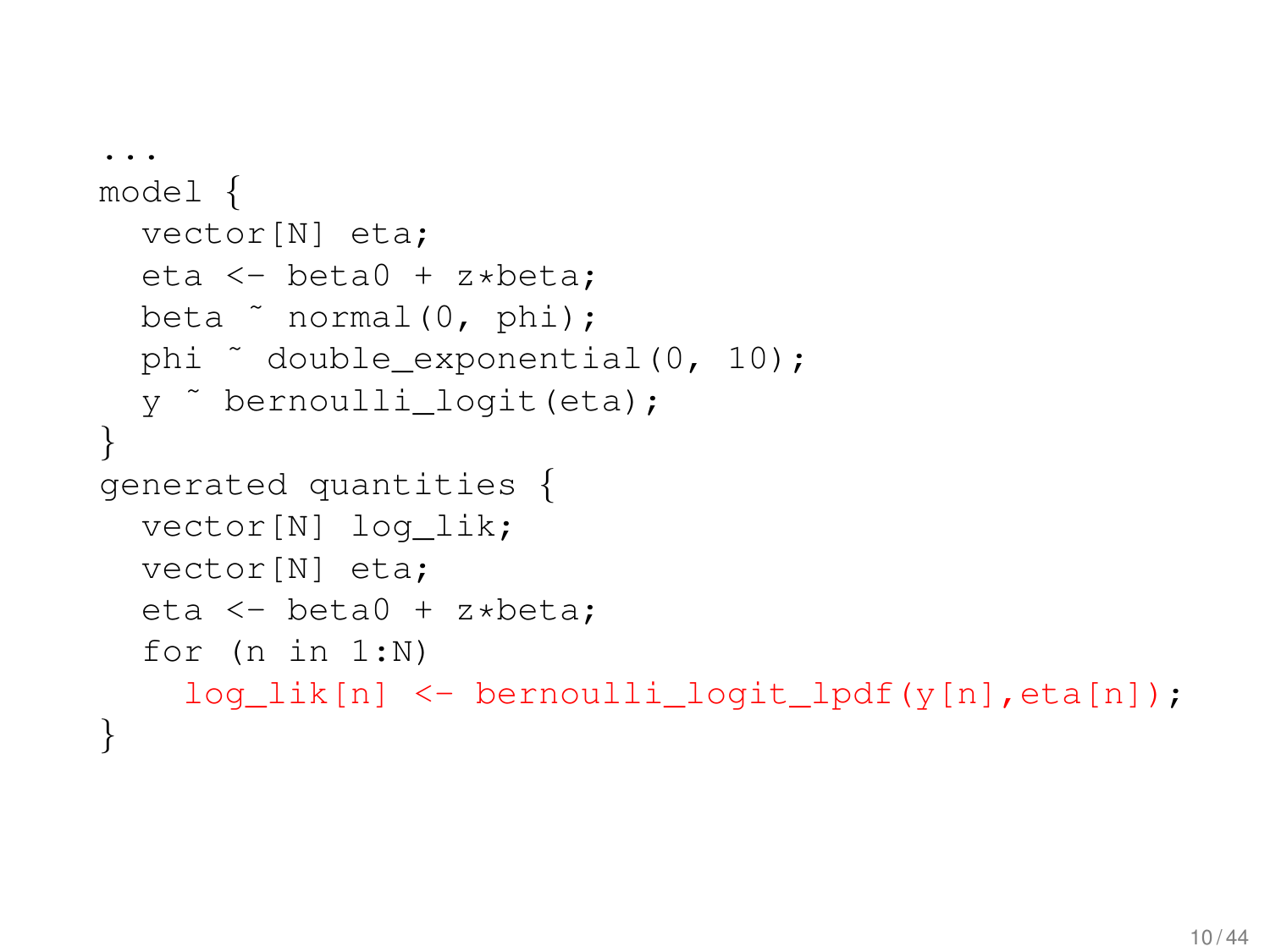# Pareto smoothed importance sampling

$$
p(\widetilde{\mathsf{y}}_i|\mathsf{x}_i,\mathsf{D}_{-i}) \approx \frac{\sum_{s=1}^S p(\widetilde{\mathsf{y}}_i|\theta^s) \mathsf{w}_i^s}{\sum_{s=1}^S \mathsf{w}_i^s}
$$

- The variance of the importance weights in IS-LOO can be large or even infinite
- By fitting a generalized Pareto distribution to the tail of the weight distribution
	- obtain an estimate of the shape parameter *k*
	- if  $k<\frac{1}{2}$  variance is finite, the central limit theorem holds
	- if  $\frac{1}{2} \leq k < 1$  variance is infinite but mean exists, the generalized central limit theorem holds
	- if  $k > 1$  variance and mean do not exist, the truncated estimate will have a finite variance but considerable bias
	- variance of the IS estimate can be reduced by Pareto smoothing the weights  $\rightarrow$  PSIS-LOO
	- $\bullet$  for  $k < 0.7$  finite sample convergence rates practical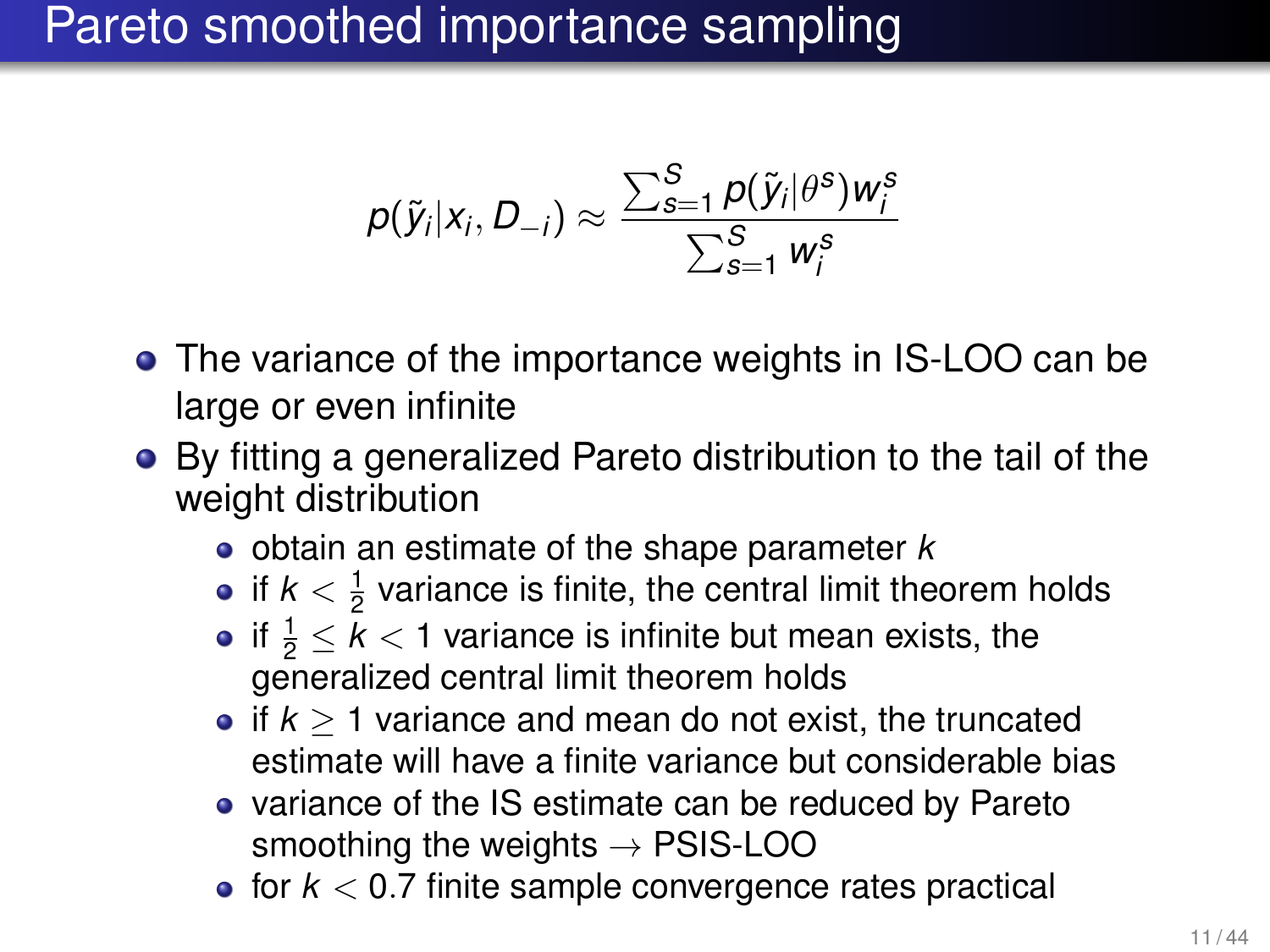

- loo package in CRAN implements PSIS-LOO
	- loo 2.0 is using new version of Pareto smoothing
- rstanarm has integrated support
- **•** References
	- Vehtari, A., Gelman, A., Gabry, J. (2017). Practical Bayesian model evaluation using leave-one-out cross-validation and WAIC. *Statistics and Computing*. 27(5):1413–1432. arXiv preprint [http://arxiv.org/abs/1507.04544.](http://arxiv.org/abs/1507.04544)
	- Vehtari, A., Gelman, A., Gabry, J. (2017). Pareto smoothed importance sampling. arXiv preprint [http://arxiv.org/abs/1507.02646.](http://arxiv.org/abs/1507.02646)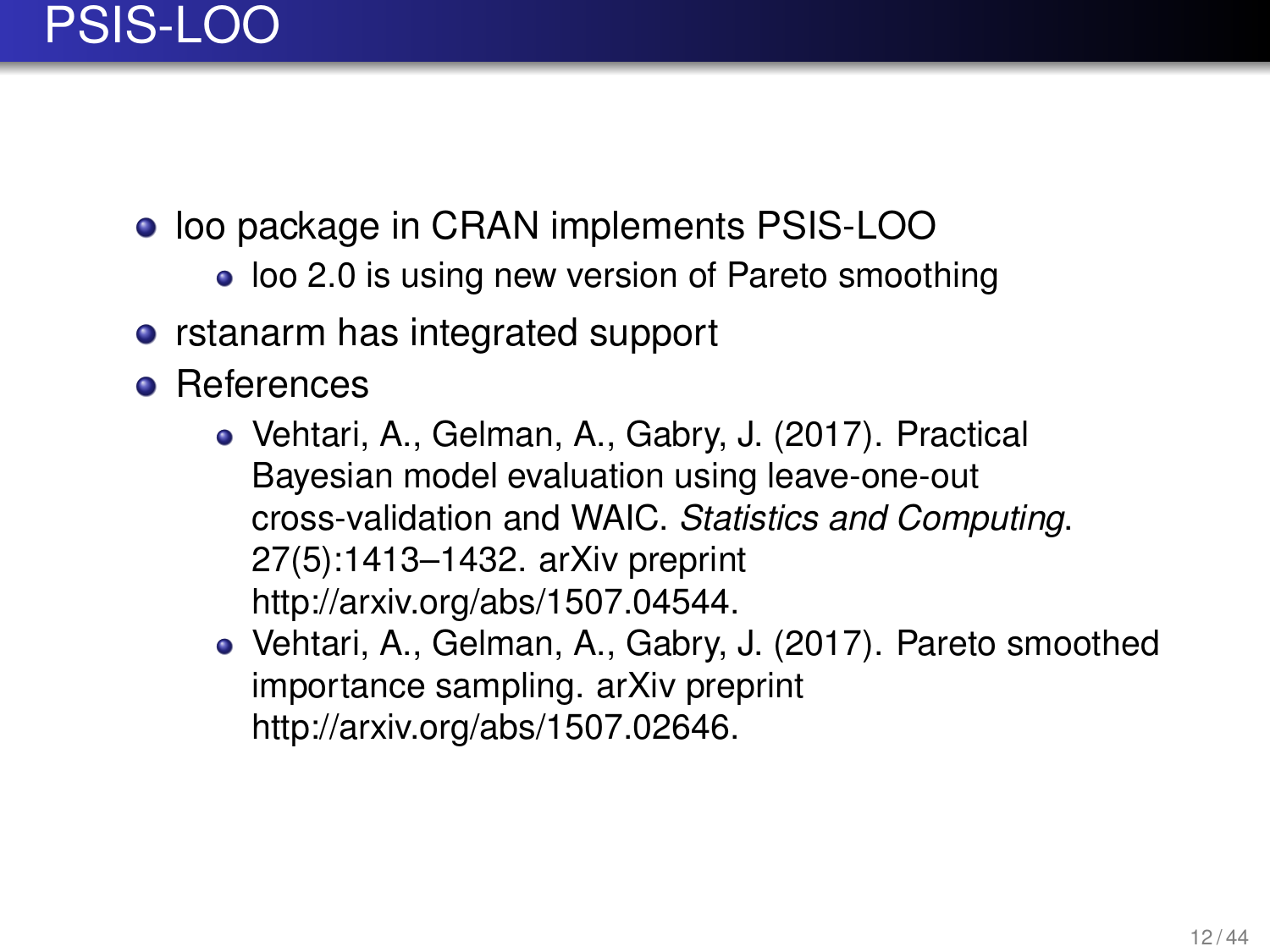Pairwise comparison of individual elpd's

$$
\widehat{\text{elpd}}_{\text{diff}} = \frac{1}{n} \sum_{i=1}^{n} \left[ \widehat{\text{elpd}}_{\text{LOO},i,M_2} - \widehat{\text{elpd}}_{\text{LOO},i,M_1} \right]
$$

• Compute also se for accuracy of the comparison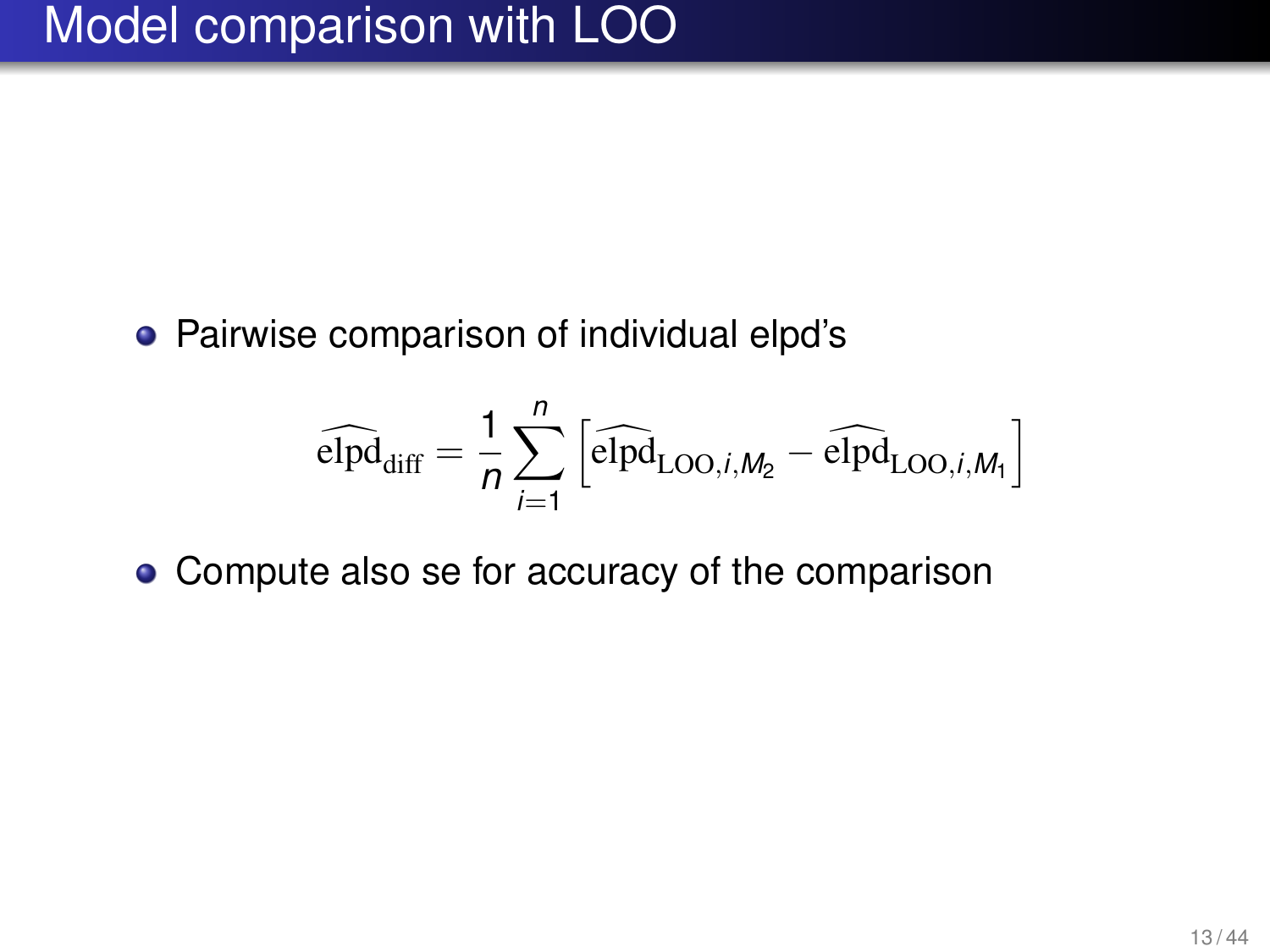### Example where cross-validation is not needed

- Simple model: we can look at the posterior directly
	- $\bullet$  treatment effect of beta-blockers on mortality  $$ betablockers.Rmd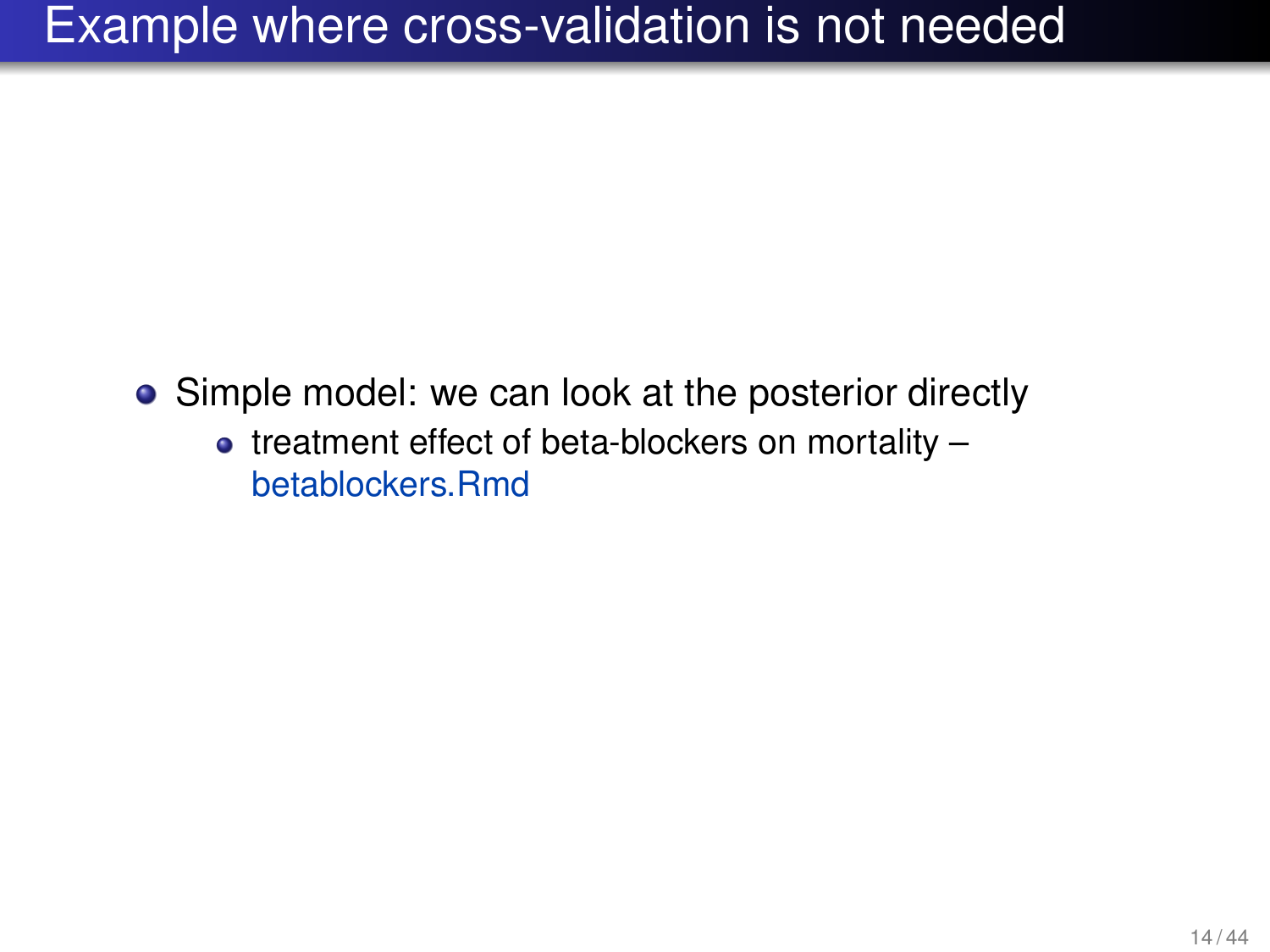• Ideal predictive performance with log score

$$
elpd = \int p_t(\tilde{y}) \log p(\tilde{y}|D, M_k) d\tilde{y},
$$

• Reference predictive approach

$$
\widehat{\text{elpd}}_{\text{ref}} = \int p(\tilde{y}|D, M_*) \log p(\tilde{y}|D, M_k) d\tilde{y},
$$

where *M*<sup>∗</sup> is a reference model we trust

- using a model decreases variance, but may introduce bias
- smaller error more useful than unbiasednes, but need to be careful as bias can be very large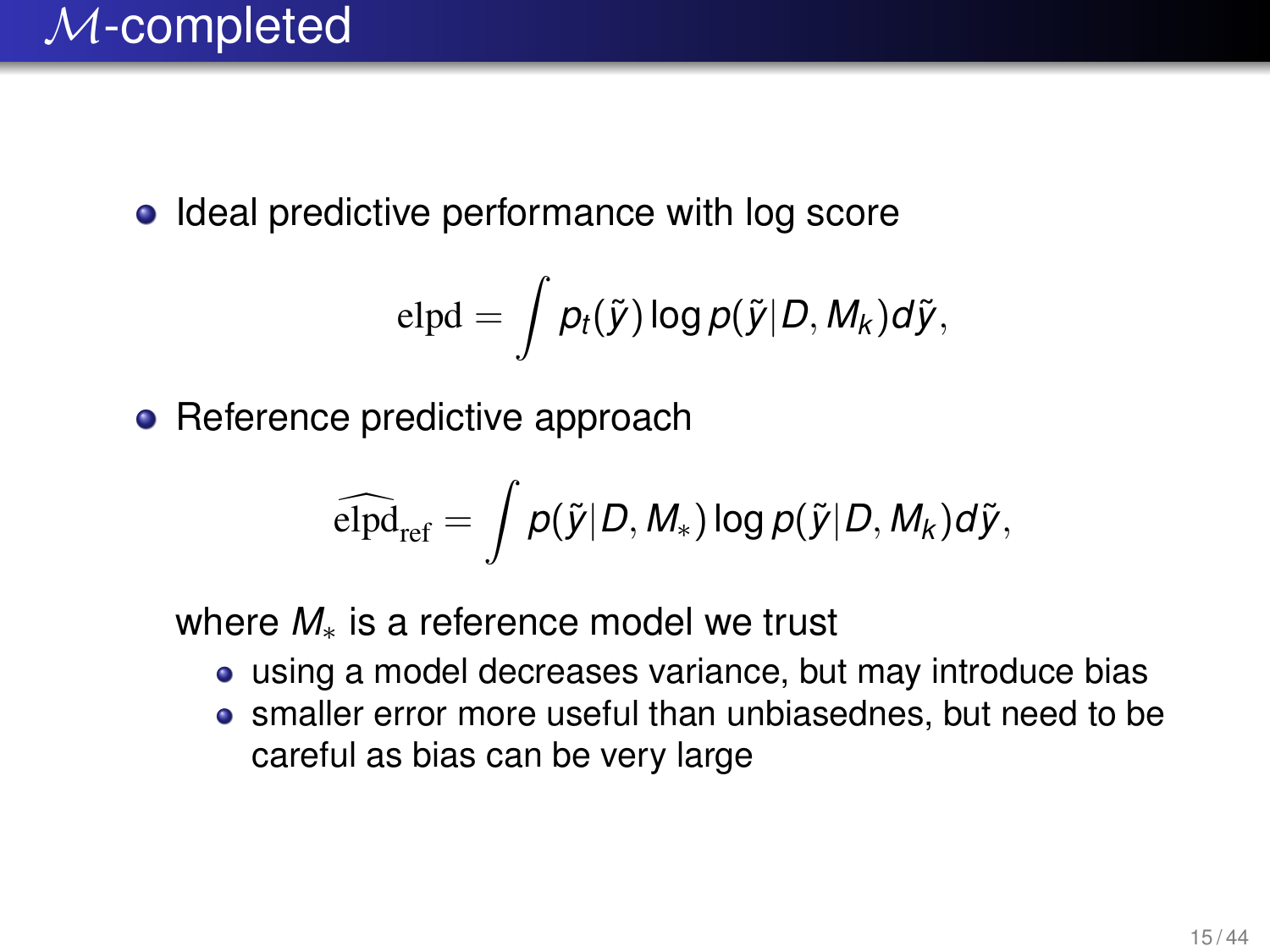### Examples where cross-validation is useful

- We don't trust the model: possible model misspecification
	- treatment effect on number of roaches roaches.Rmd
- Complex model with posterior dependencies: difficult to analyse posterior
	- colinearity in covariates colinear.Rmd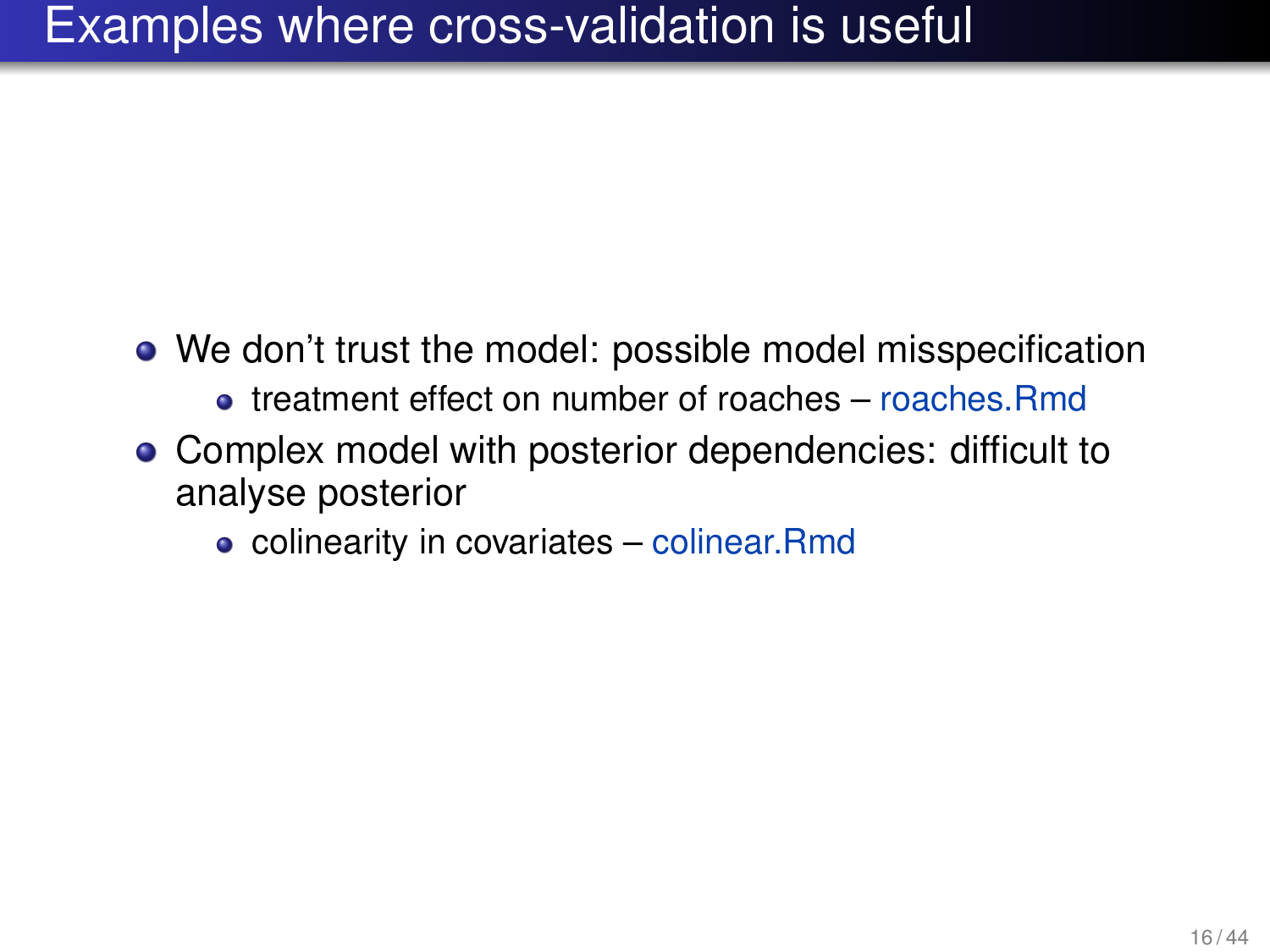### On Accuracy of cross-validation

- se for elpd loo is slightly underestimated and the distribution is often highly skewed
- se for elpd diff is also underestimated and true distribution might be skewed
- If using elpd diff and se to compute the probability that one model is better than other  $(\Phi(0|\text{elpd}_d))$ , these probabilities are not calibrated
	- be cautious when interpreting or reporting these
- We know how to slightly improve the calibration, and we'll report results on the effects of miscalibration later this year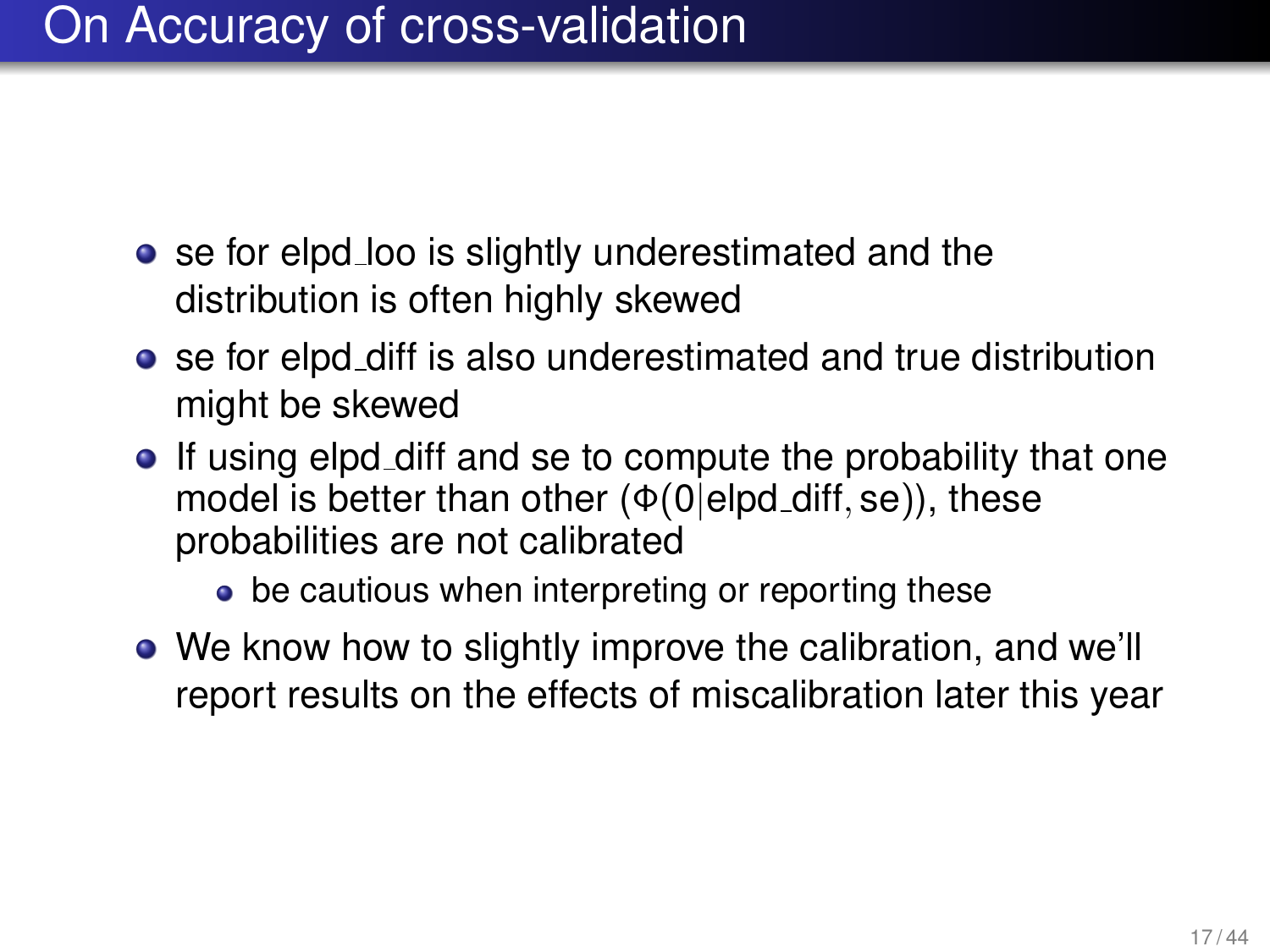- Compute leave-one-out posterior exactly for those observations for which  $\hat{k} > 0.7$ 
	- For rstanarm models: loo(rstanarmfit, k\_threshold=0.7)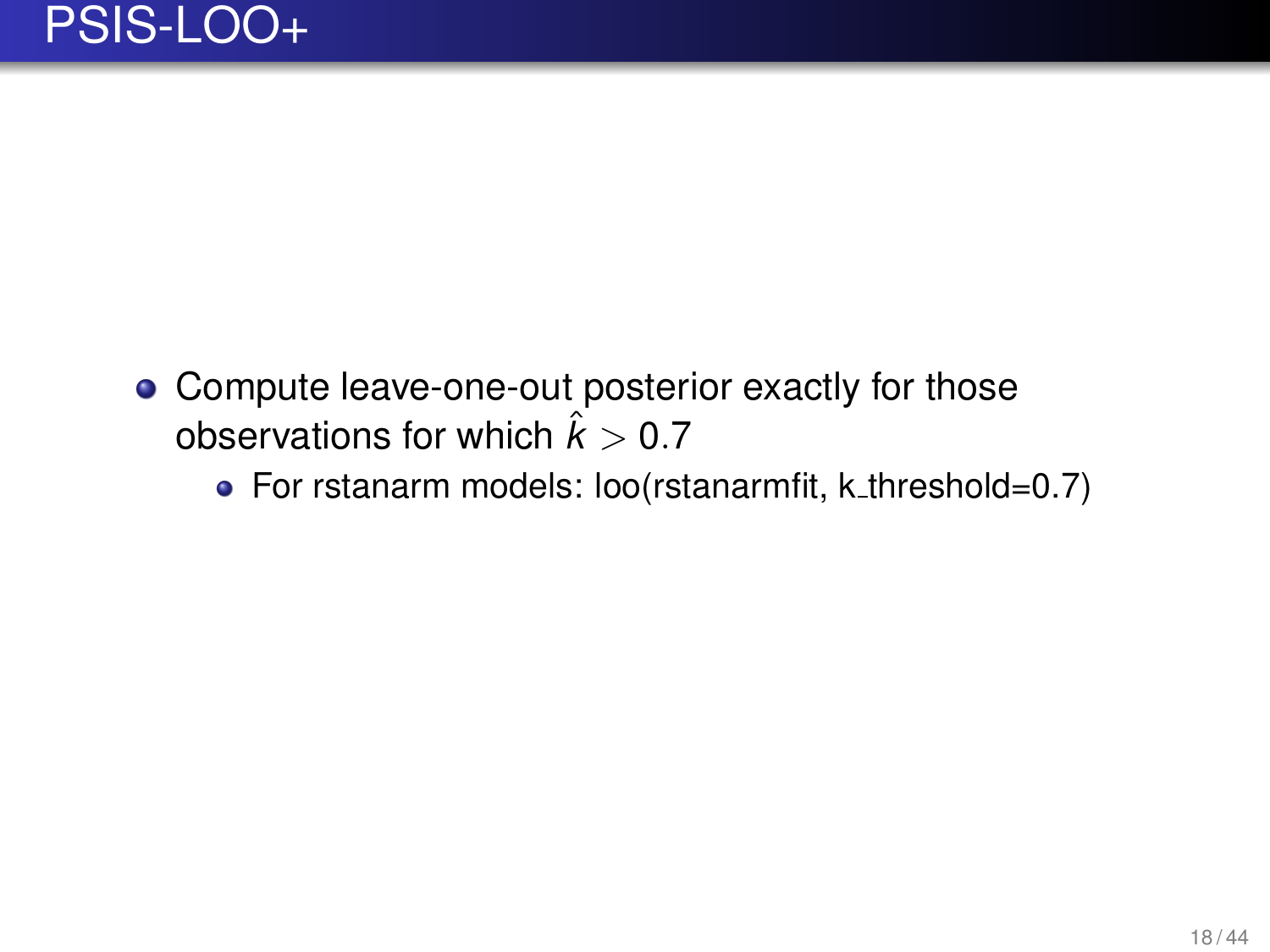- Instead of leaving one observation out, leave a block of observations
- When data is divided in *K* blocks the approach is called *K*-fold-CV
- **If, for example,**  $K = 10$ **, then 90% of data is used to form** the posterior, which often produces similar posterior as full data
- *k*-fold-CV should be used
	- if PSIS-LOO diagnostics indicate problems with importance sampling and PSIS-LOO+ would compute many more than *K* posteriors

For rstanarm models:  $kfold(rstanarnfit, K = 10)$ 

 $\bullet$  if the prediction task is for groups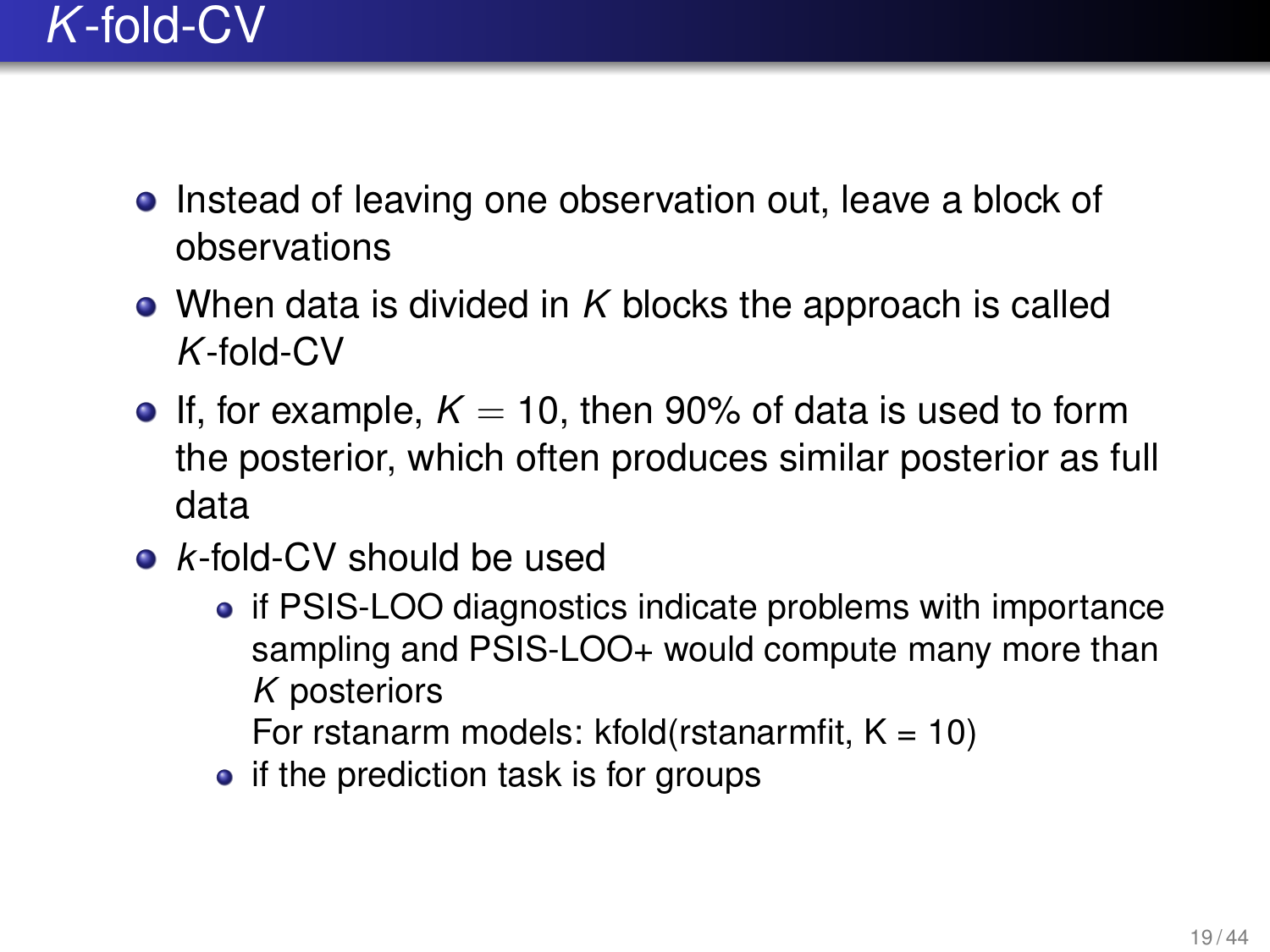#### Hierarchical models



- 1) Predicting new  $y_{ij}$  given an existing group  $j \in (1, \ldots, J)$ 
	- LOO or randomized/stratified *K*-fold-CV
- 2) Predicting new  $y_{ij}$  given a new group  $j = J + 1$ 
	- grouped K-fold-CV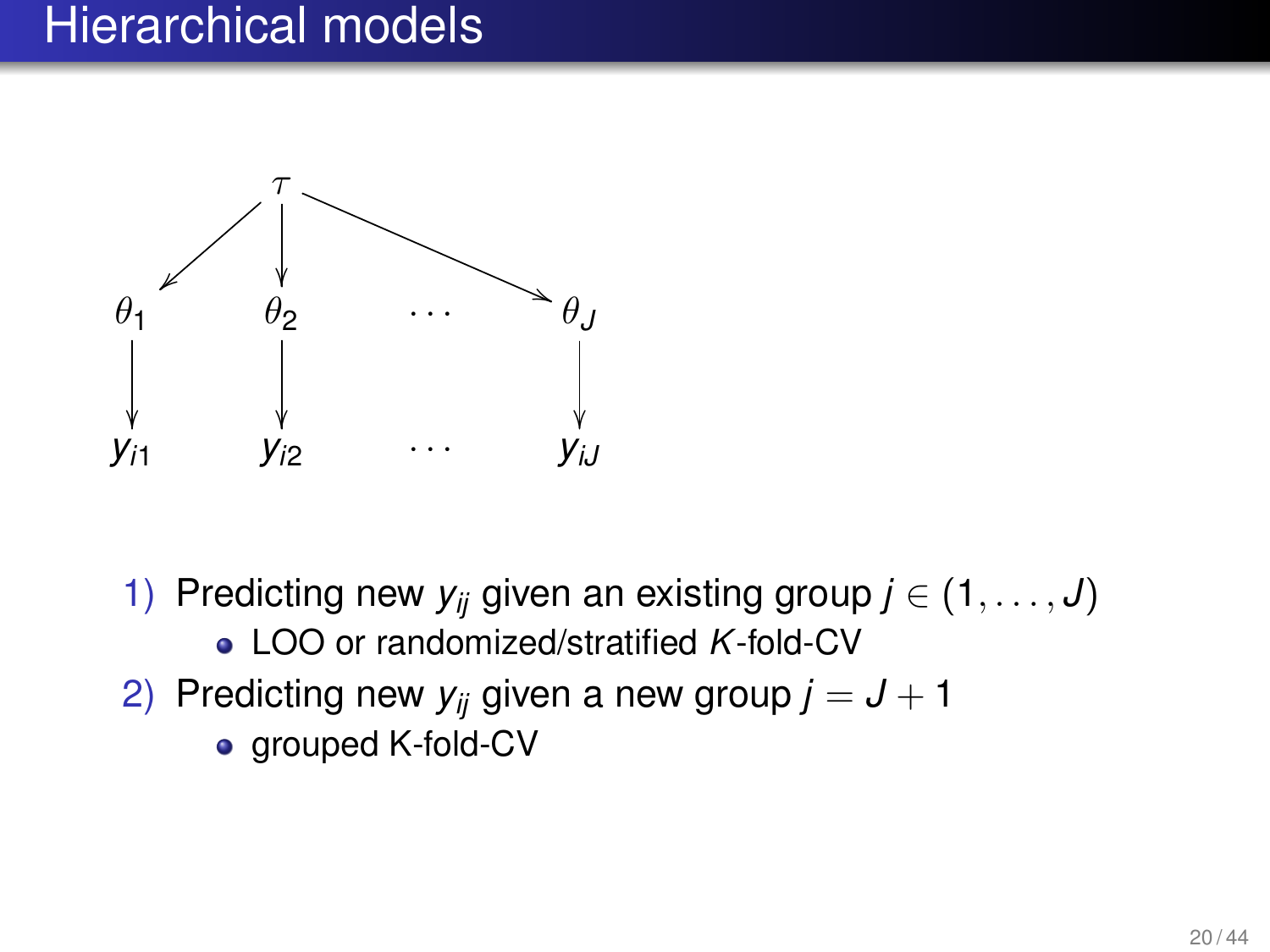### Leave-one-group-out cross-validation

• Importance sampling is less likely to work, as a group of observations is likely to be more influential than just one (and thus full posterior and loo posterior can be doo different)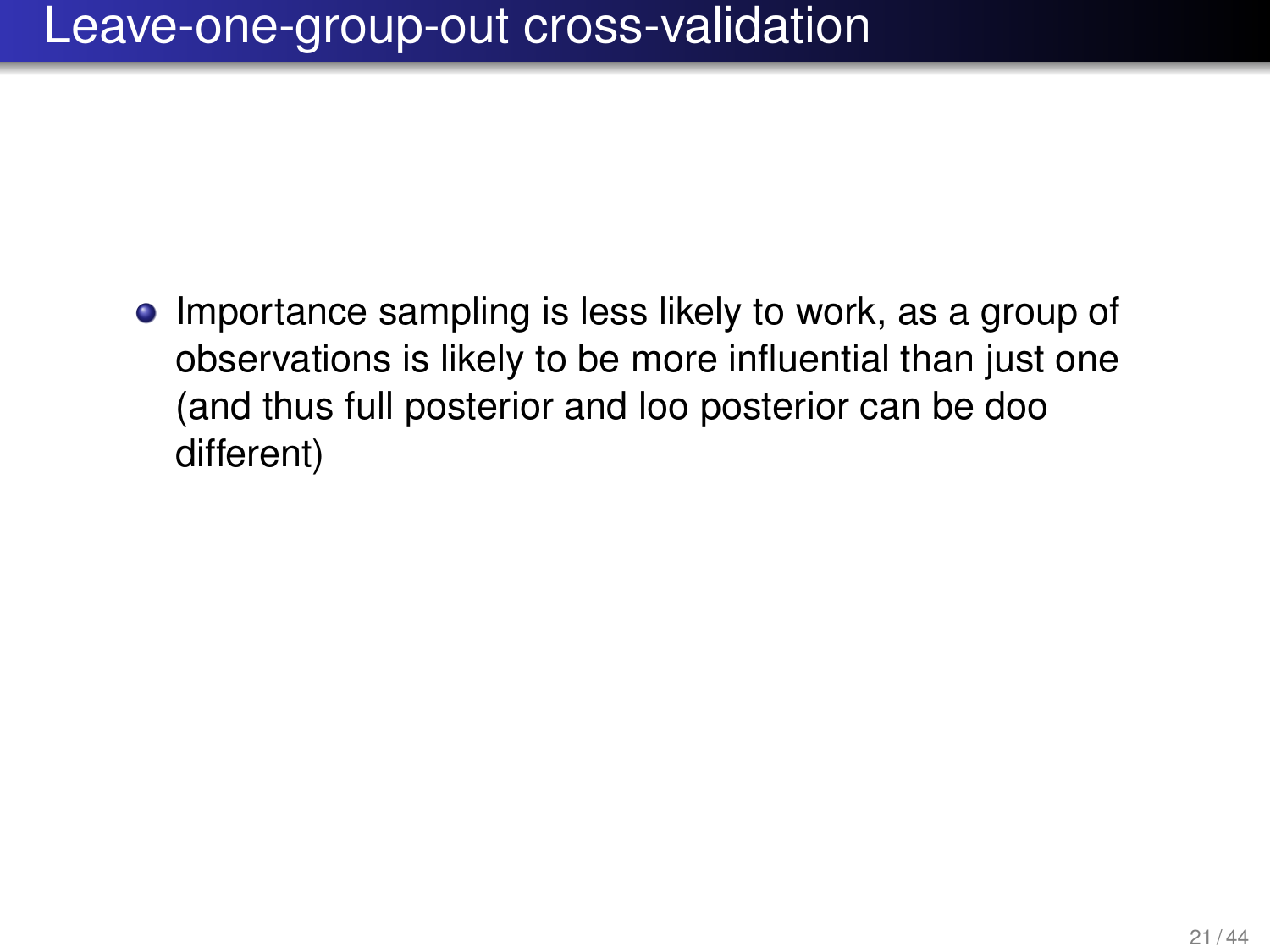### Leave-one-group-out cross-validation

- Importance sampling is less likely to work, as a group of observations is likely to be more influential than just one (and thus full posterior and loo posterior can be doo different)
- Marginalization in style of Rabe-Hesketh and Furr (Invited talk Wednesday morning) can be used (currently with qudrature implemented in additional software)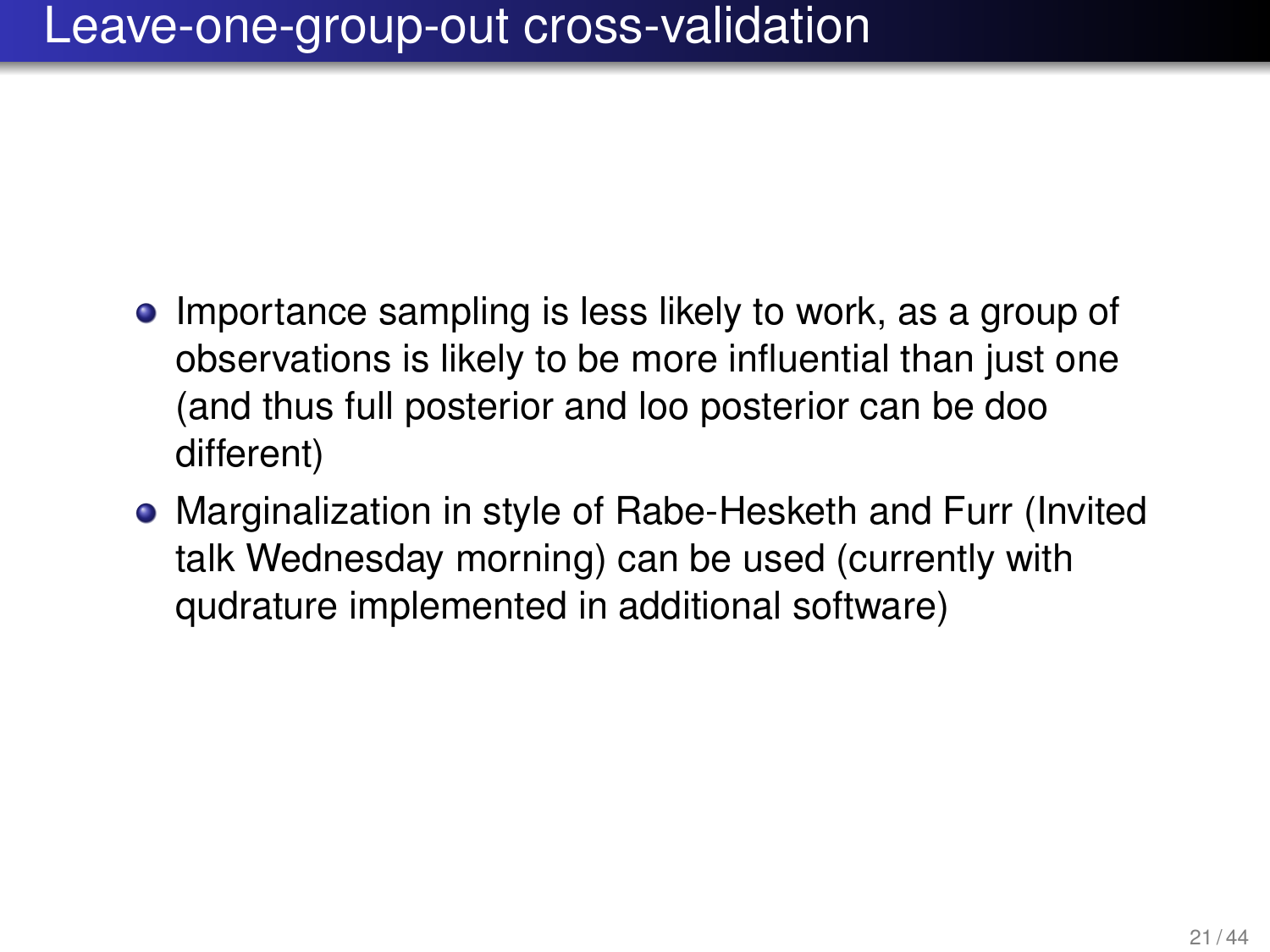### Hierarchical models

• Hierarchical model for polling results in different states

- Predicting new  $y_{ij}$  given an existing group  $j \in (1, \ldots, J)$
- Wang, W., and Gelman, A. (2014). Difficulty of selecting among multilevel models using predictive accuracy, Statistics and Its Inference, 7:1.

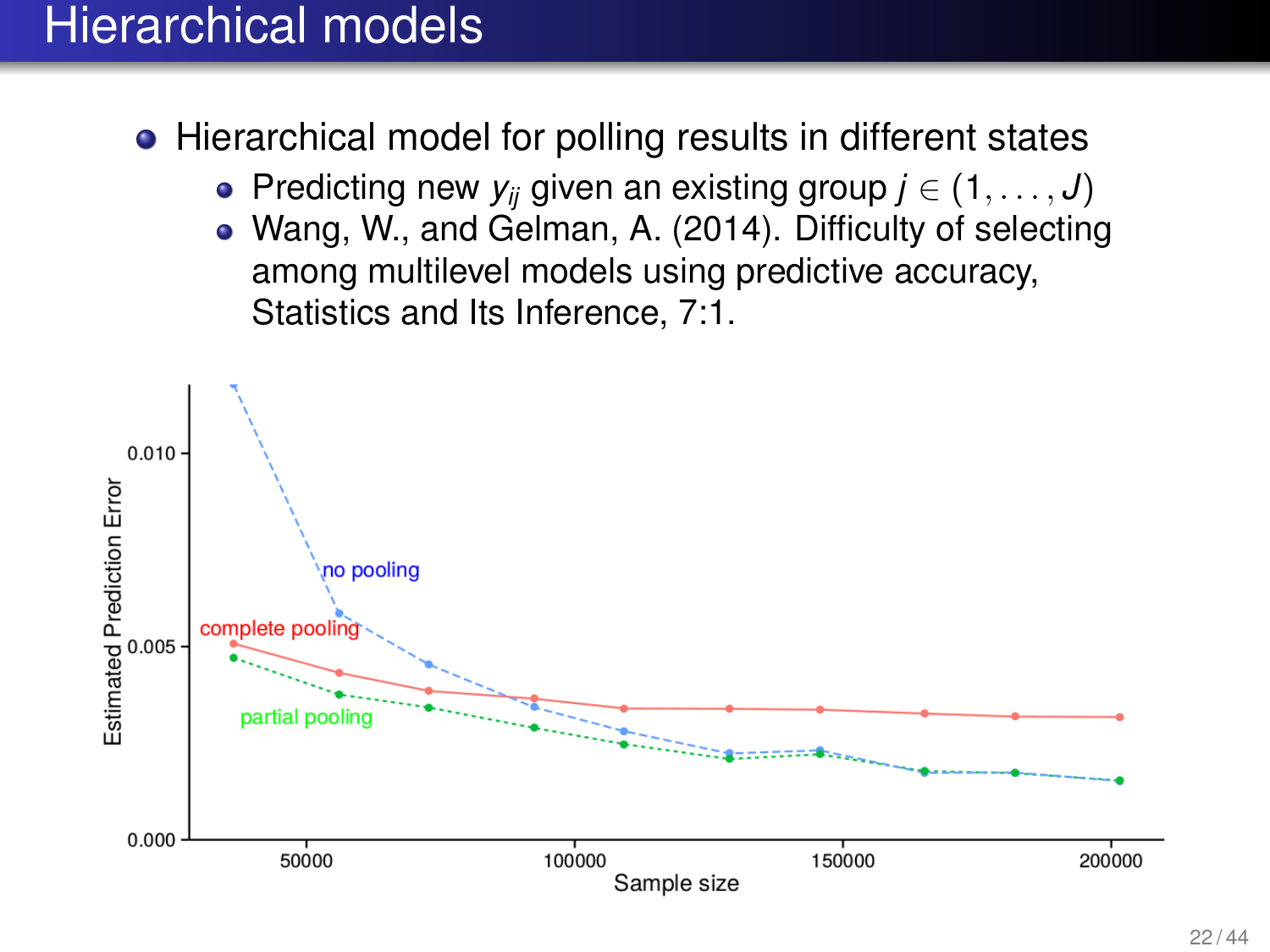### Cross-validation for hierarchical models

- **•** rstanarm support for leave-one-out-group cross-validation in progress
- Hierarchical model comparison examples in progress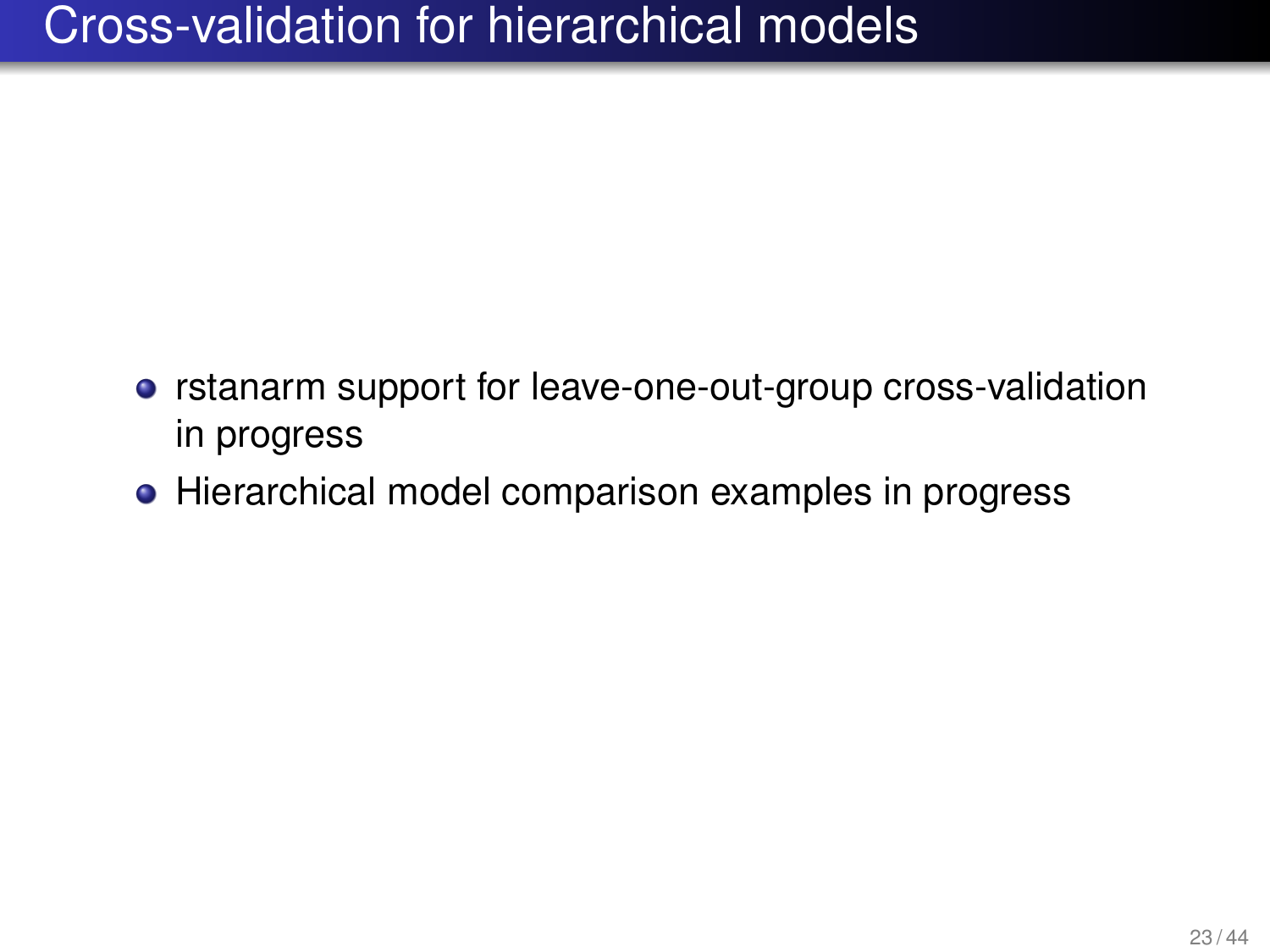### Selection induced bias

- Selection induced bias in LOO-CV
	- same data is used to assess the performance and make the selection
	- the selected model fits more to the data
	- the LOO-CV estimate for the selected model is biased
	- recognised already, e.g., by Stone (1974)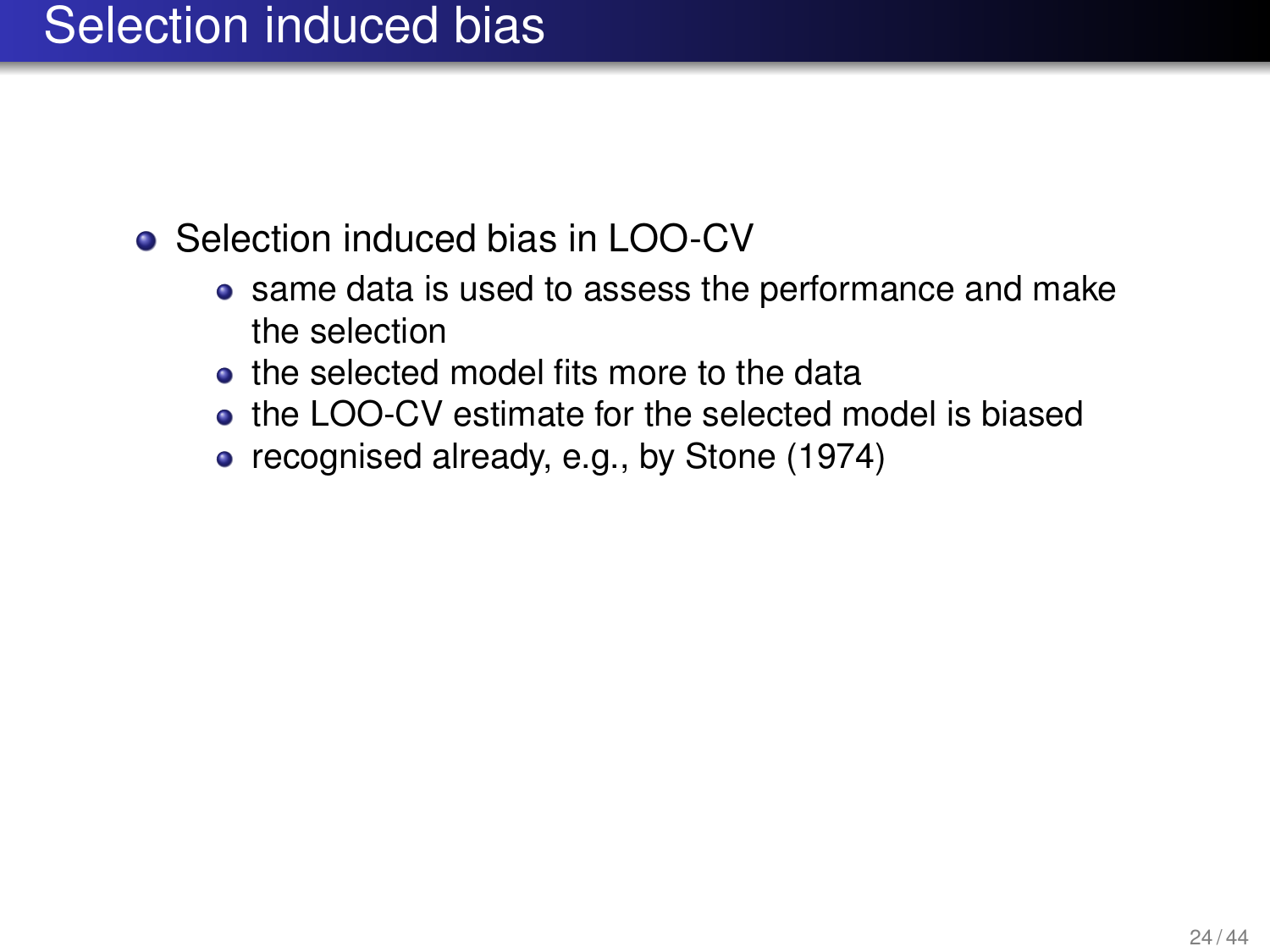### Selection induced bias

- Selection induced bias in LOO-CV
	- same data is used to assess the performance and make the selection
	- the selected model fits more to the data
	- the LOO-CV estimate for the selected model is biased
	- recognised already, e.g., by Stone (1974)
- Performance of the selection process itself can be assessed using two level cross-validation, but it does not help choosing better models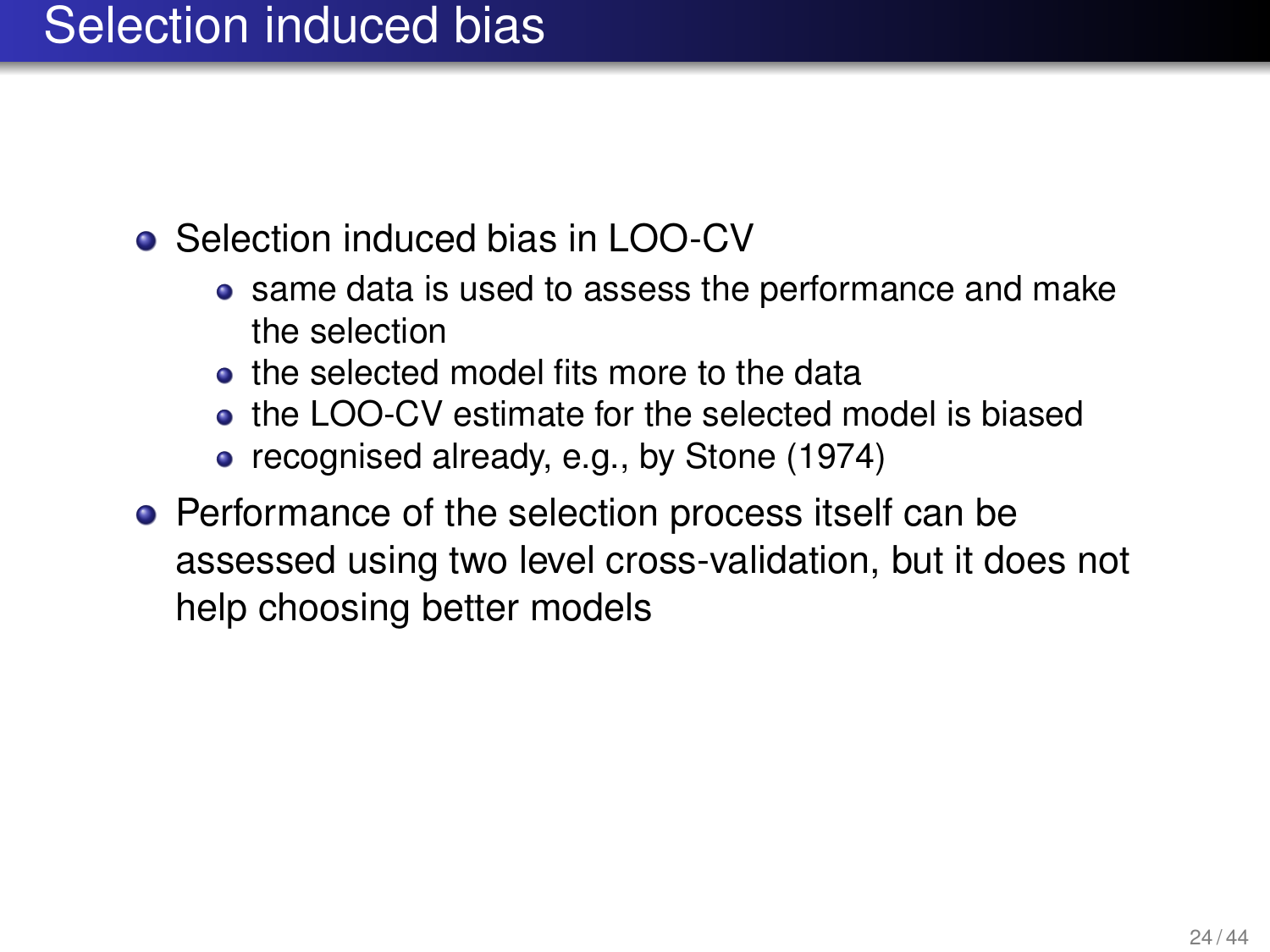### Selection induced bias

- Selection induced bias in LOO-CV
	- same data is used to assess the performance and make the selection
	- the selected model fits more to the data
	- the LOO-CV estimate for the selected model is biased
	- recognised already, e.g., by Stone (1974)
- Performance of the selection process itself can be assessed using two level cross-validation, but it does not help choosing better models
- Bigger problem if there is a large number of models as in covariate selection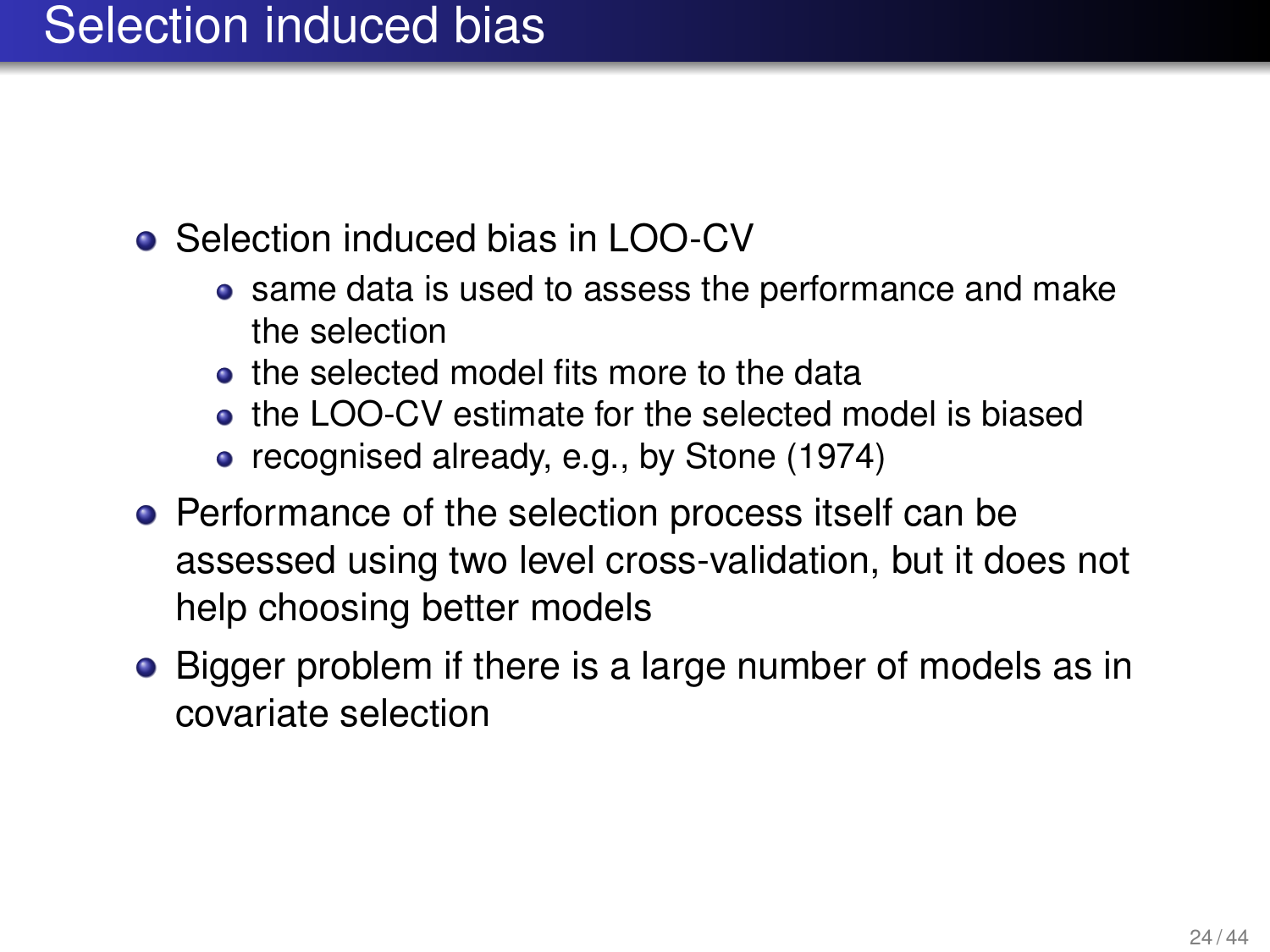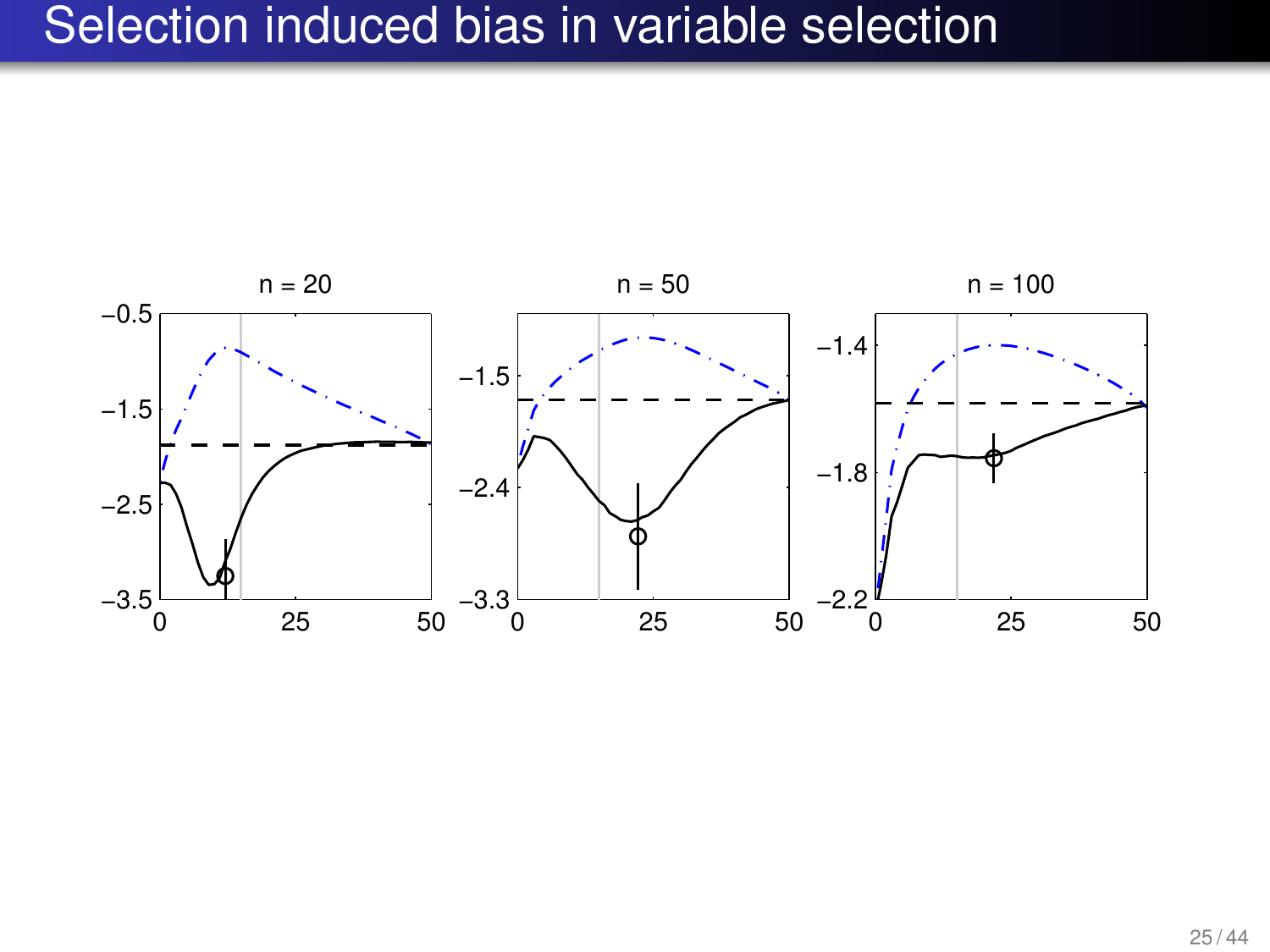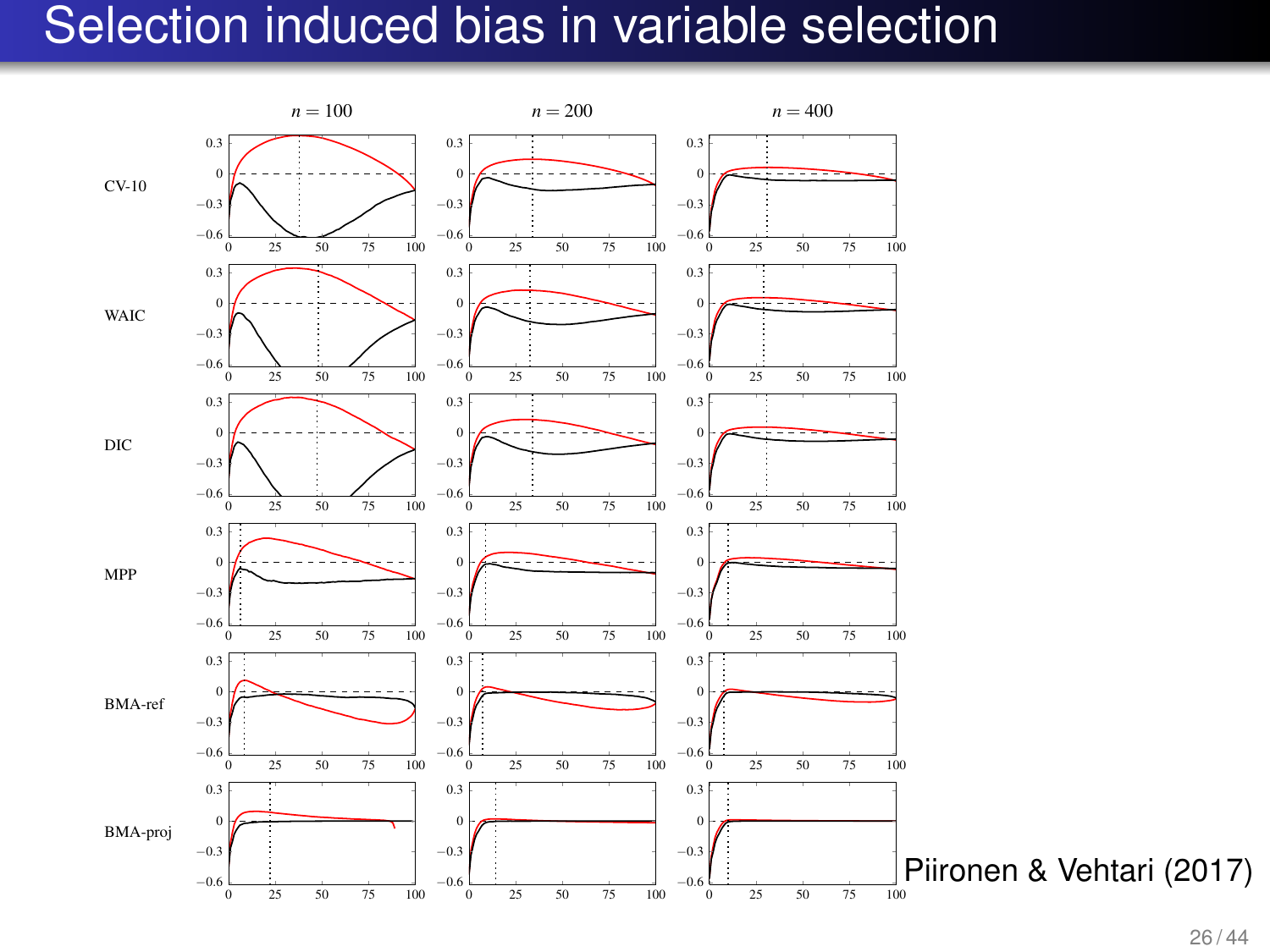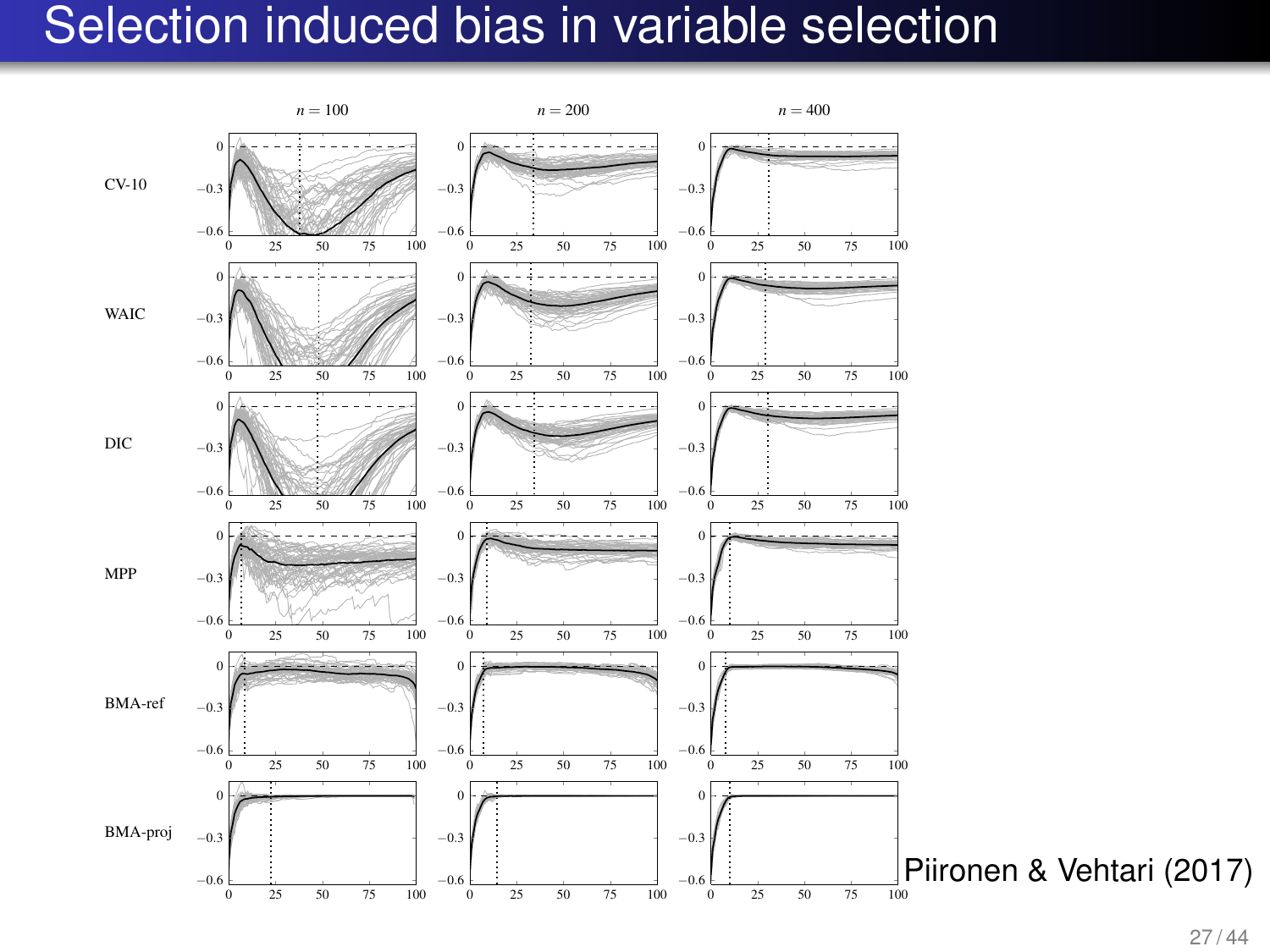

Vehtari (2017)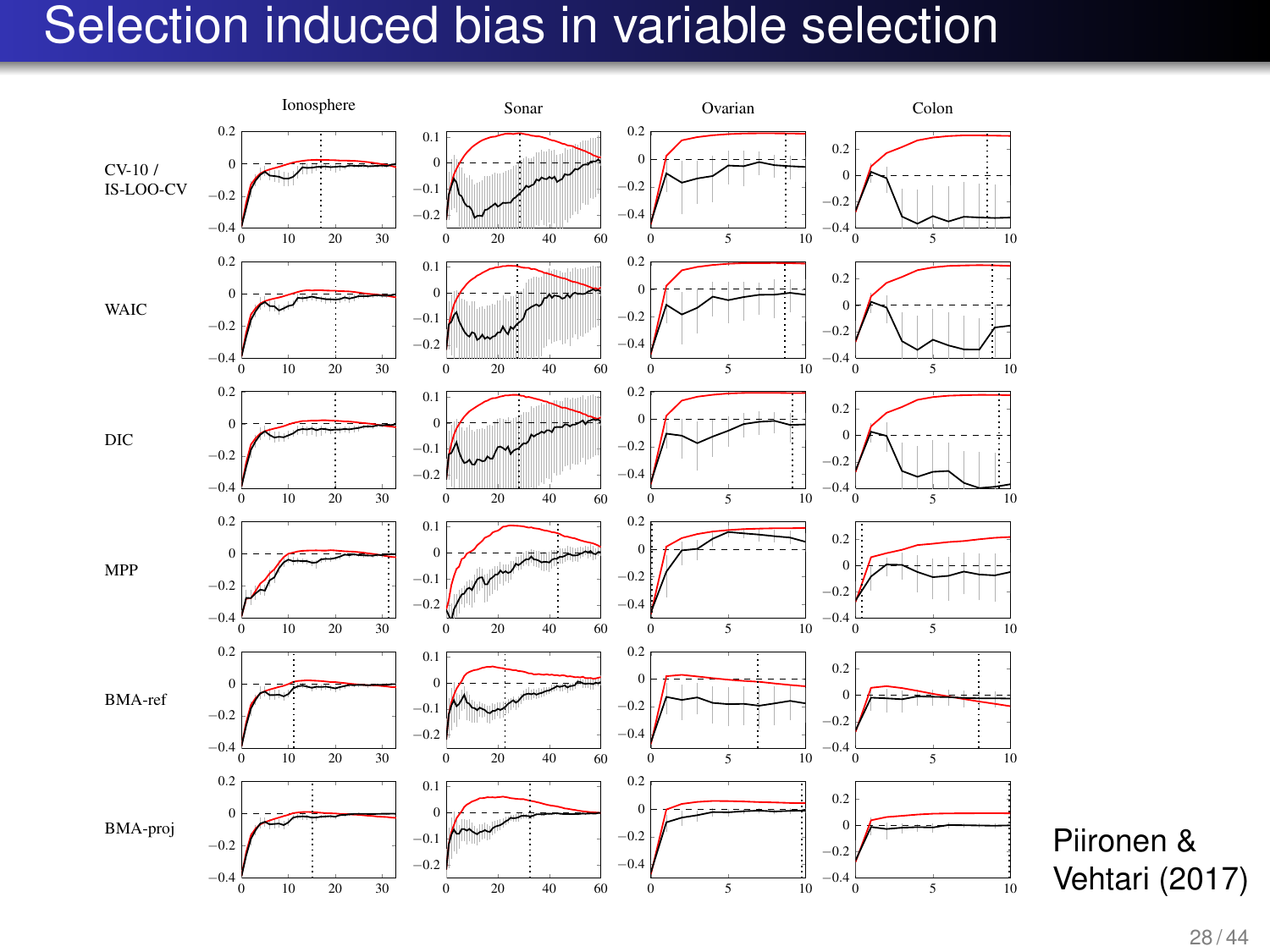# Projection predictive method, general idea

- Originally proposed for generalized linear models by Goutis and Robert (1998), Dupuis and Robert (2003) (the decision theoretic idea of using the full model can be tracked to Lindley (1968), see also many related references in Vehtari and Ojanen (2012))
- Performs well in practice in comparison to many other methods (Piironen and Vehtari 2016)
	- **e** has low variance
	- able to preserve information from the full model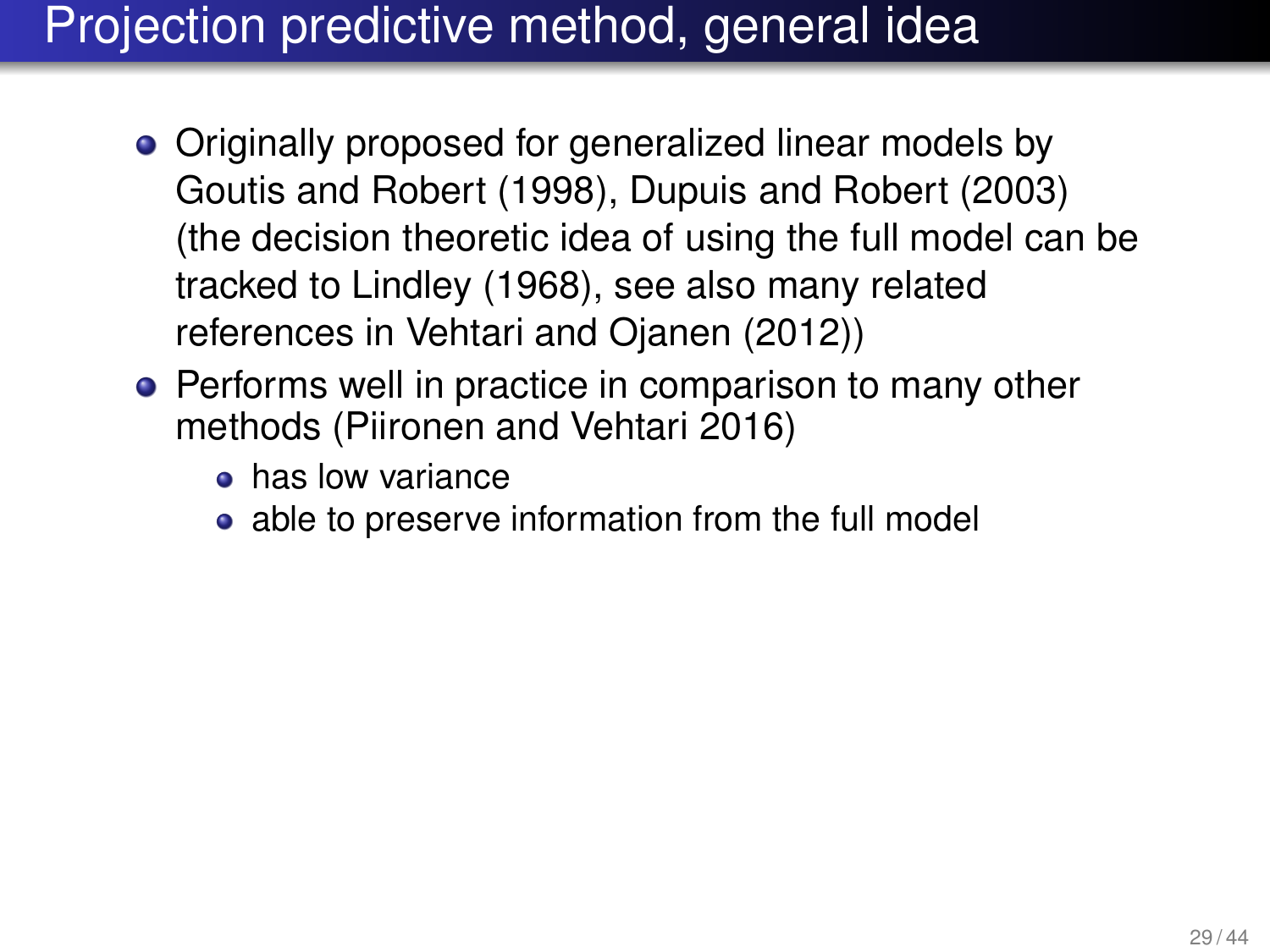# Projection predictive method, general idea

- Originally proposed for generalized linear models by Goutis and Robert (1998), Dupuis and Robert (2003) (the decision theoretic idea of using the full model can be tracked to Lindley (1968), see also many related references in Vehtari and Ojanen (2012))
- Performs well in practice in comparison to many other methods (Piironen and Vehtari 2016)
	- **e** has low variance
	- able to preserve information from the full model
- General idea
	- Fit the full encompassing model (with all the inputs) with best possible prior information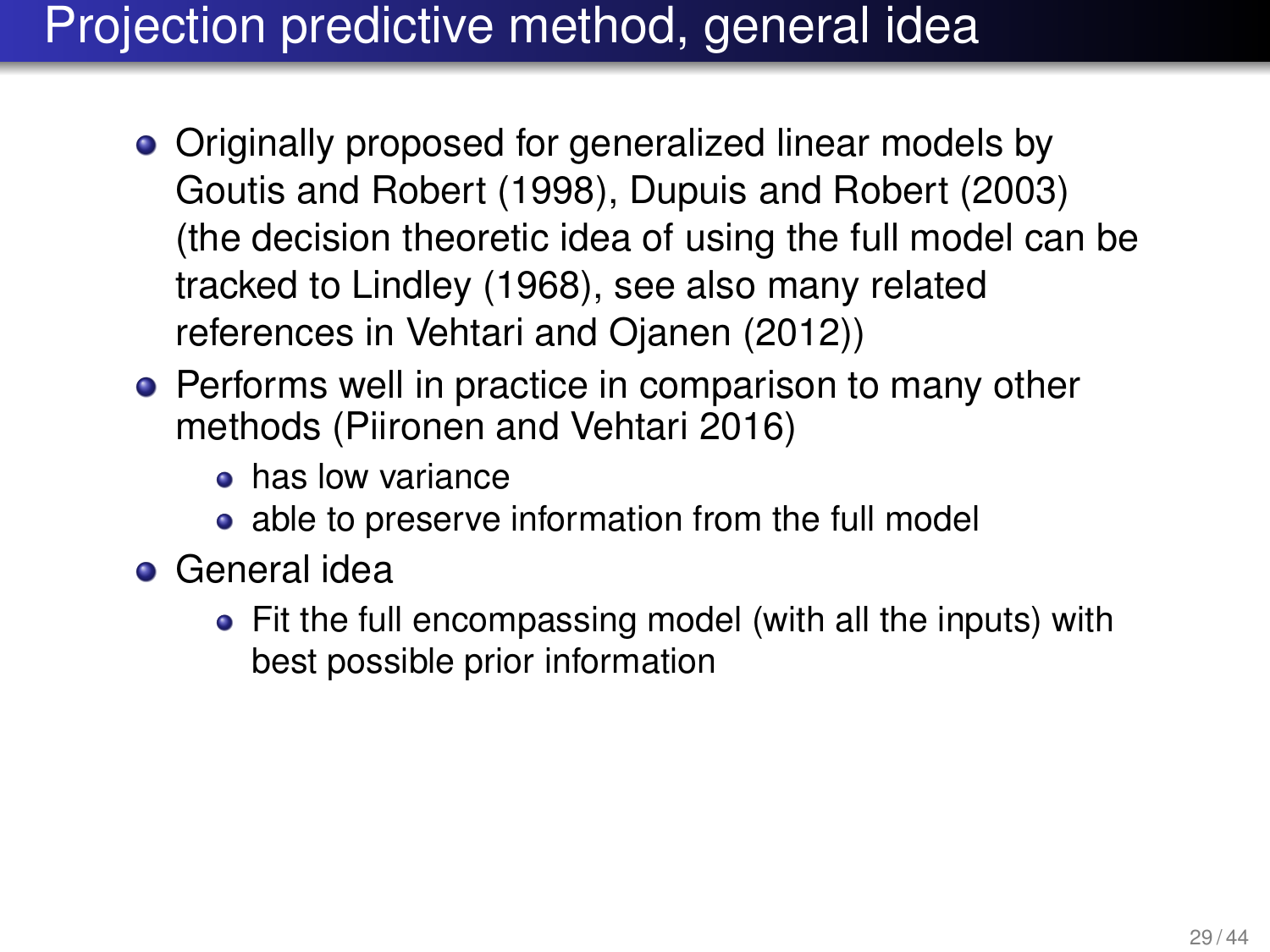# Projection predictive method, general idea

- Originally proposed for generalized linear models by Goutis and Robert (1998), Dupuis and Robert (2003) (the decision theoretic idea of using the full model can be tracked to Lindley (1968), see also many related references in Vehtari and Ojanen (2012))
- Performs well in practice in comparison to many other methods (Piironen and Vehtari 2016)
	- **e** has low variance
	- able to preserve information from the full model
- General idea
	- Fit the full encompassing model (with all the inputs) with best possible prior information
	- Any submodel (reduced number of inputs) is trained by minimizing predictive Kullback-Leibler (KL) divergence to the full model  $(=$  projection)
		- For a given number of variables, choose the model with minimal projection discrepancy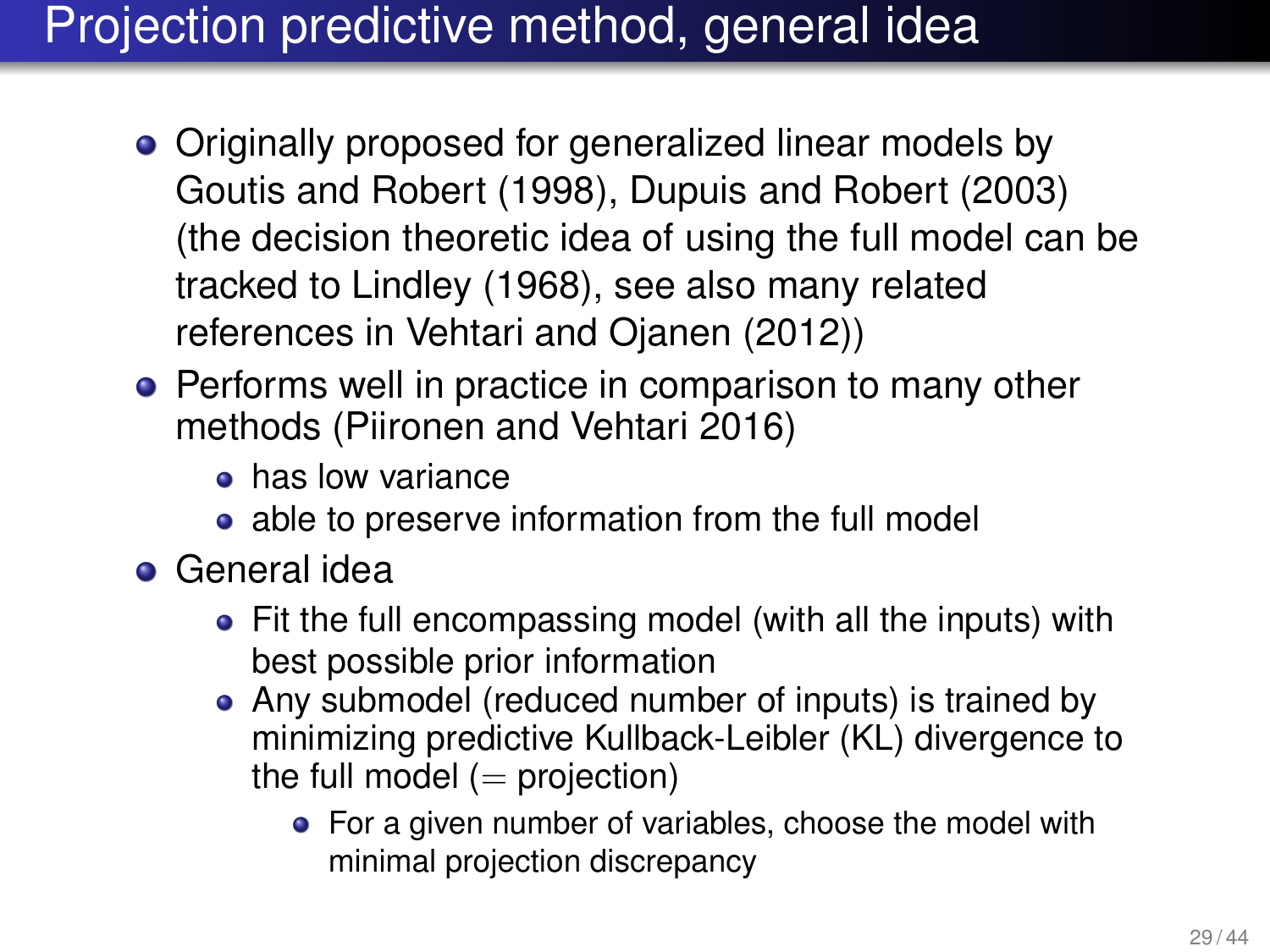The full model predictive distribution represents our best knowledge about future  $\tilde{v}$ 

$$
p(\widetilde{y}|D) = \int p(\widetilde{y}|\theta)p(\theta|D)d\theta,
$$

where  $\boldsymbol{\theta} = (\boldsymbol{\beta}, \sigma^2)$ ) and  $\boldsymbol{\beta}$  is in general non-sparse (all  $\beta_i \neq 0$ )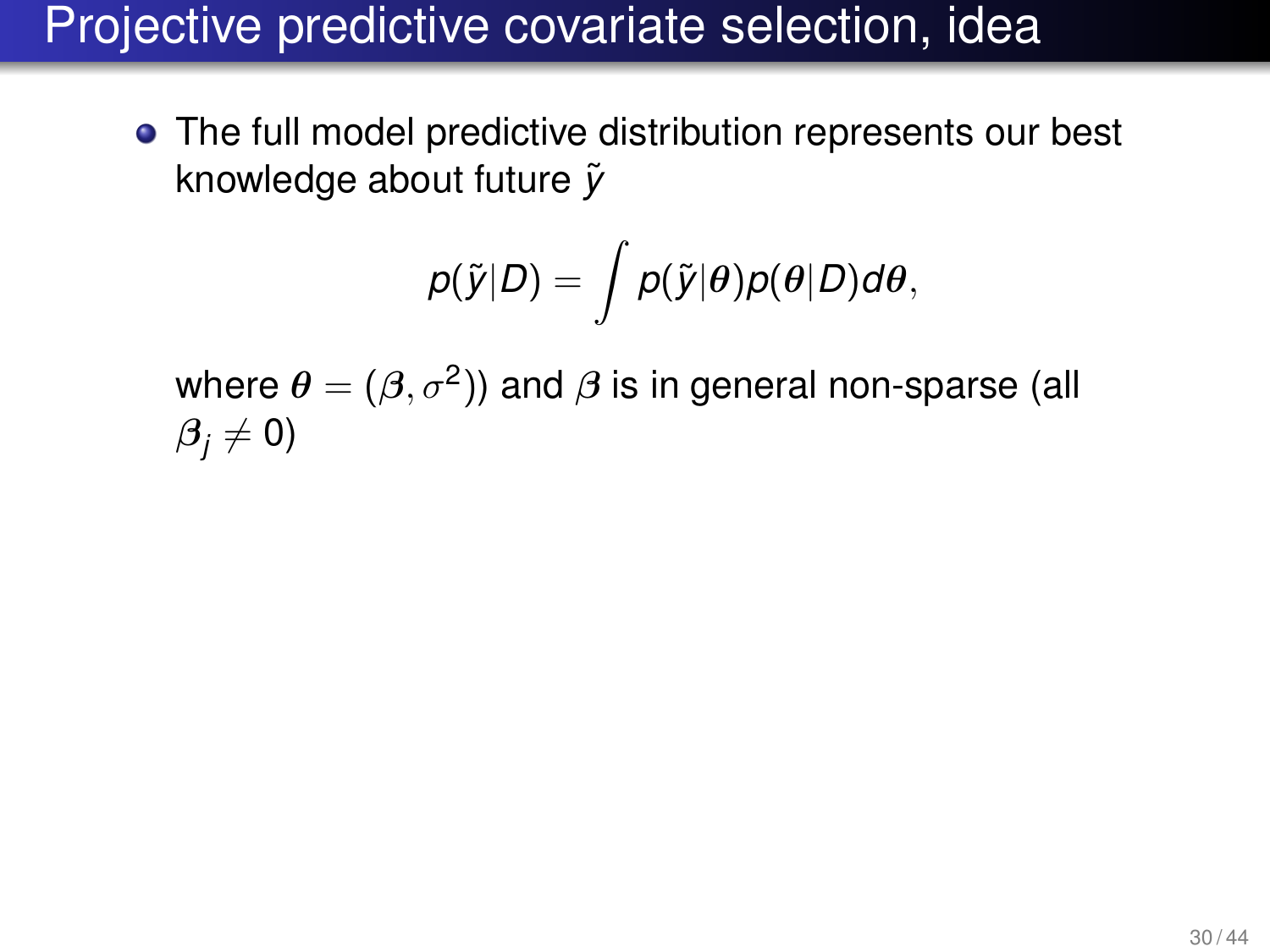The full model predictive distribution represents our best knowledge about future  $\tilde{v}$ 

$$
p(\tilde{y}|D) = \int p(\tilde{y}|\theta)p(\theta|D)d\theta,
$$

where  $\boldsymbol{\theta} = (\boldsymbol{\beta}, \sigma^2)$ ) and  $\boldsymbol{\beta}$  is in general non-sparse (all  $\beta_i \neq 0$ )

What is the best distribution *q*⊥(θ) given a constraint that only selected covariates have nonzero coefficient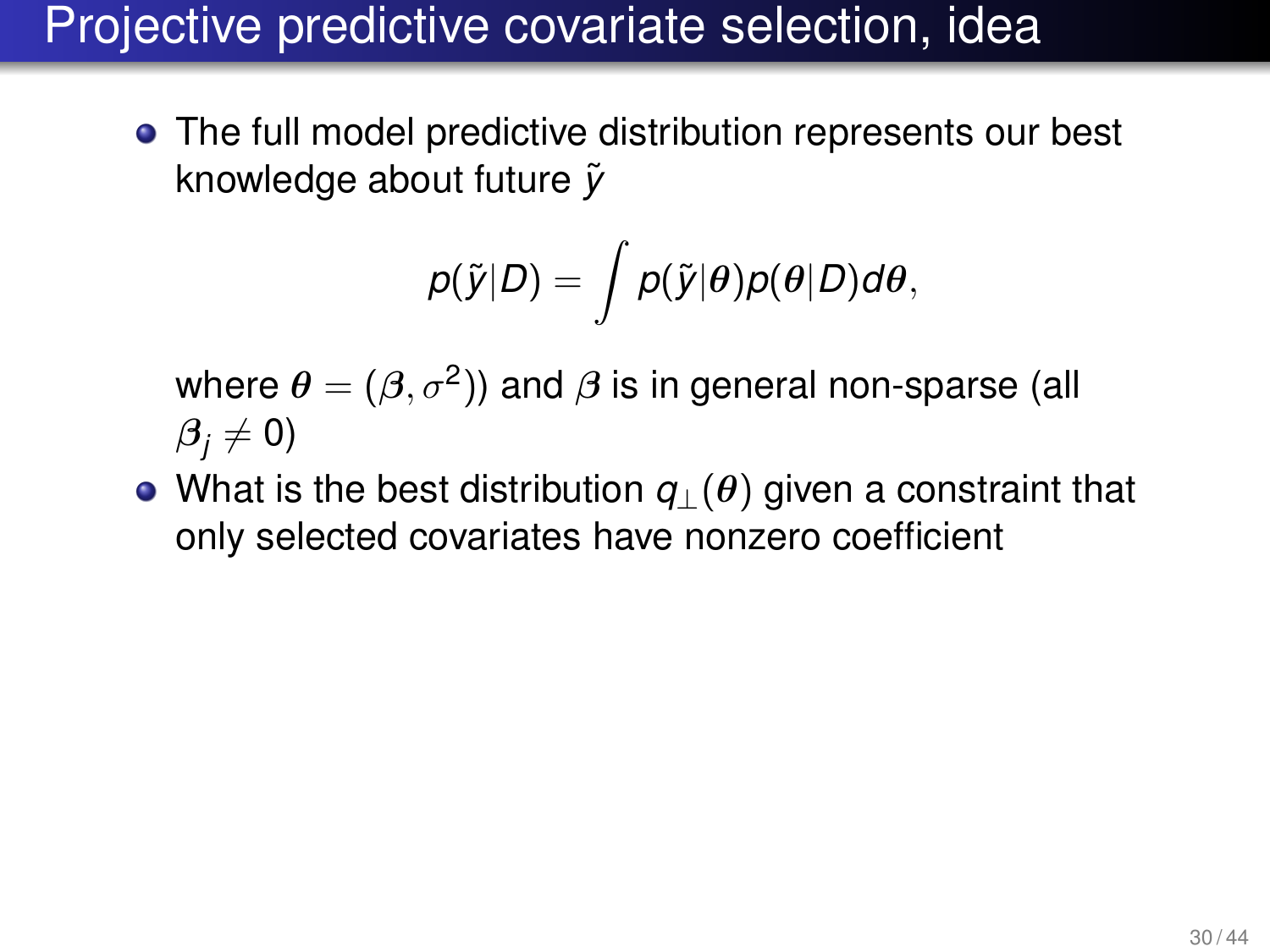The full model predictive distribution represents our best knowledge about future  $\tilde{v}$ 

$$
p(\tilde{y}|D) = \int p(\tilde{y}|\theta)p(\theta|D)d\theta,
$$

where  $\boldsymbol{\theta} = (\boldsymbol{\beta}, \sigma^2)$ ) and  $\boldsymbol{\beta}$  is in general non-sparse (all  $\beta_i \neq 0$ )

- What is the best distribution *q*⊥(θ) given a constraint that only selected covariates have nonzero coefficient
- Optimization problem:

$$
q_{\perp} = \arg\min_{q} \frac{1}{n} \sum_{i=1}^{n} \text{KL}\bigg(p(\tilde{y}_i \mid D) \parallel \int p(\tilde{y}_i \mid \theta) q(\theta) d\theta\bigg)
$$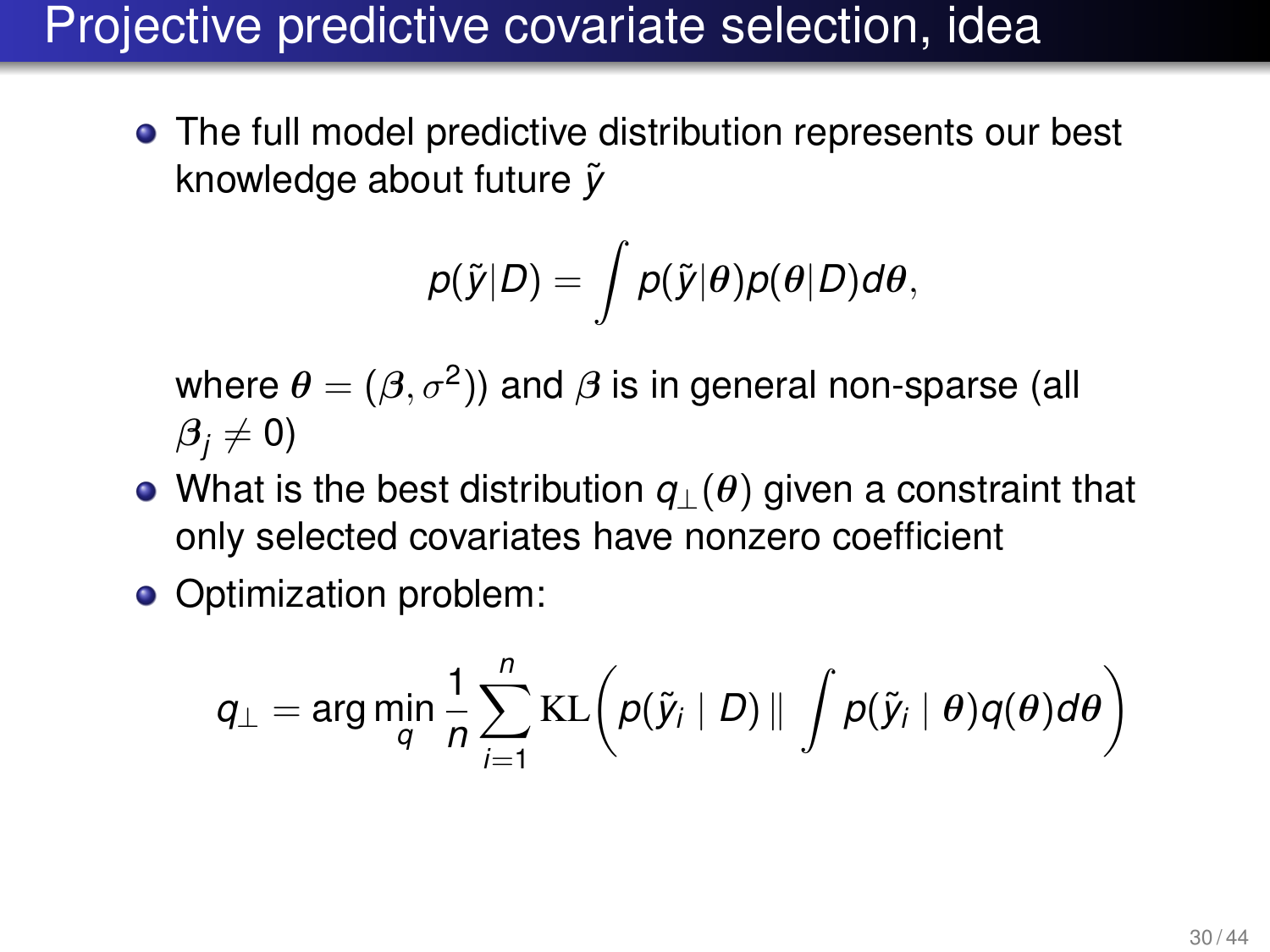The full model predictive distribution represents our best knowledge about future  $\tilde{v}$ 

$$
p(\tilde{y}|D) = \int p(\tilde{y}|\theta)p(\theta|D)d\theta,
$$

where  $\boldsymbol{\theta} = (\boldsymbol{\beta}, \sigma^2)$ ) and  $\boldsymbol{\beta}$  is in general non-sparse (all  $\beta_i \neq 0$ )

- What is the best distribution *q*⊥(θ) given a constraint that only selected covariates have nonzero coefficient
- Optimization problem:

$$
q_{\perp} = \arg\min_{q} \frac{1}{n} \sum_{i=1}^{n} \text{KL}\bigg(p(\tilde{y}_i \mid D) \parallel \int p(\tilde{y}_i \mid \theta) q(\theta) d\theta\bigg)
$$

• Optimal projection from the full posterior to a sparse posterior (with minimal predictive loss)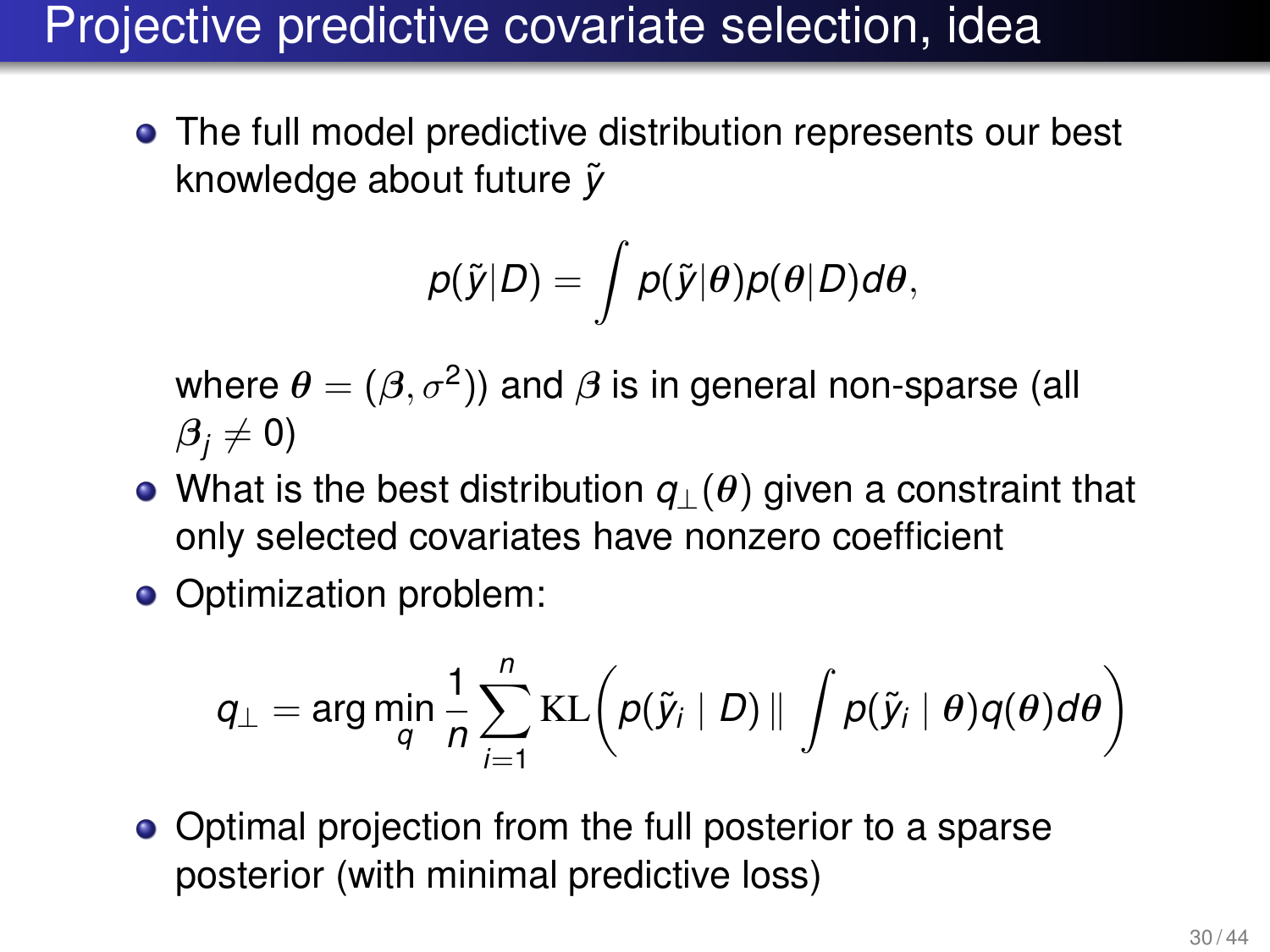We have posterior draws  $\{\theta^s\}_{s=1}^S$ , for the full model *s*=1, for the fall model ( $\theta = (\beta, \sigma^2)$ ) and  $\beta$  is in general non-sparse (all  $\beta_j \neq 0$ )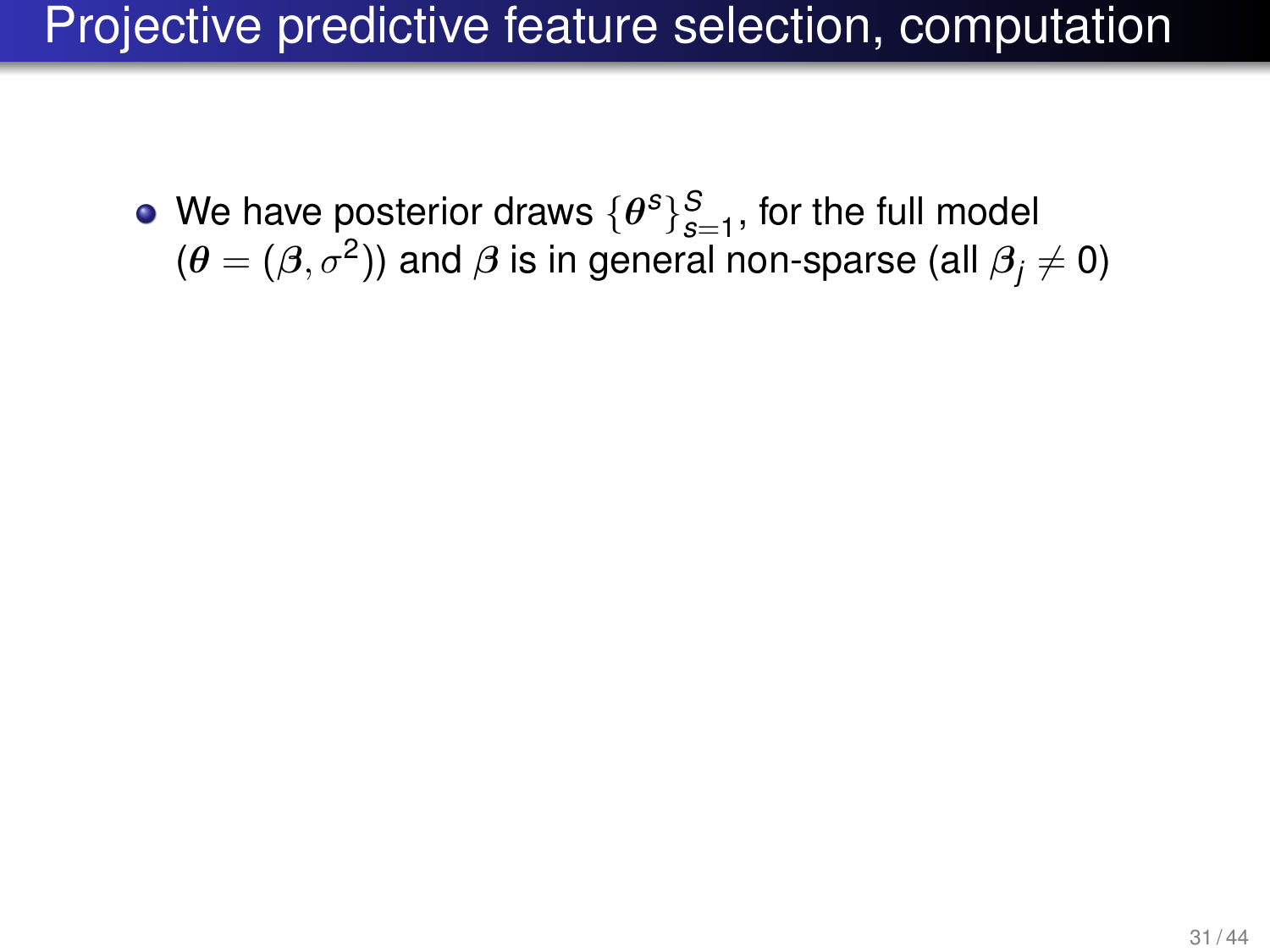- We have posterior draws  $\{\theta^s\}_{s=1}^S$ , for the full model  $(\theta = (\beta, \sigma^2))$  and  $\beta$  is in general non-sparse (all  $\beta_j \neq 0)$
- The predictive distribution  $p(\tilde{\textit{y}} \,|\, D) \approx \frac{1}{\textit{S}}$  $\frac{1}{S}\sum_{s}\rho(\tilde{\textit{y}}\,|\,\theta^{s})$ represents our best knowledge about future  $\tilde{v}$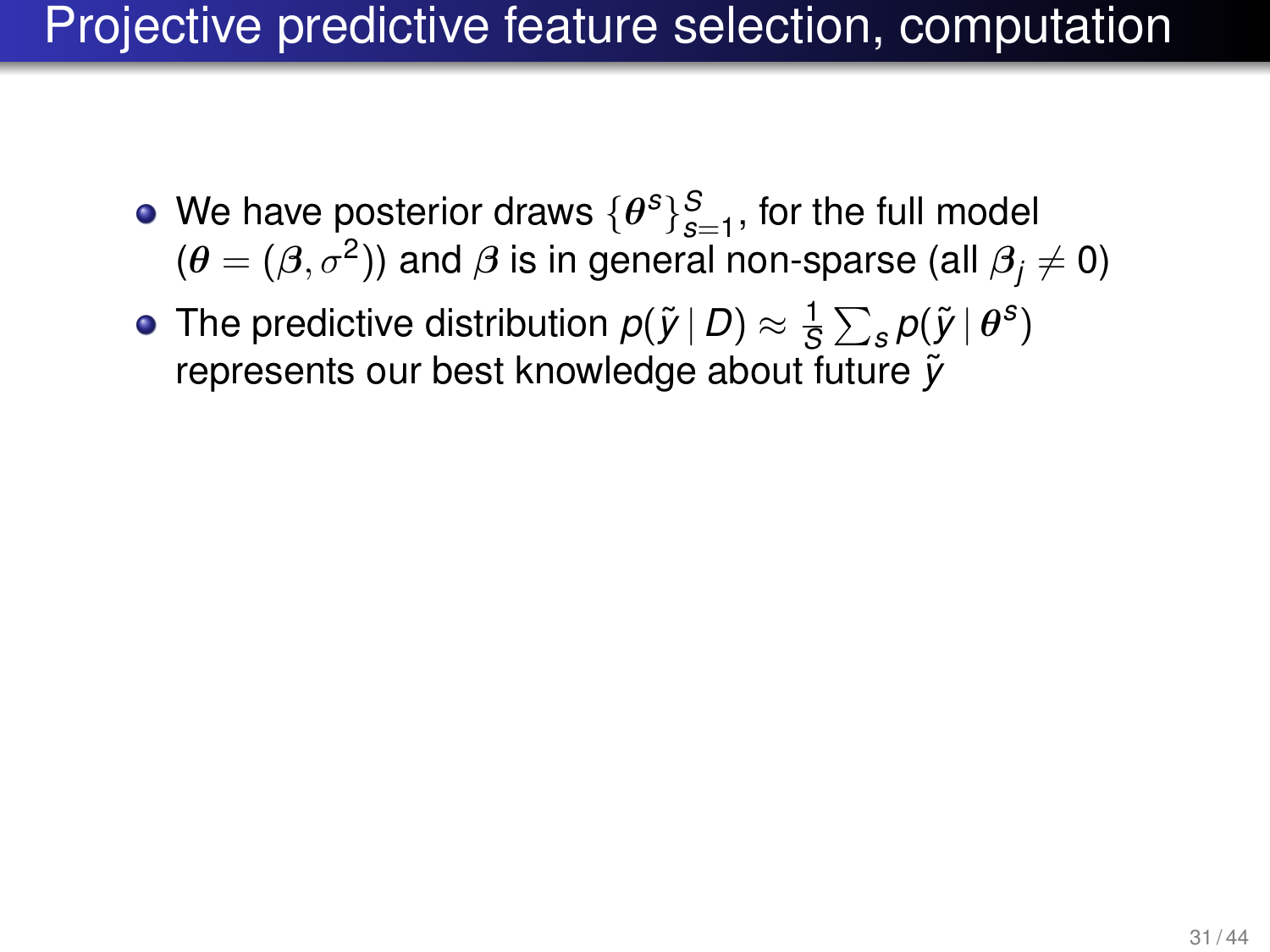- We have posterior draws  $\{\theta^s\}_{s=1}^S$ , for the full model  $(\theta = (\beta, \sigma^2))$  and  $\beta$  is in general non-sparse (all  $\beta_j \neq 0)$
- The predictive distribution  $p(\tilde{\textit{y}} \,|\, D) \approx \frac{1}{\textit{S}}$  $\frac{1}{S}\sum_{s}\rho(\tilde{\textit{y}}\,|\,\theta^{s})$ represents our best knowledge about future  $\tilde{v}$
- Easier optimization problem by changing the order of integration and optimization (Goutis & Robert, 1998):

$$
\boldsymbol{\theta}_{\perp}^{\mathcal{S}} = \arg \min_{\hat{\boldsymbol{\theta}}} \frac{1}{n} \sum_{i=1}^{n} \text{KL} \Big( p(\tilde{\textbf{y}}_{i} \mid \boldsymbol{\theta}^{\mathcal{S}}) \Vert p(\tilde{\textbf{y}}_{i} \mid \hat{\boldsymbol{\theta}}) \Big)
$$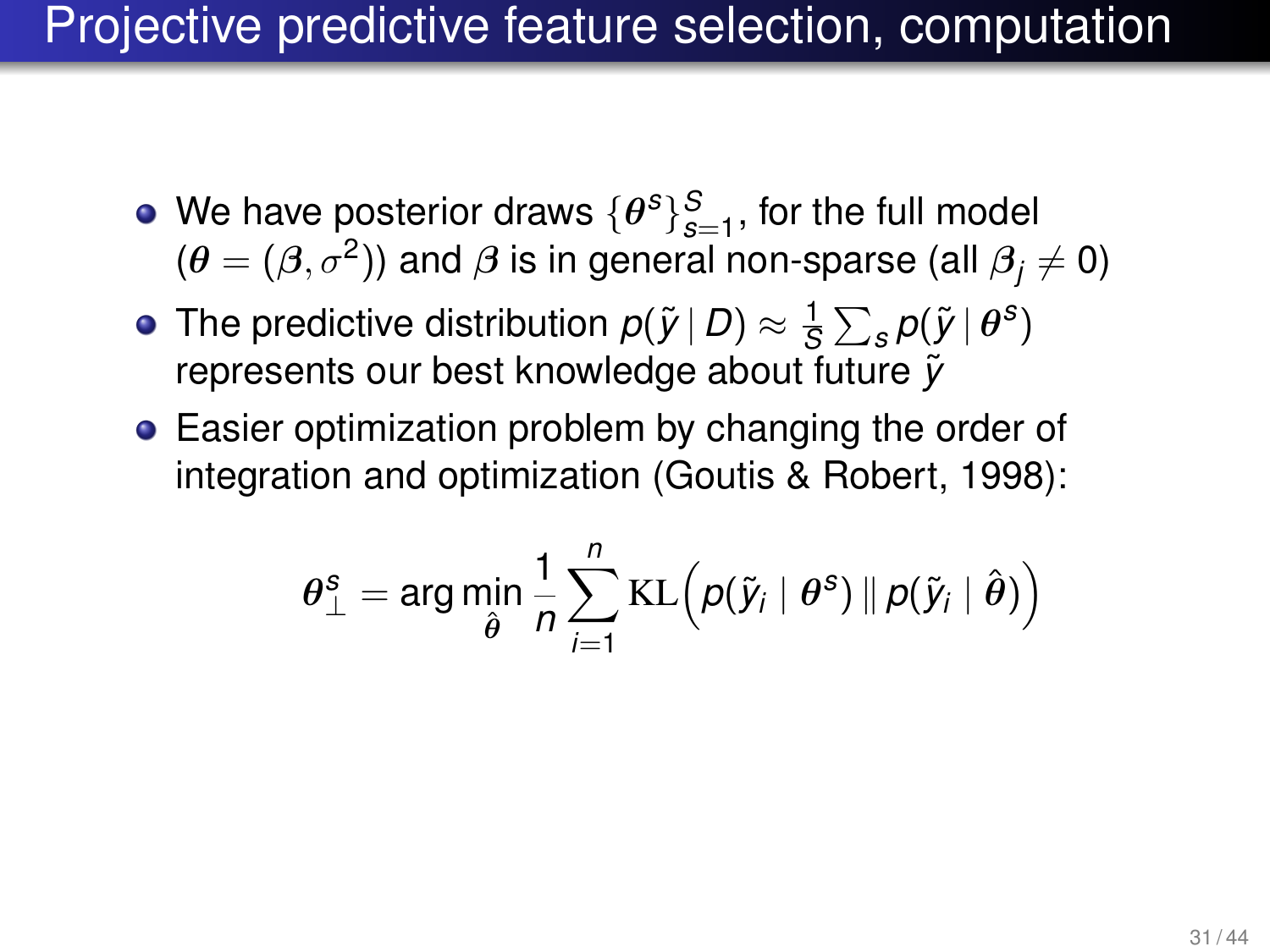- We have posterior draws  $\{\theta^s\}_{s=1}^S$ , for the full model  $(\theta = (\beta, \sigma^2))$  and  $\beta$  is in general non-sparse (all  $\beta_j \neq 0)$
- The predictive distribution  $p(\tilde{\textit{y}} \,|\, D) \approx \frac{1}{\textit{S}}$  $\frac{1}{S}\sum_{s}\rho(\tilde{\textit{y}}\,|\,\theta^{s})$ represents our best knowledge about future  $\tilde{v}$
- Easier optimization problem by changing the order of integration and optimization (Goutis & Robert, 1998):

$$
\boldsymbol{\theta}_{\perp}^{\text{s}} = \arg \min_{\hat{\boldsymbol{\theta}}} \frac{1}{n} \sum_{i=1}^{n} \text{KL} \Big( \rho(\tilde{\textbf{y}}_{i} \mid \boldsymbol{\theta}^{\text{s}}) \, \| \, \rho(\tilde{\textbf{y}}_{i} \mid \hat{\boldsymbol{\theta}}) \Big)
$$

 $\theta_\perp^{\mathbf{s}}$  are now (approximate) draws from the projected distribution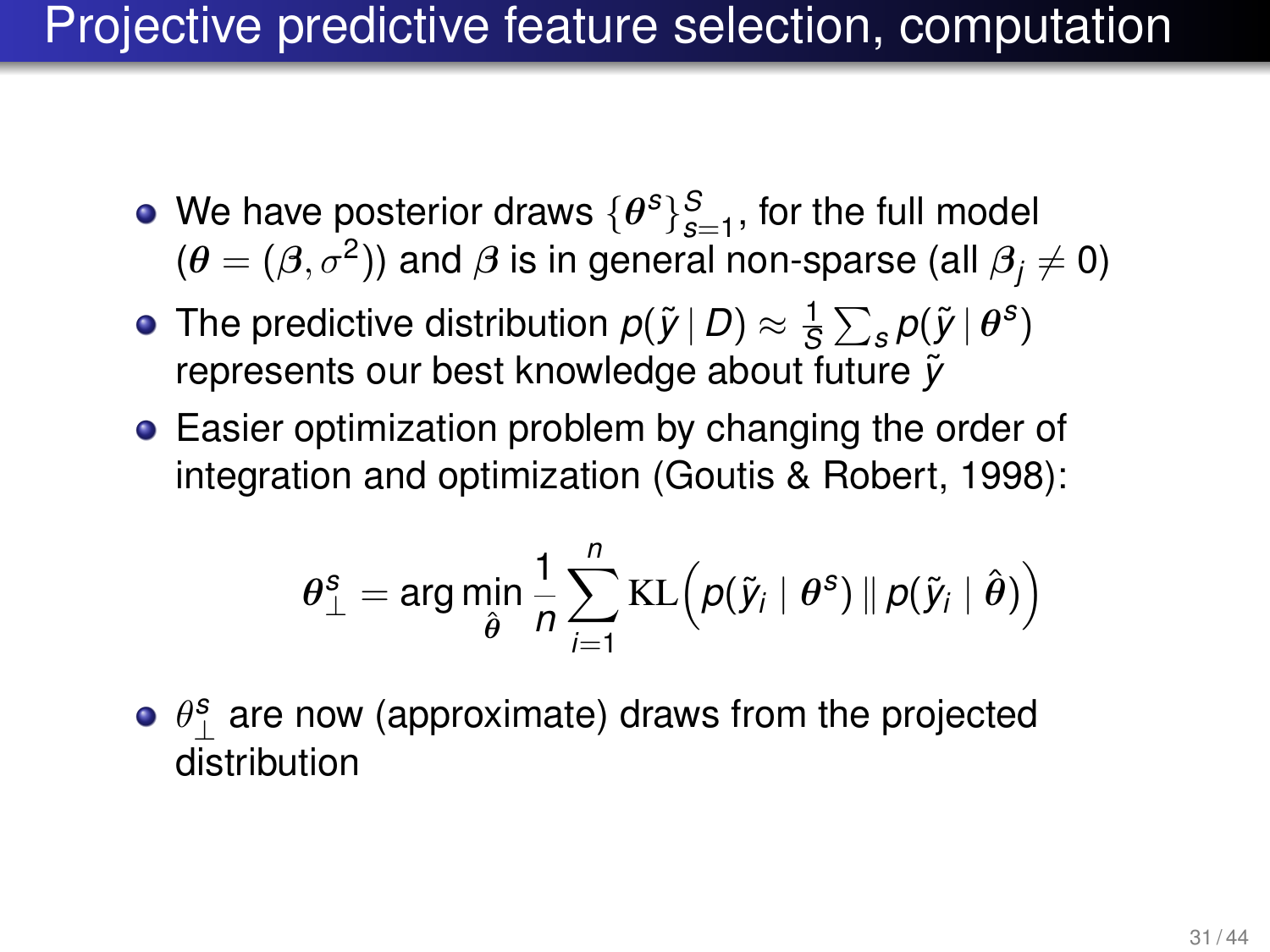# Projection by draws

- Projection of one Monte Carlo sample can be solved
	- Gaussian case: analytically

$$
\mathbf{w}_{\perp} = (\mathbf{X}_{\perp}^{\top} \mathbf{X}_{\perp})^{-1} \mathbf{X}_{\perp}^{\top} \mathbf{f}
$$

$$
\sigma_{\perp}^{2} = \sigma^{2} + \frac{1}{n} (\mathbf{f} - \mathbf{f}_{\perp})^{\top} (\mathbf{f} - \mathbf{f}_{\perp})
$$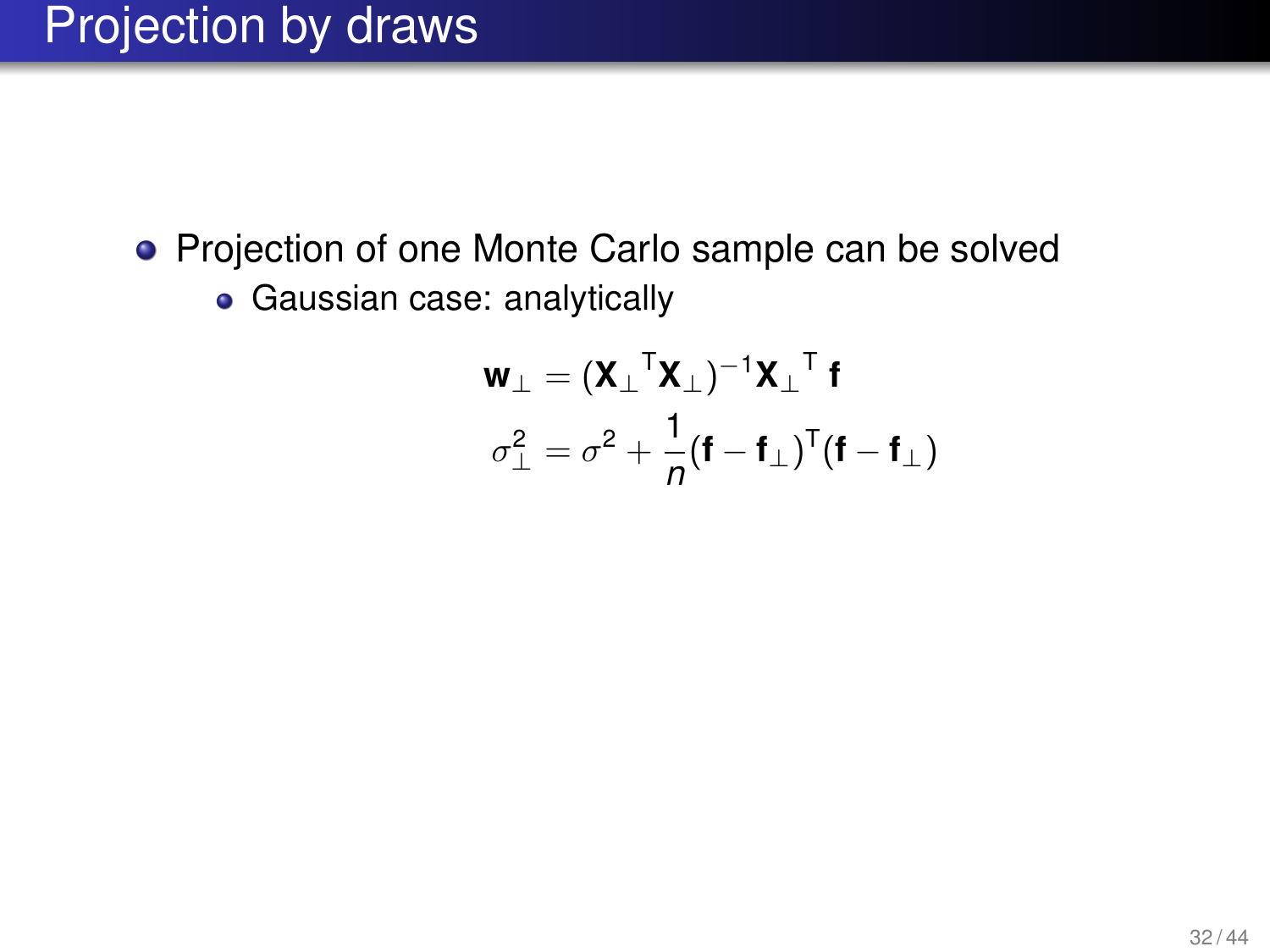### Projection by draws

- Projection of one Monte Carlo sample can be solved
	- Gaussian case: analytically

$$
\mathbf{w}_{\perp} = (\mathbf{X}_{\perp}^{\top} \mathbf{X}_{\perp})^{-1} \mathbf{X}_{\perp}^{\top} \mathbf{f}
$$

$$
\sigma_{\perp}^{2} = \sigma^{2} + \frac{1}{n} (\mathbf{f} - \mathbf{f}_{\perp})^{\top} (\mathbf{f} - \mathbf{f}_{\perp})
$$

Exponential family case: equivalent to finding the maximum likelihood parameters for the submodel with the observations replaced by the fit of the reference model (Goutis & Robert, 1998; Dupuis & Robert, 2003)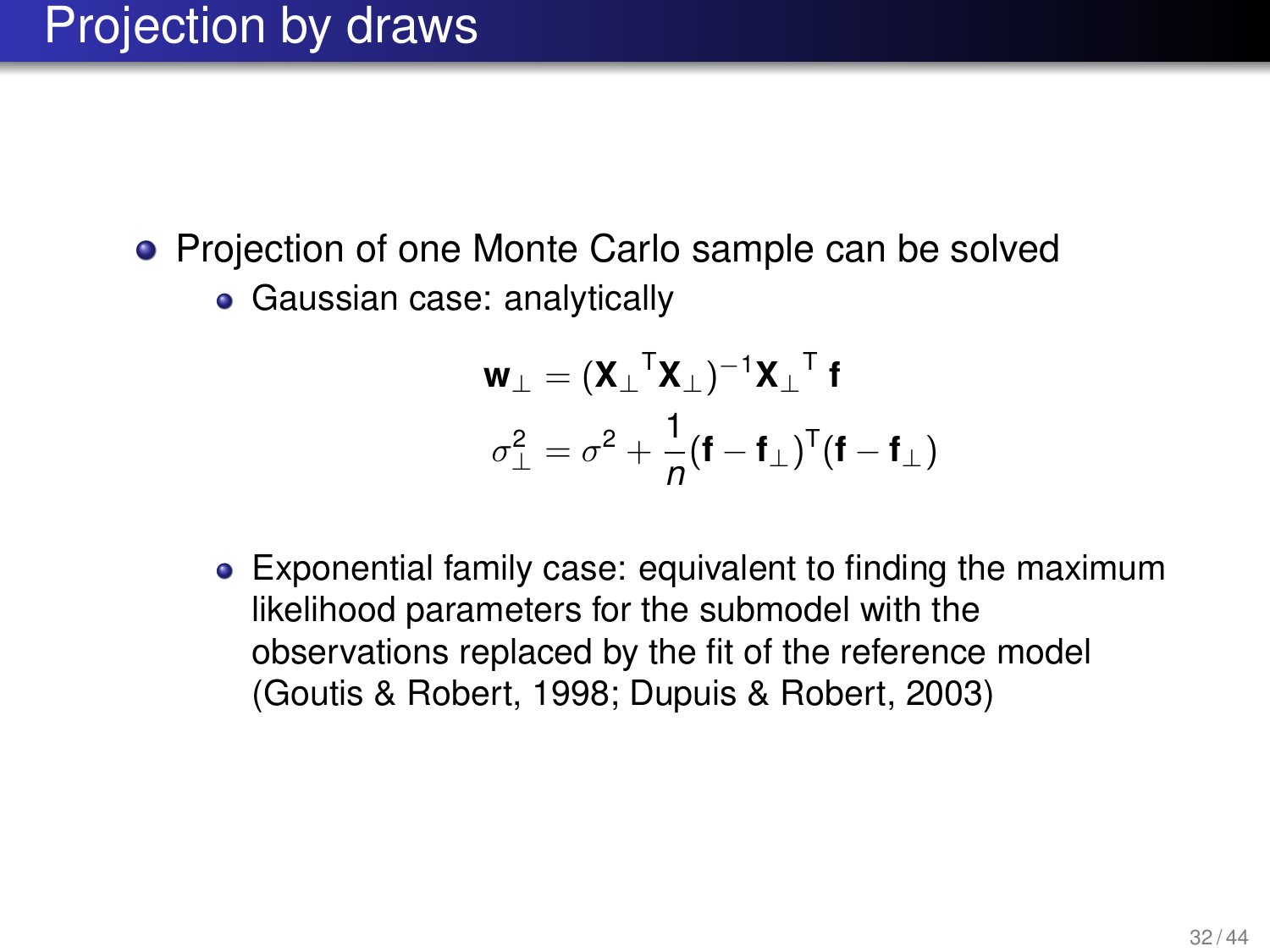### Example



rstanarm + projpred + bayesplot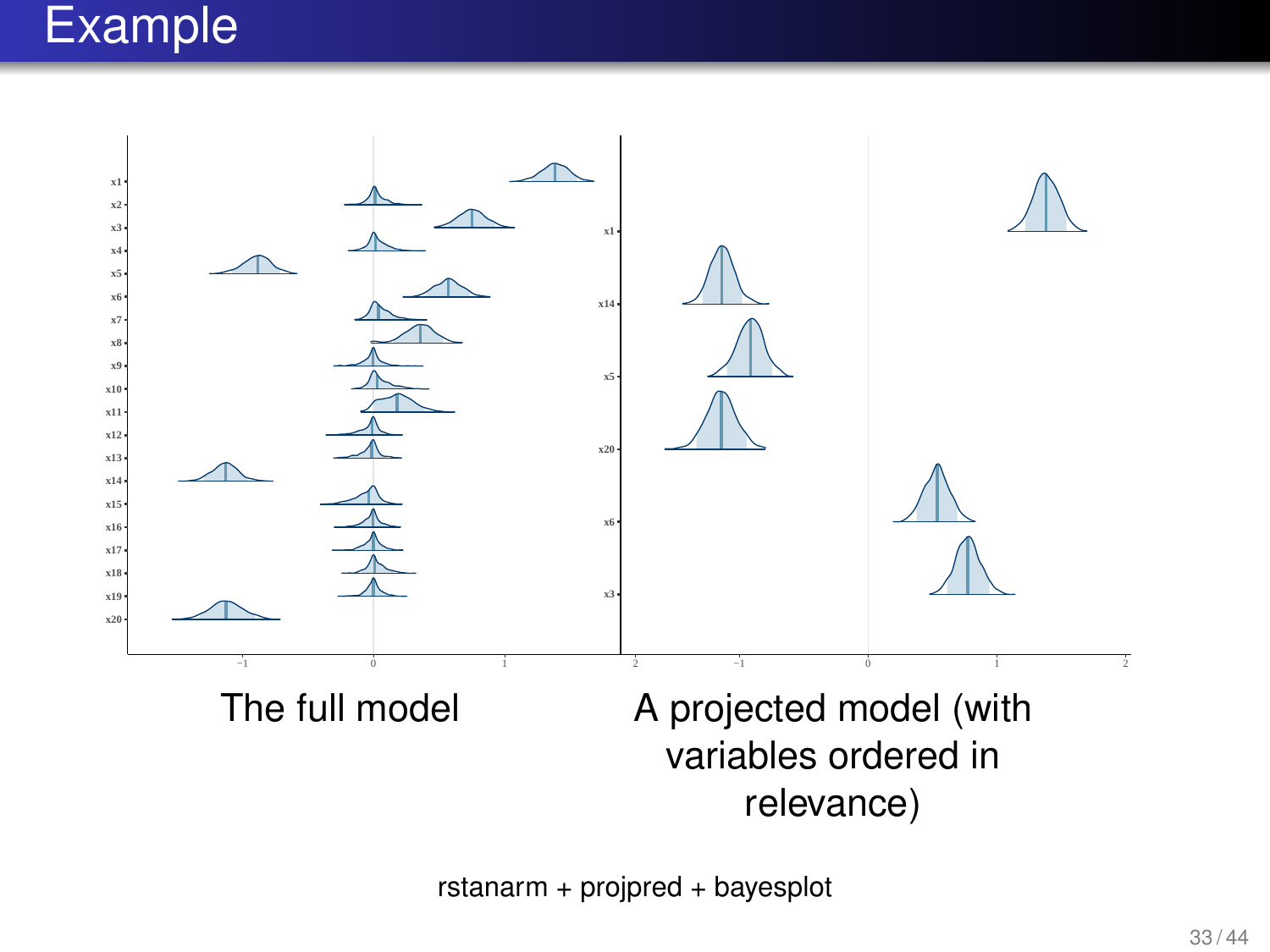# Projection predictive variable selection

• In variable selection usually not feasible to go through all variable combinations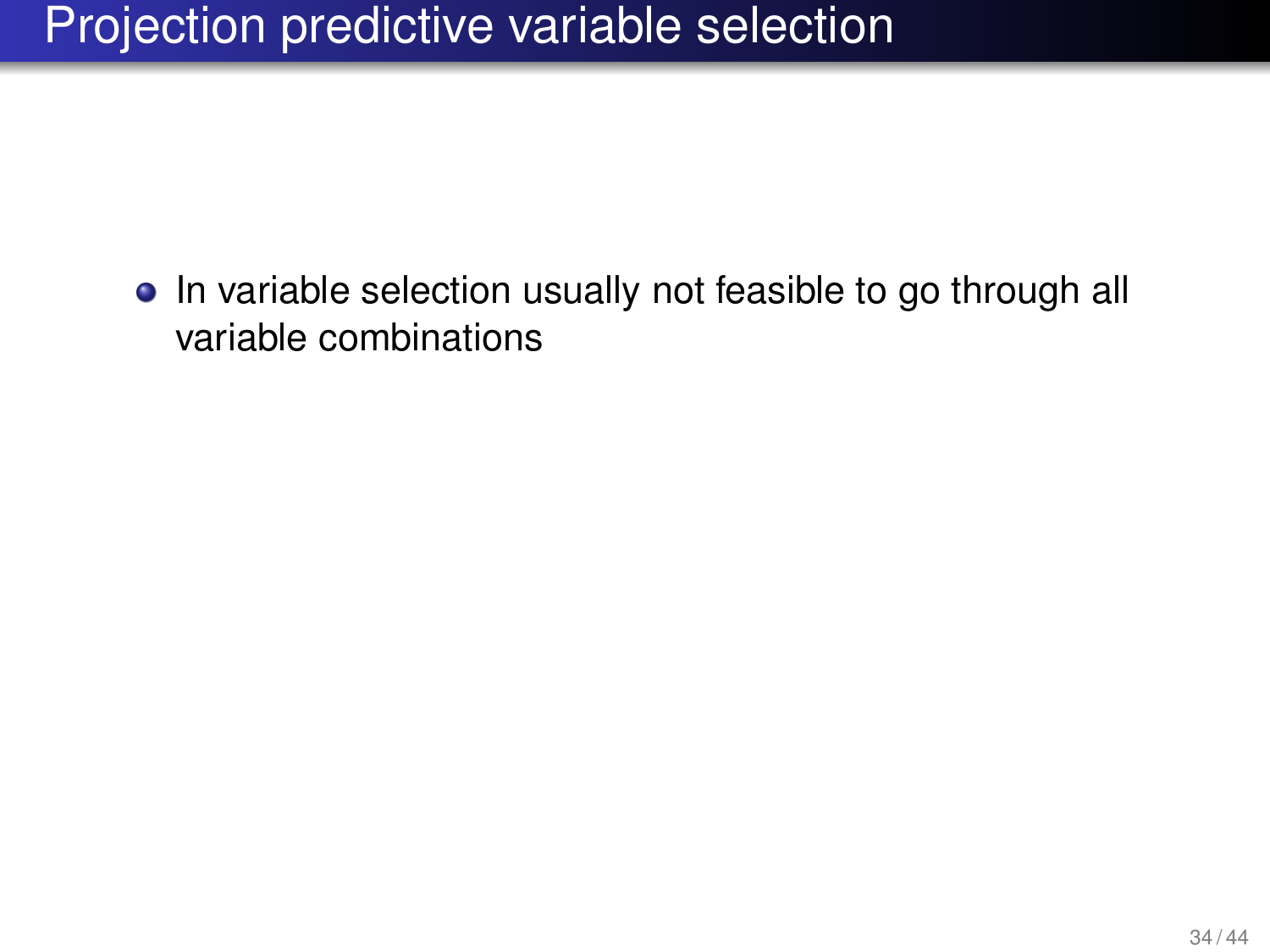# Projection predictive variable selection

- In variable selection usually not feasible to go through all variable combinations
- Use e.g. forward search to explore promising combinations
	- start from the empty model, at each step add the variable that reduces the objective the most
	- stop when the performance similar to the full model
		- can use PSIS-LOO to estimate the performance and to choose the model size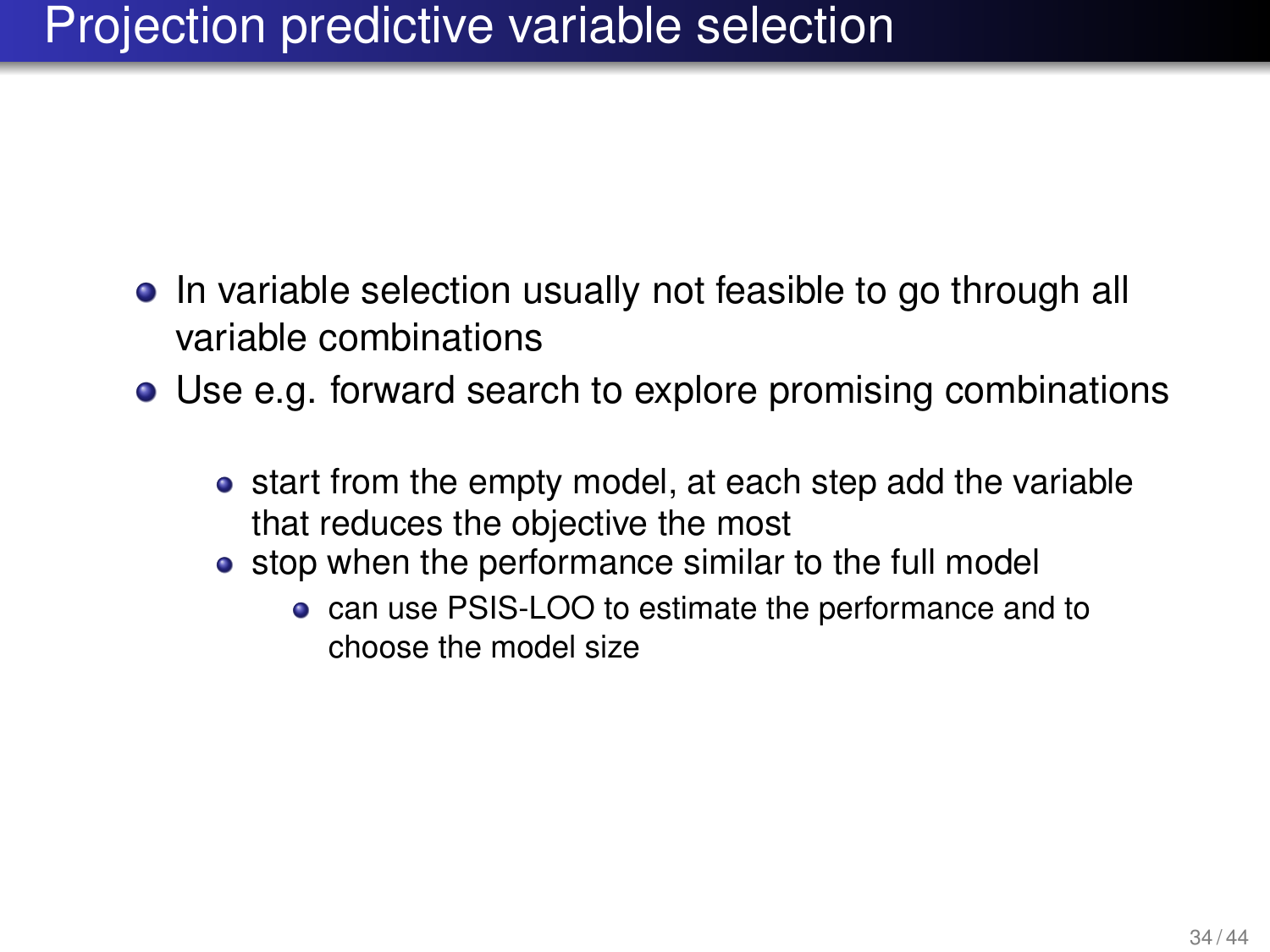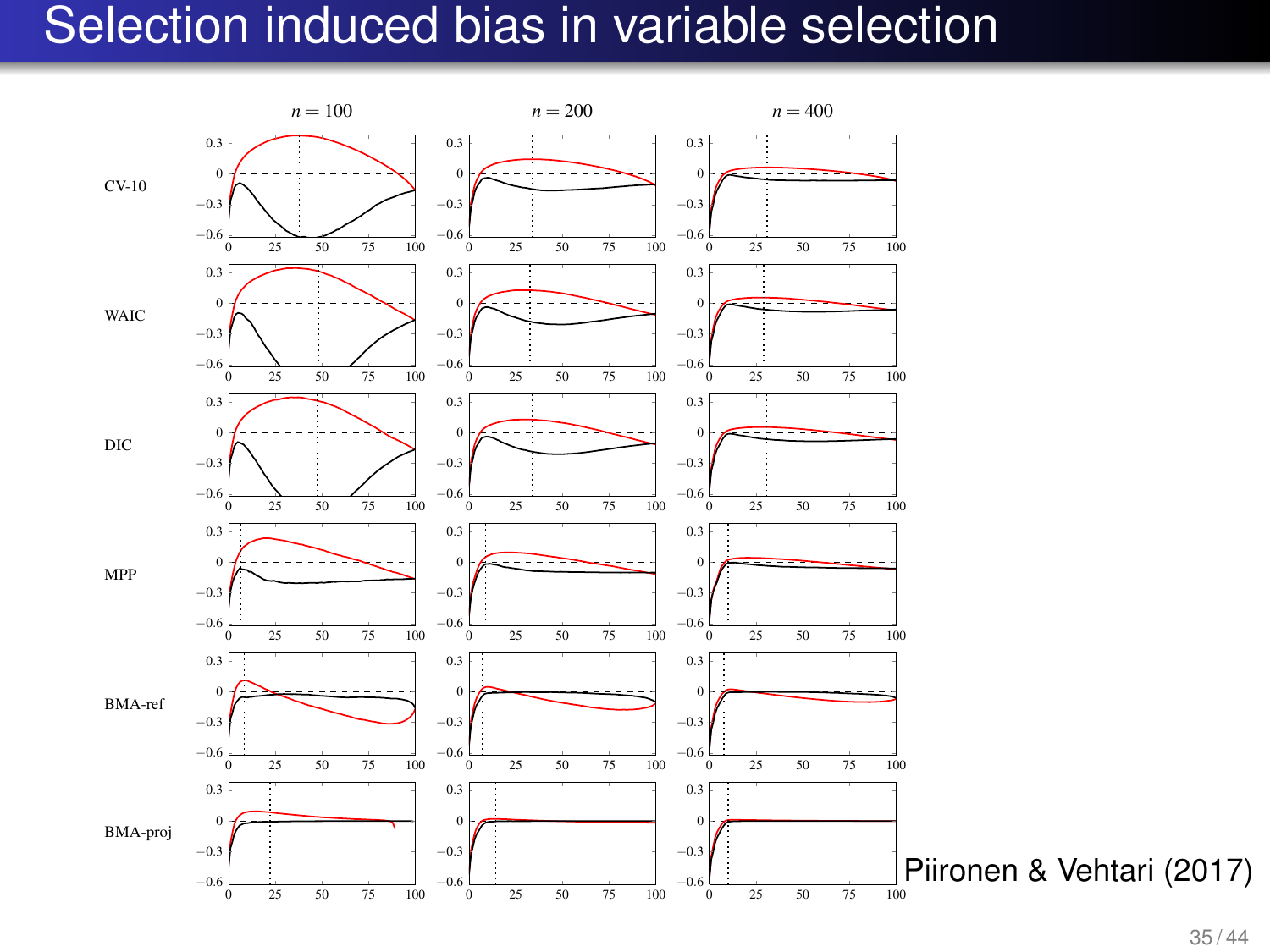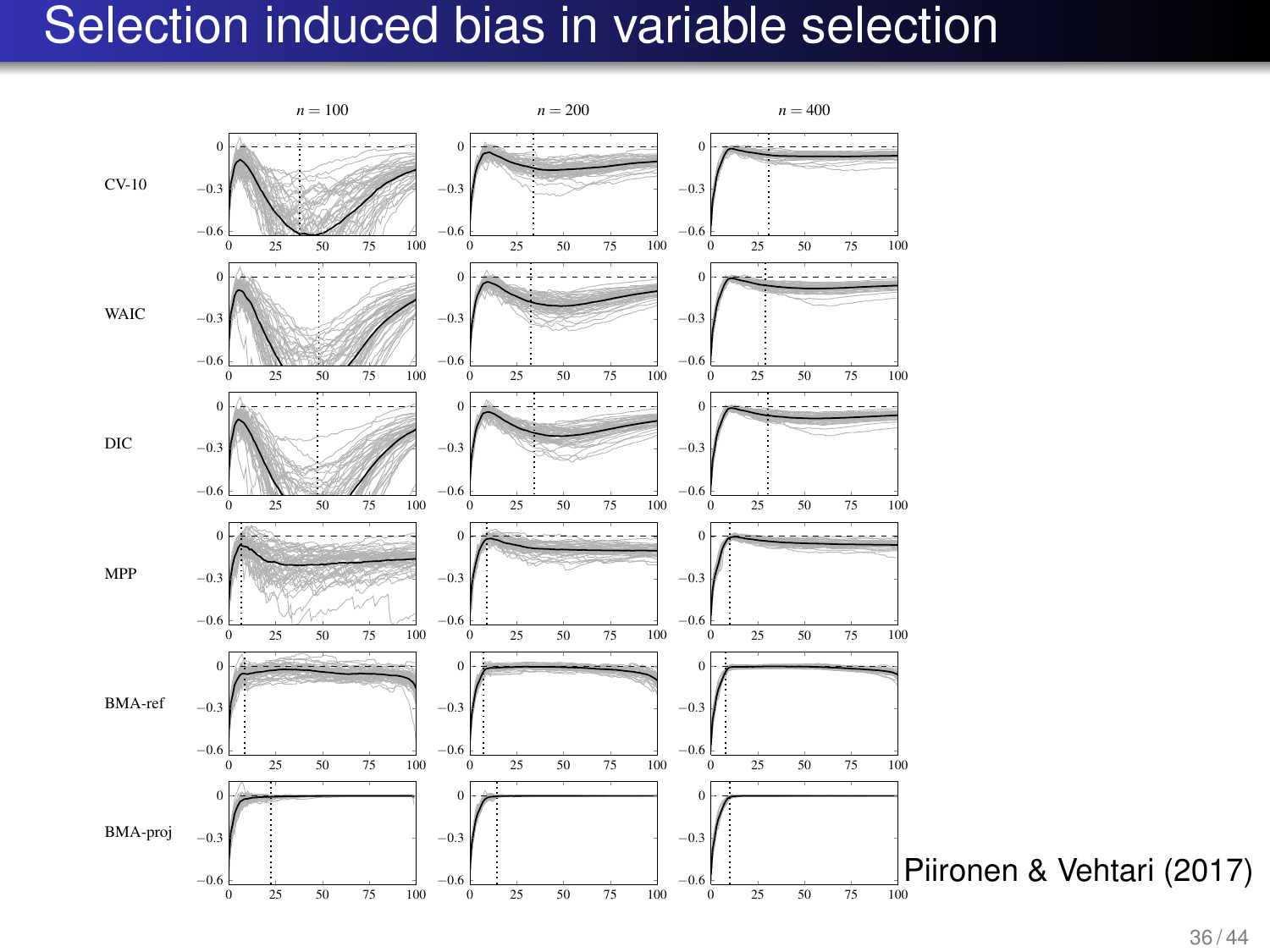$n = 80, p = 200$ , only 7 features are relevant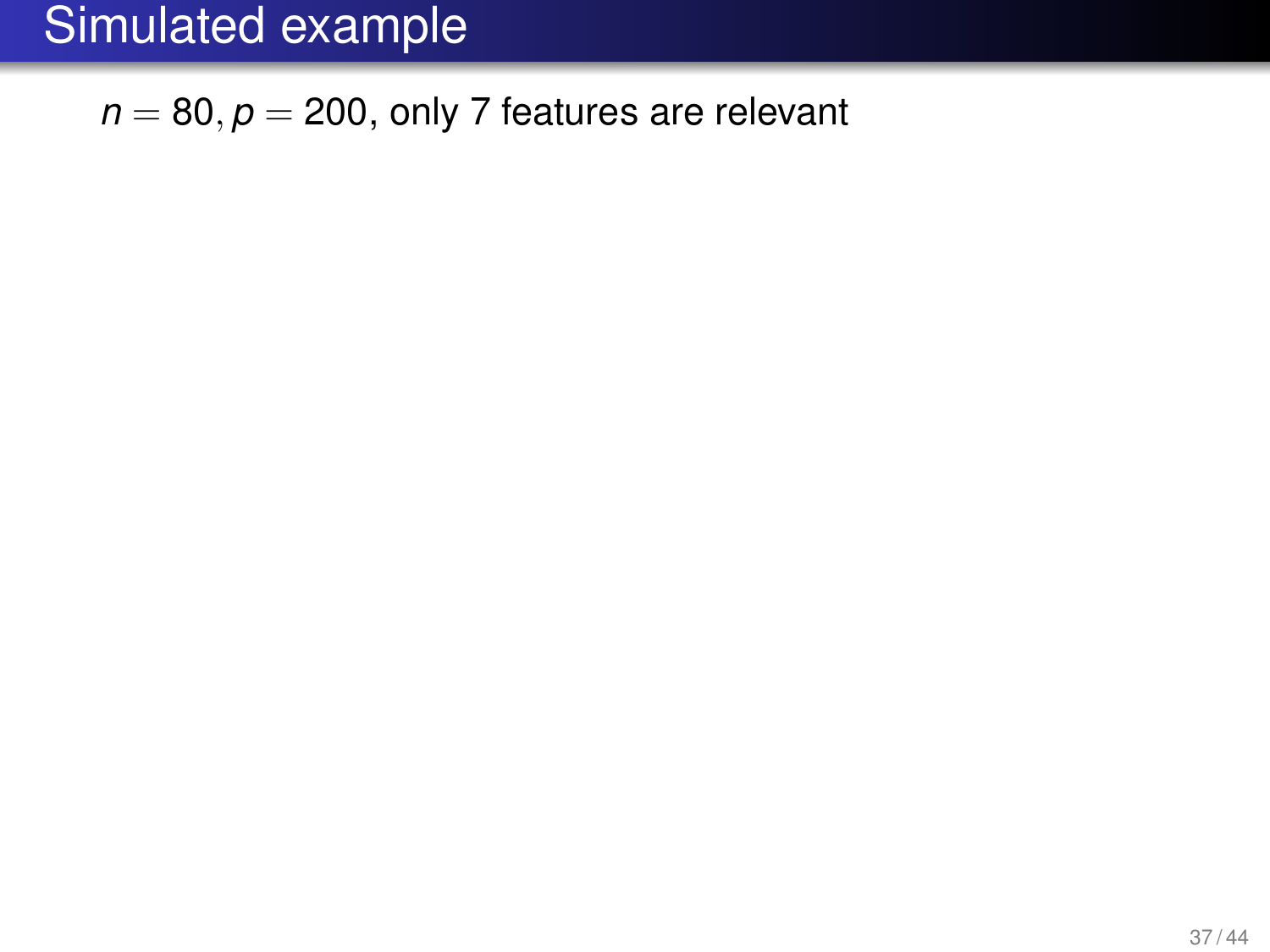$n = 80, p = 200$ , only 7 features are relevant



• Lasso-path when  $\lambda$  is varied, optimal model size by cross-validation (dotted) vertical axis shows the test error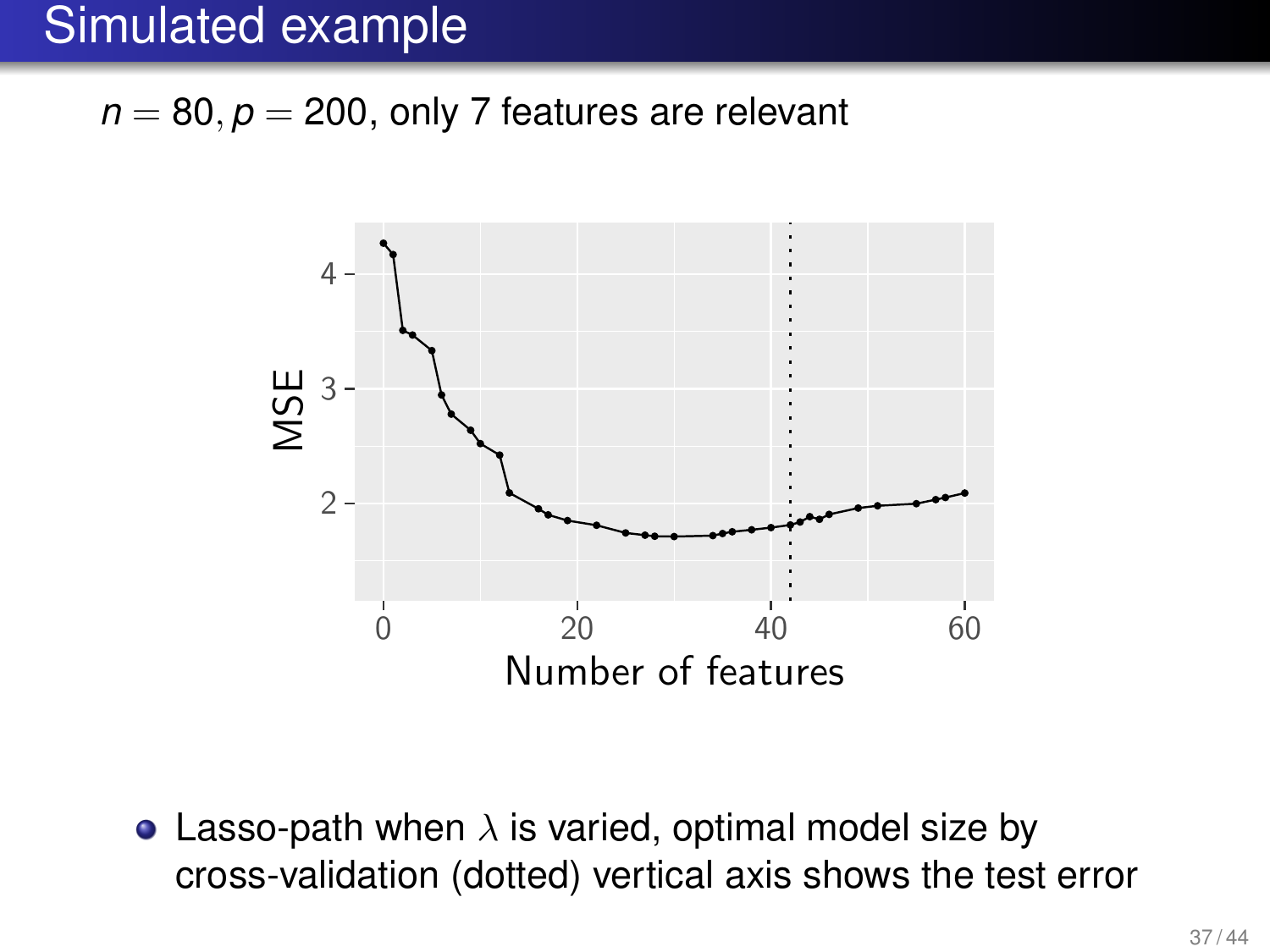

Lasso-path (black)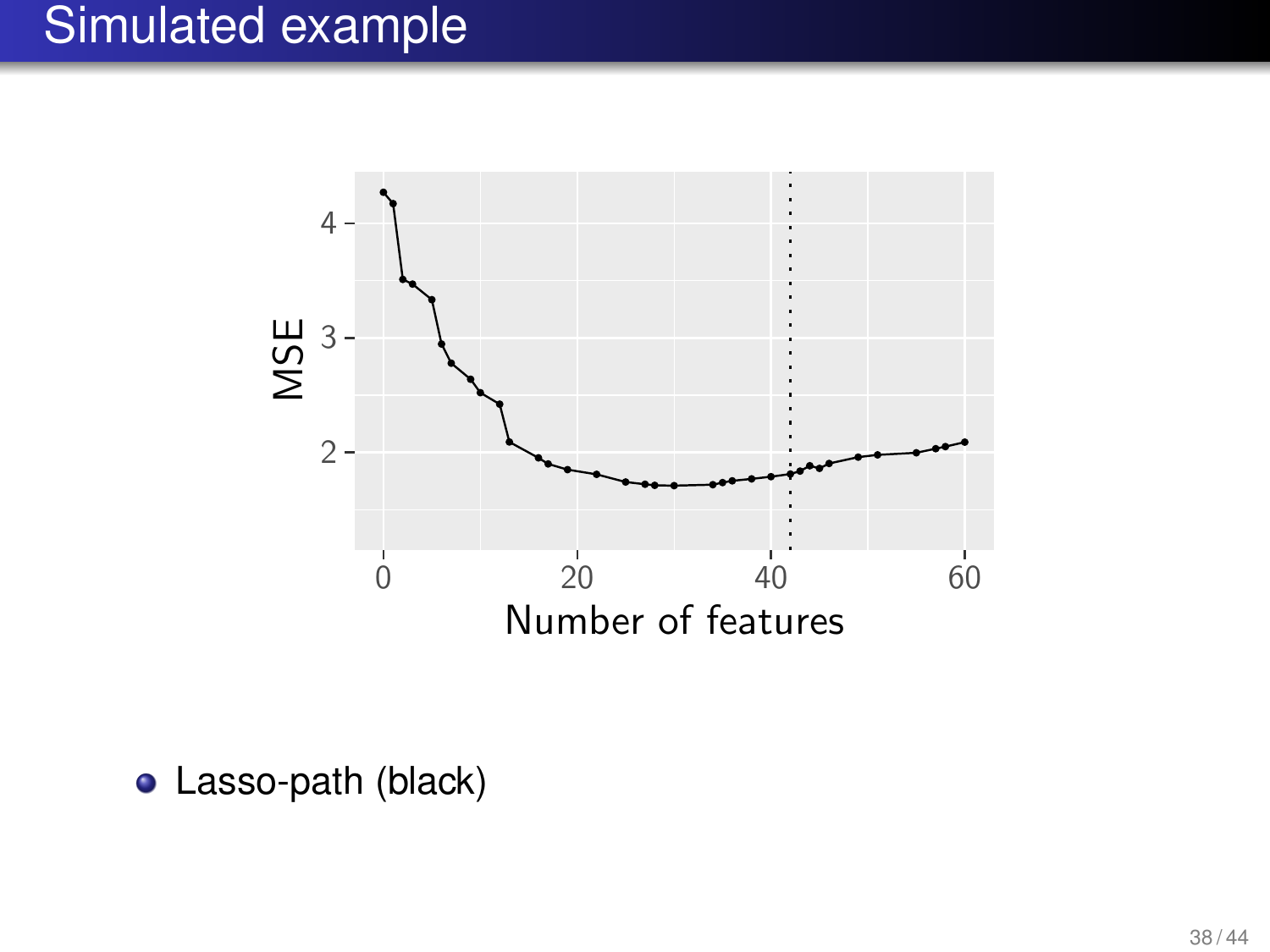

Lasso-path (black), full model Bayes with HS-prior (dashed)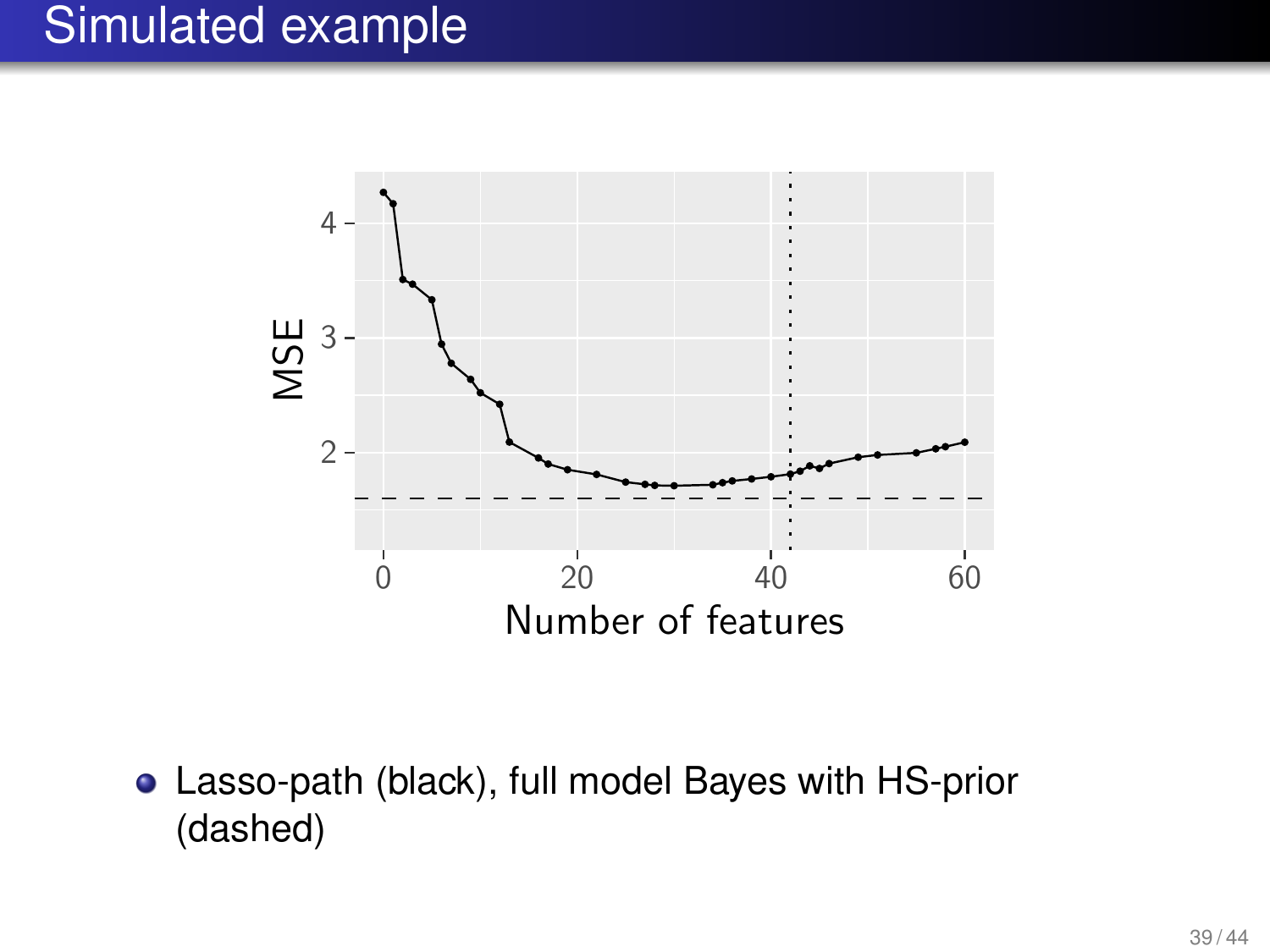

Lasso-path (black), full model Bayes with HS-prior (dashed) and the *L*1-projection (blue)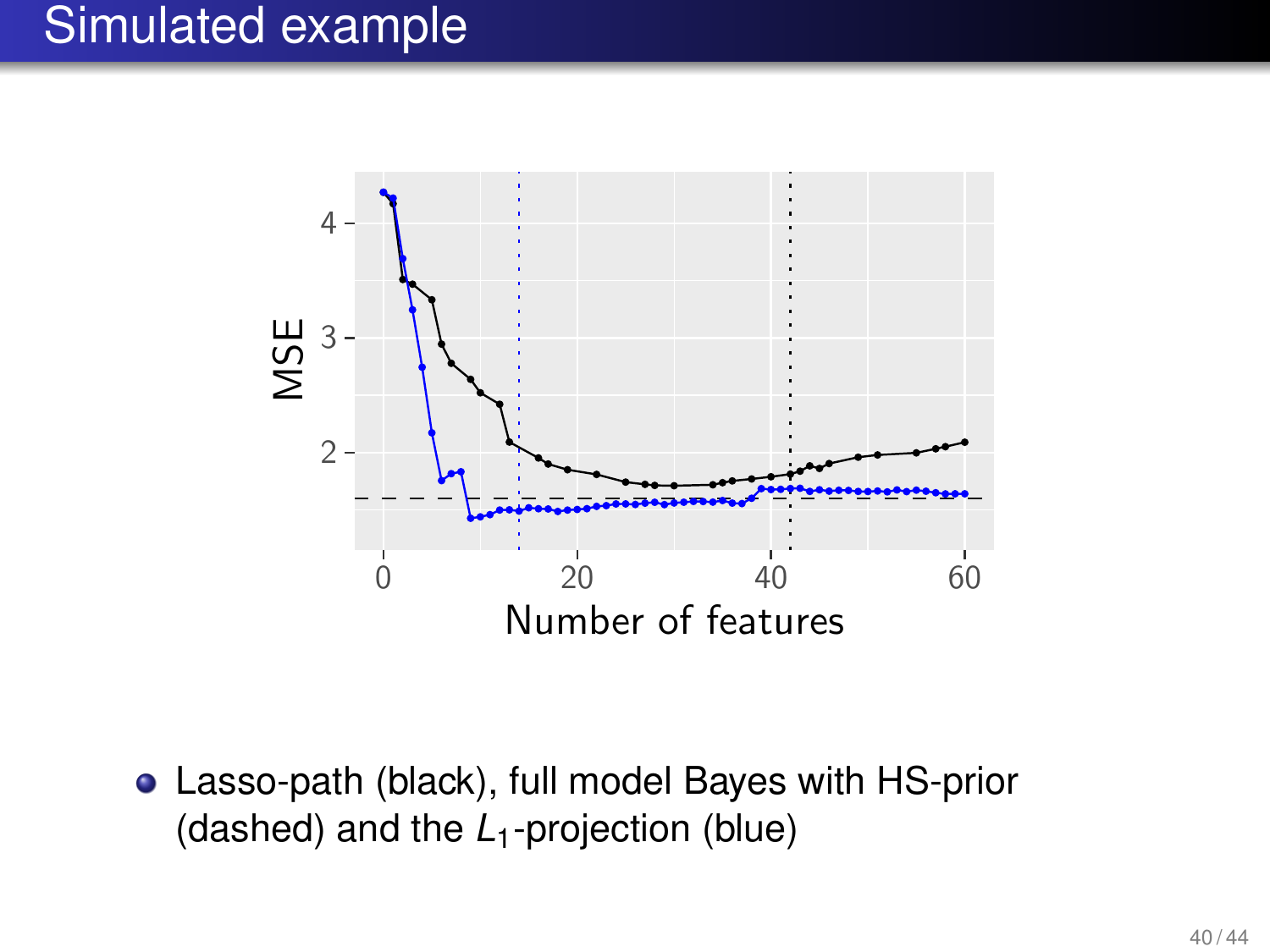$\bullet$  Predicting disease risk with logistic regression – diabetes.Rmd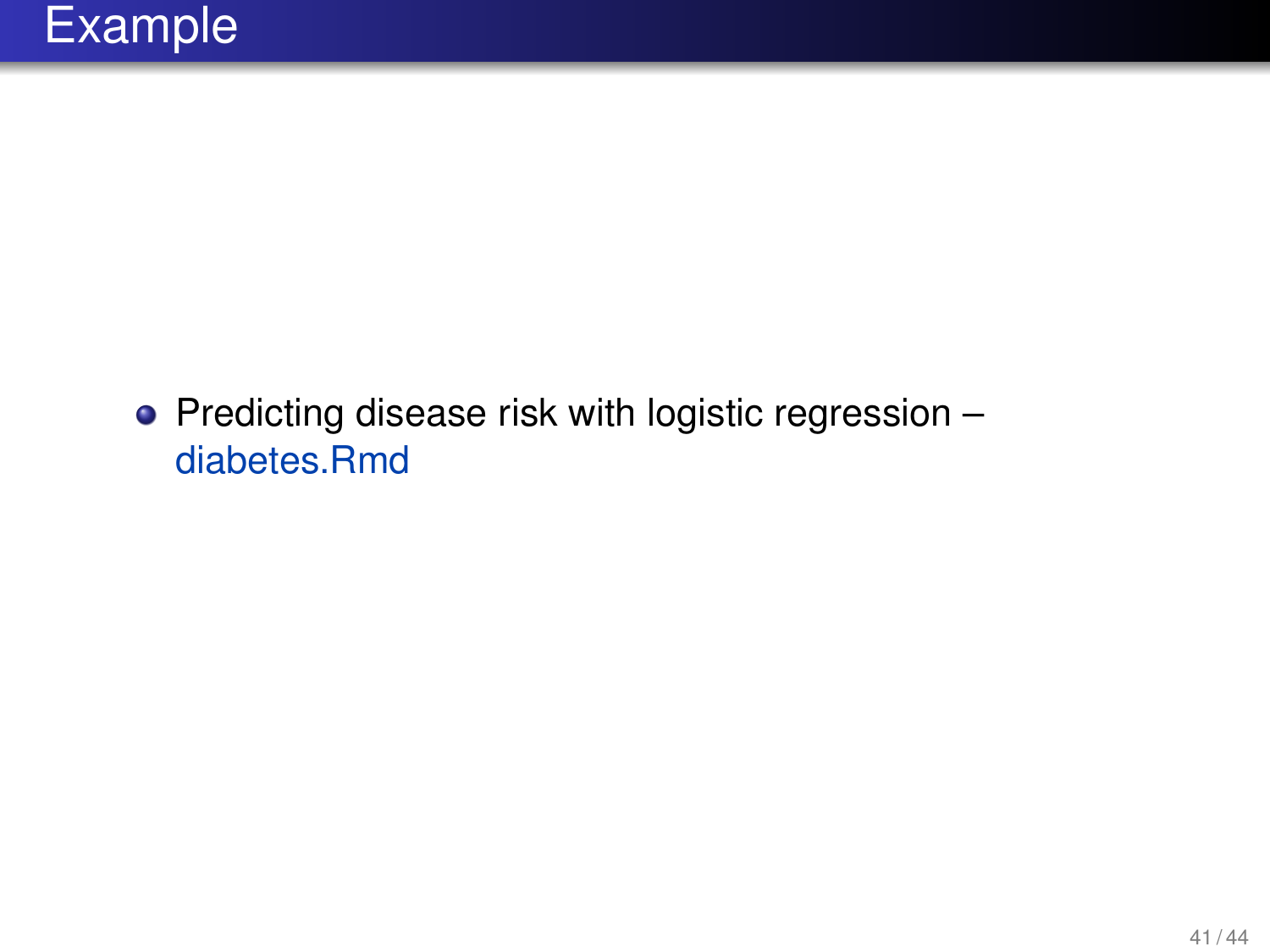#### • Not yet in CRAN, but hopefully this spring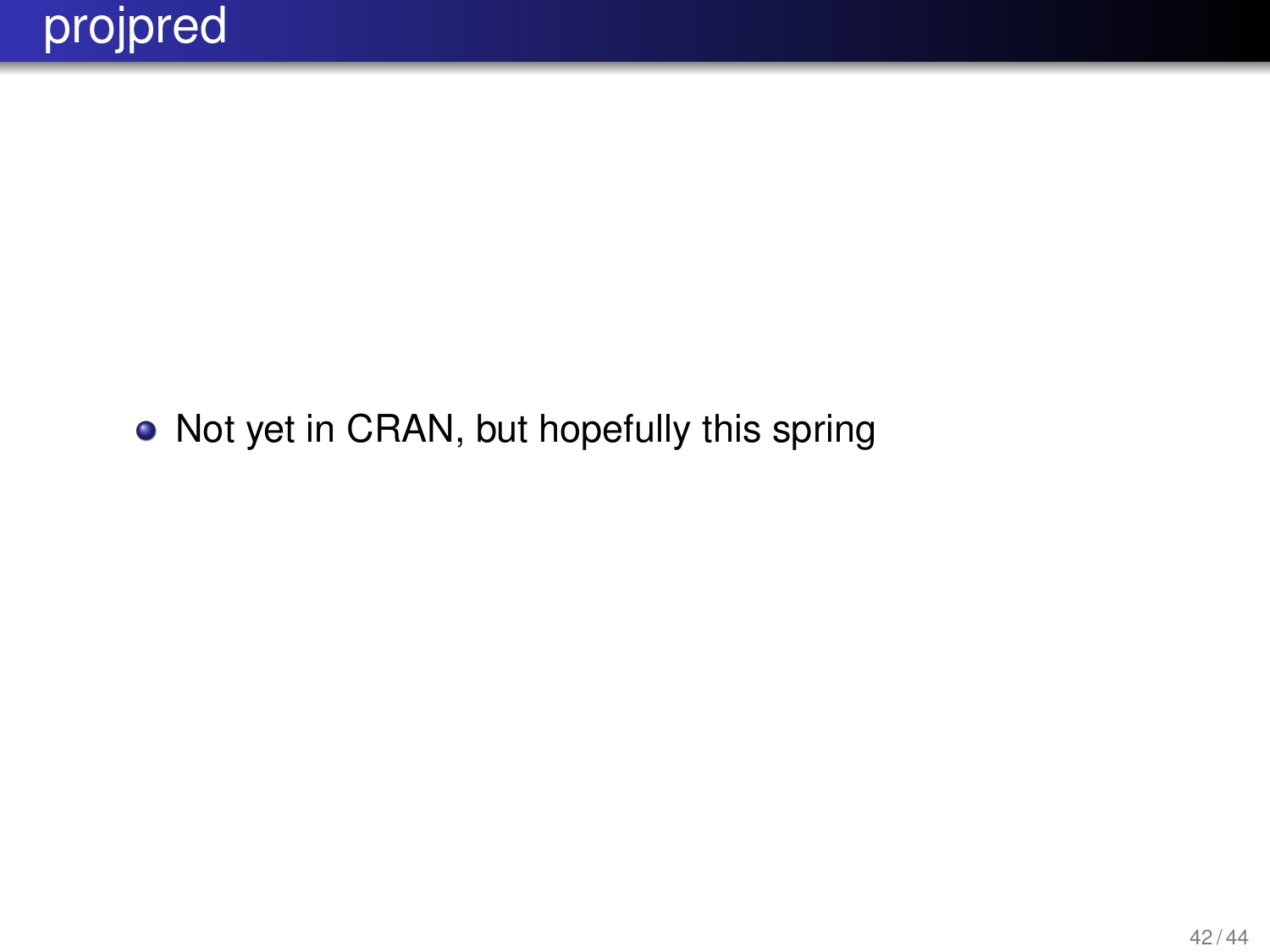# loo 2.0

- Improved PSIS-LOO
	- Improved Pareto diagnostics and smoothing
	- **Effective sample size and se estimates**
	- Vehtari, A., Gelman, A., Gabry, J. (2017). Pareto smoothed importance sampling. arXiv preprint <http://arxiv.org/abs/1507.02646>
- Model averaging
	- Pseudo-BMA+ weights
	- Stacking weights
	- Yao, Y., Vehtari, A., Simpson, D. and Gelman, A.: 2017, Using stacking to average Bayesian predictive distributions, Bayesian analysis. Online [https://projecteuclid.org/euclid.ba/1516093227,](https://projecteuclid.org/euclid.ba/1516093227) arXiv preprint<https://arxiv.org/abs/1710.06229>
- Helper functions for *K*-fold-CV